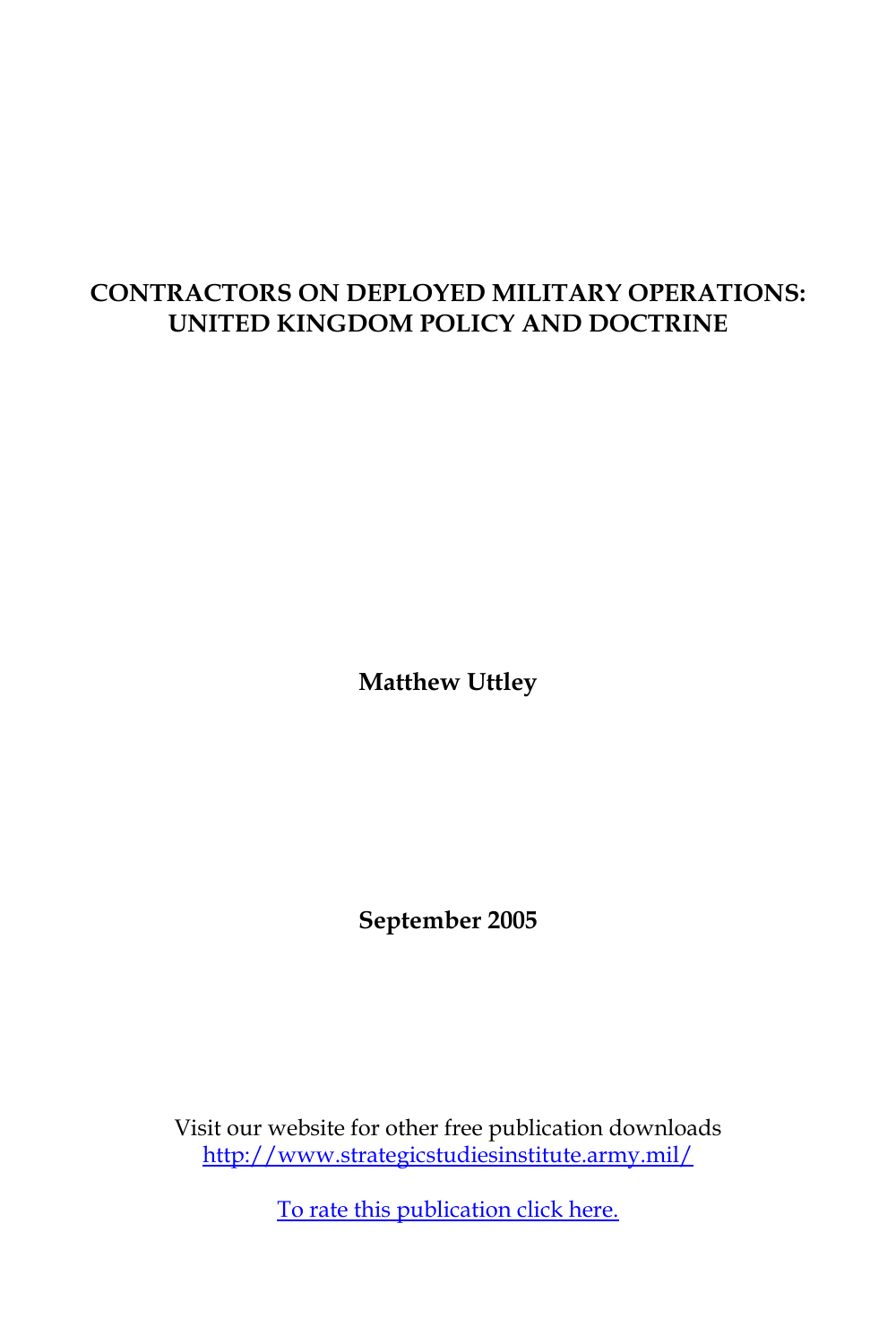The views expressed in this report are those of the author and do not necessarily reflect the official policy or position of the Department of the Army, the Department of Defense, or the U.S. Government. This report is cleared for public release; distribution is unlimited.

 This manuscript was funded by the U.S. Army War College External Research Associates Program. Information on this program is available on our website, *http://www.carlisle.army.mil/ssi/*, at the Publishing button.

\*\*\*\*\*

\*\*\*\*\*

 The author would like to thank the many individuals whose comments on previous drafts or briefings have improved the final monograph, particularly Mr. Andy Higginson, Lieutentant Colonel James Greaves, Professor Joyce Kaufman, Dr. Antulio Echevarria, Dr. Paul Williams, and Dr. Christopher Spearin. Any errors of fact or interpretation are the responsibility of the author.

#### Comments pertaining to this report are invited and should be forwarded to: Director, Strategic Studies Institute, U.S. Army War College, 122 Forbes Ave, Carlisle, PA 17013-5244.

\*\*\*\*\*

\*\*\*\*\*

 All Strategic Studies Institute (SSI) monographs are available on the SSI Homepage for electronic dissemination. Hard copies of this report also may be ordered from our Homepage. SSI's Homepage address is: *www.StrategicStudies Institute.army.mil*

\*\*\*\*\*

 The Strategic Studies Institute publishes a monthly e-mail newsletter to update the national security community on the research of our analysts, recent and forthcoming publications, and upcoming conferences sponsored by the Institute. Each newsletter also provides a strategic commentary by one of our research analysts. If you are interested in receiving this newsletter, please subscribe on our homepage at *www.StrategicStudies Institute.army.mil*.

ISBN 1-58487-209-8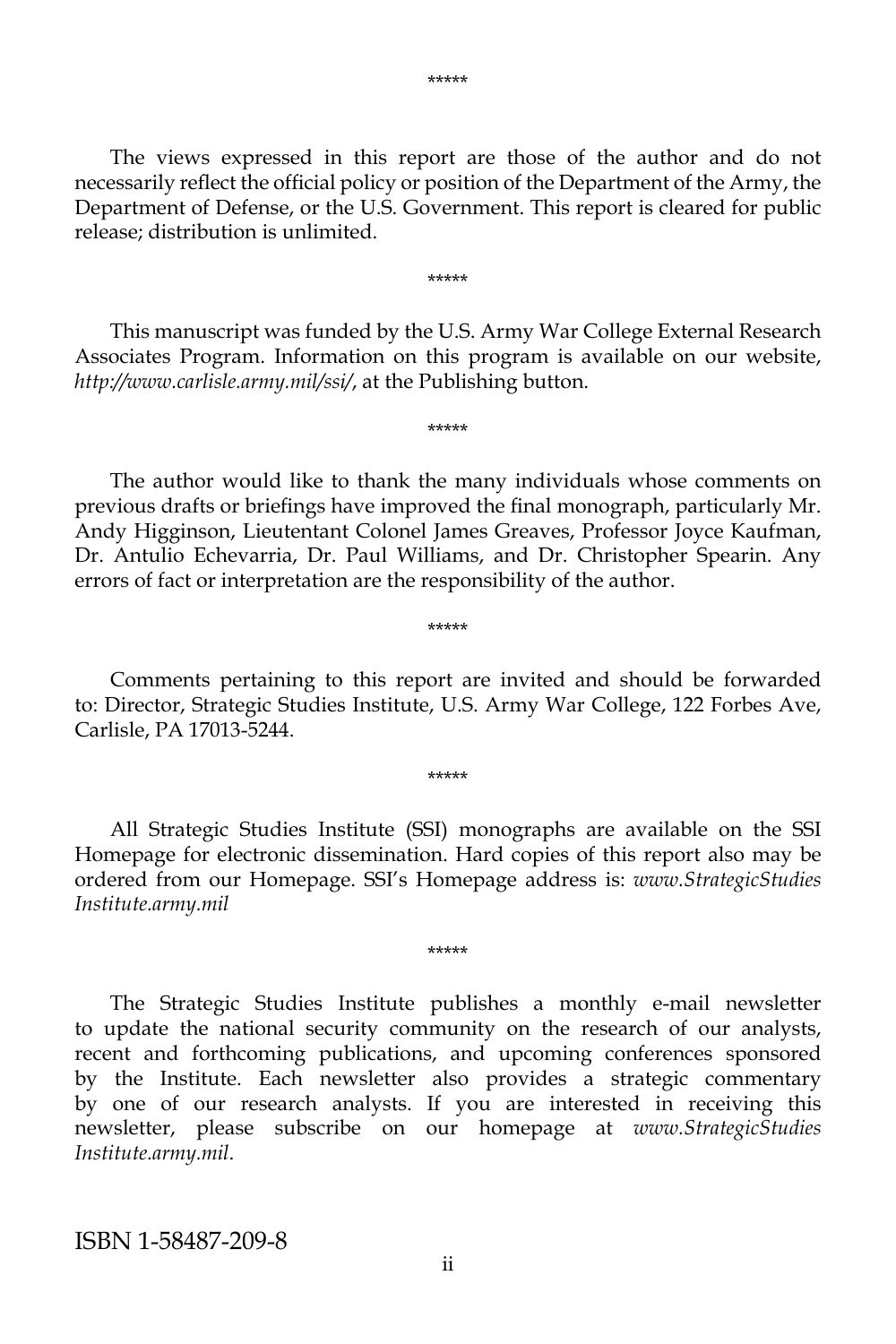#### **FOREWORD**

 Department of Defense (DoD) initiatives to use contractors on deployed military operations remains a contentious issue in U.S. military transformation. Despite the intense debates surrounding the benefits and costs of DoD outsourcing, little attention has focussed on similar Ministry of Defence (MoD) initiatives underway in the United Kingdom (UK). Since the UK and United States are likely to remain close allies in future expeditionary deployments, the MoD's approach to contractor support is a salient case study for the DoD and U.S. armed services.

 This monograph, by Professor Matthew Uttley, examines the controversies surrounding deployed contractor support, the ways that the MoD has harnessed private sector capacity, and the lessons this provides for U.S. policymakers and military planners. In doing so, the author provides important insights into a significant theme in contemporary defense and security policy.

Koade & Rea

DOUGLAS C. LOVELACE, JR. Director Strategic Studies Institute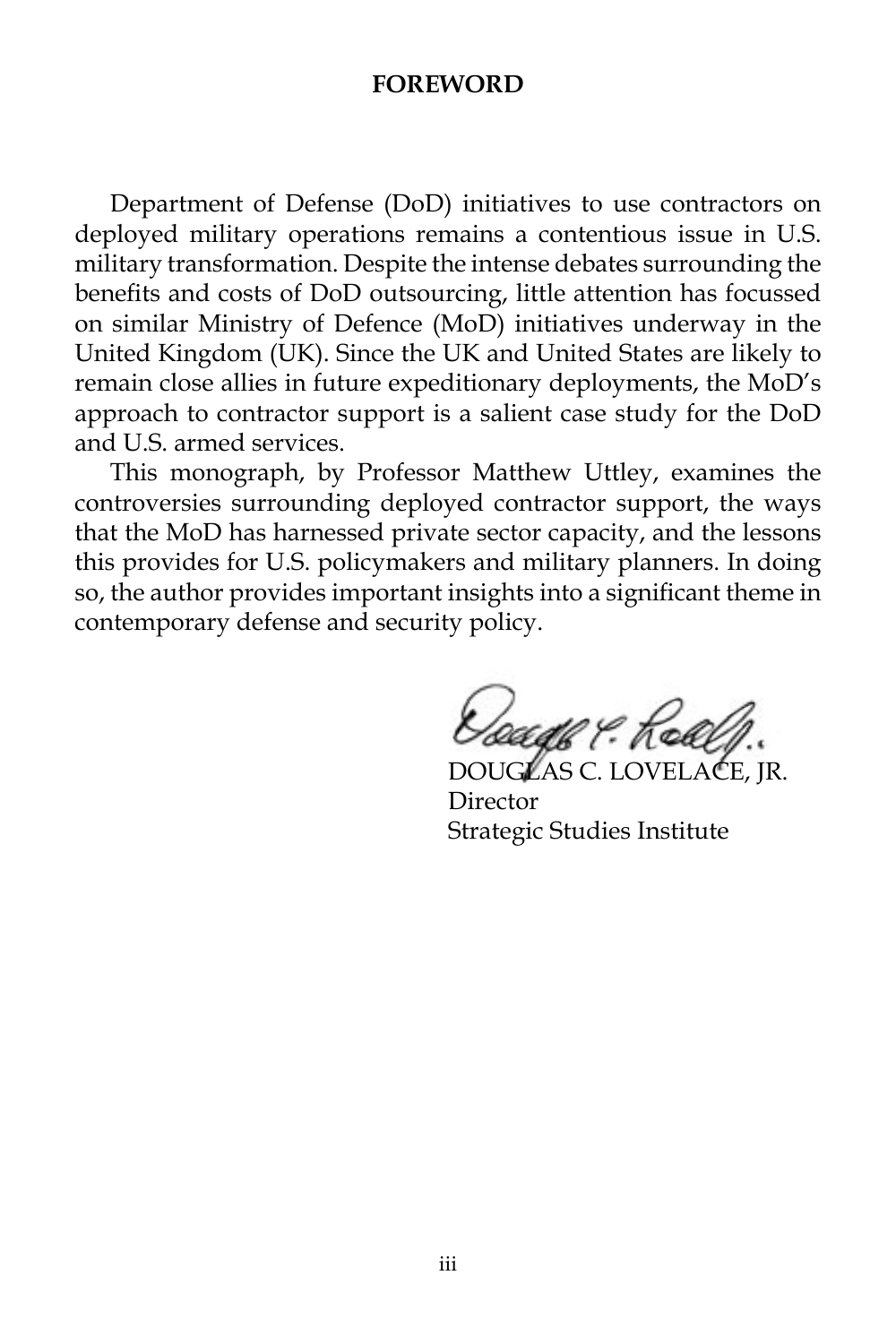#### **BIOGRAPHICAL SKETCH OF THE AUTHOR**

MATTHEW UTTLEY holds the Chair in Defence Studies at King's College London (KCL). He is currently the Head of the Defence Studies Department: a KCL department of 50 academics supporting military education at the UK Joint Services Command and Staff College, Shrivenham. He has previously held posts at the Royal Naval College, Greenwich, the University of York and Lancaster University. Professor Uttley has published widely on the historical and contemporary dimensions of defence economics, weapons acquisition, and UK defence policy. His authored/edited books include *Westland and the British Helicopter Industry, 1945-1960* (Frank Cass, 2001), *Britain and Defence 1945-2000* (Longman, 2001, with S. Croft, A. Dorman and W. Rees), *The Changing Face of Maritime Power*, (Macmillan, 1999), and *The Changing Face of Military Power* (Palgrave, 2002). He has published in a variety of journals including *Intelligence and National Security*, *Defense Analysis*, *Public Policy and Administration*, and *Defence and Peace Economics*. Professor Uttley has acted as an advisor for a number of UK bodies including the National Audit Office, European Commission, the Ministry of Defence and the Economic and Social Research Council.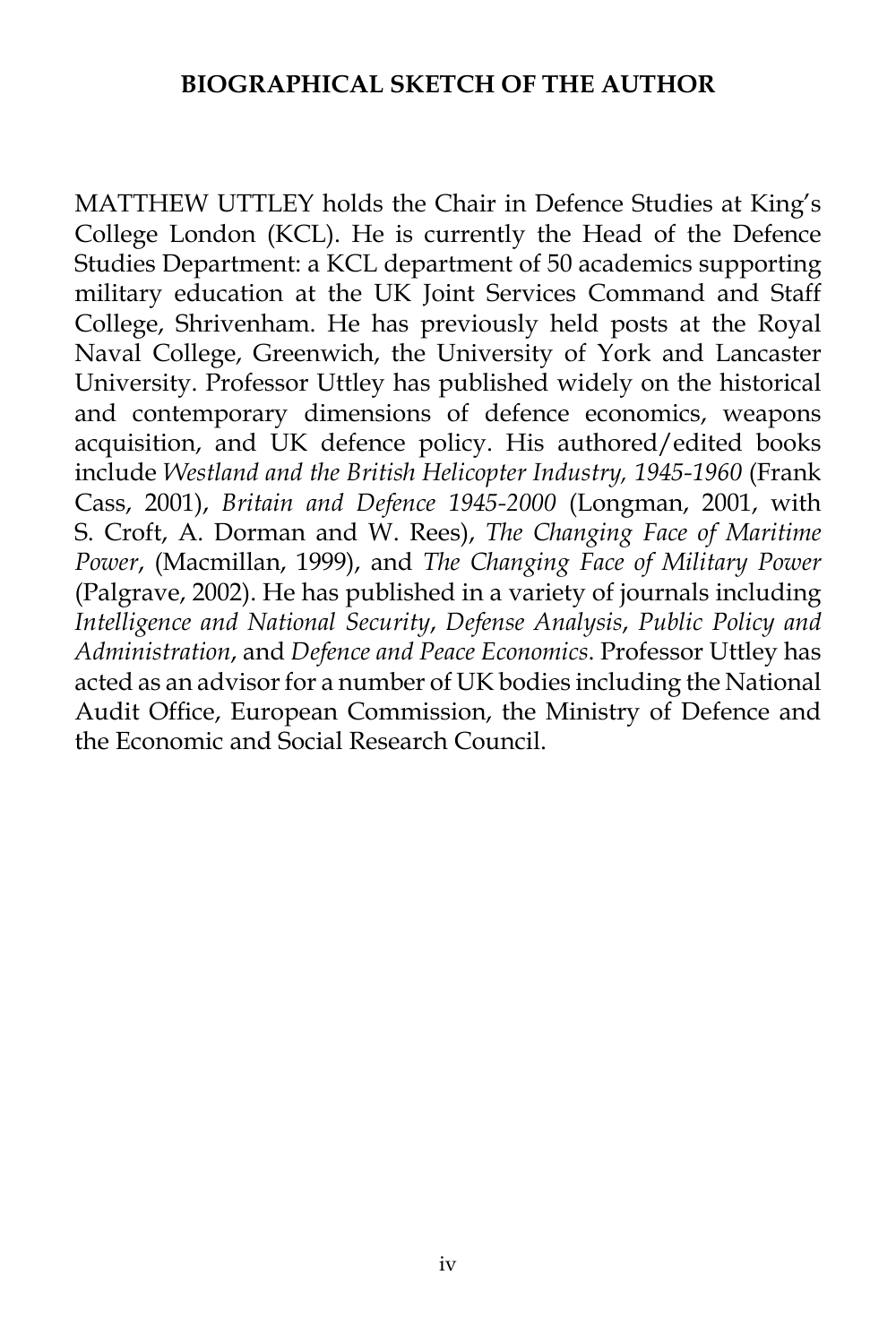#### **SUMMARY**

 Since the Cold War, the U.S. and UK armed services have undergone significant transformation in response to the radically altered threat environment, new operational demands, and reduced defense budgets. Central to this transformation in both states is an expanded role for private contractors in providing deployed support functions traditionally conducted by uniformed personnel. Despite the similar direction of military reform, the U.S. armed services' approach to battlefield outsourcing has undergone extensive public scrutiny and debate, whereas UK Ministry of Defence (MoD) initiatives have hitherto attracted comparatively little independent assessment. Close U.S.-UK military cooperation over recent years in Afghanistan and Iraq, and the likelihood that both states will remain close allies in future interventions, suggest that the UK MoD's approach to deployed contractor support is a salient issue for U.S. military planners. This monograph analyses the MoD's outsourcing strategy and identifies those aspects of UK policy and doctrine that warrant consideration by the Department of Defense (DoD) and U.S. armed services.

 The monograph surveys the evolution and content of the MoD's "public private partnership" program. This reveals the scale and scope of MoD initiatives to date, and the managerial, operational, and technological factors that have shaped the MoD's approach to organizing and managing private sector involvement. It also surveys why, despite the DoD's and MoD's widespread use of contractors on deployed operations, military outsourcing remains a controversial aspect of defense policy in the United States and UK. The DoD and MoD have been keen to articulate the financial and operational gains that the private sector can provide. Correspondingly, this "government orthodoxy" has been under sustained attack from those critics claiming the UK and U.S. armed services have gone "too far" with ideologically motivated privatization policies, and others who argue they have done "too little" to harness private sector capacity. The utility of this survey of claims and counterclaims is that it generates testable hypotheses against which the financial and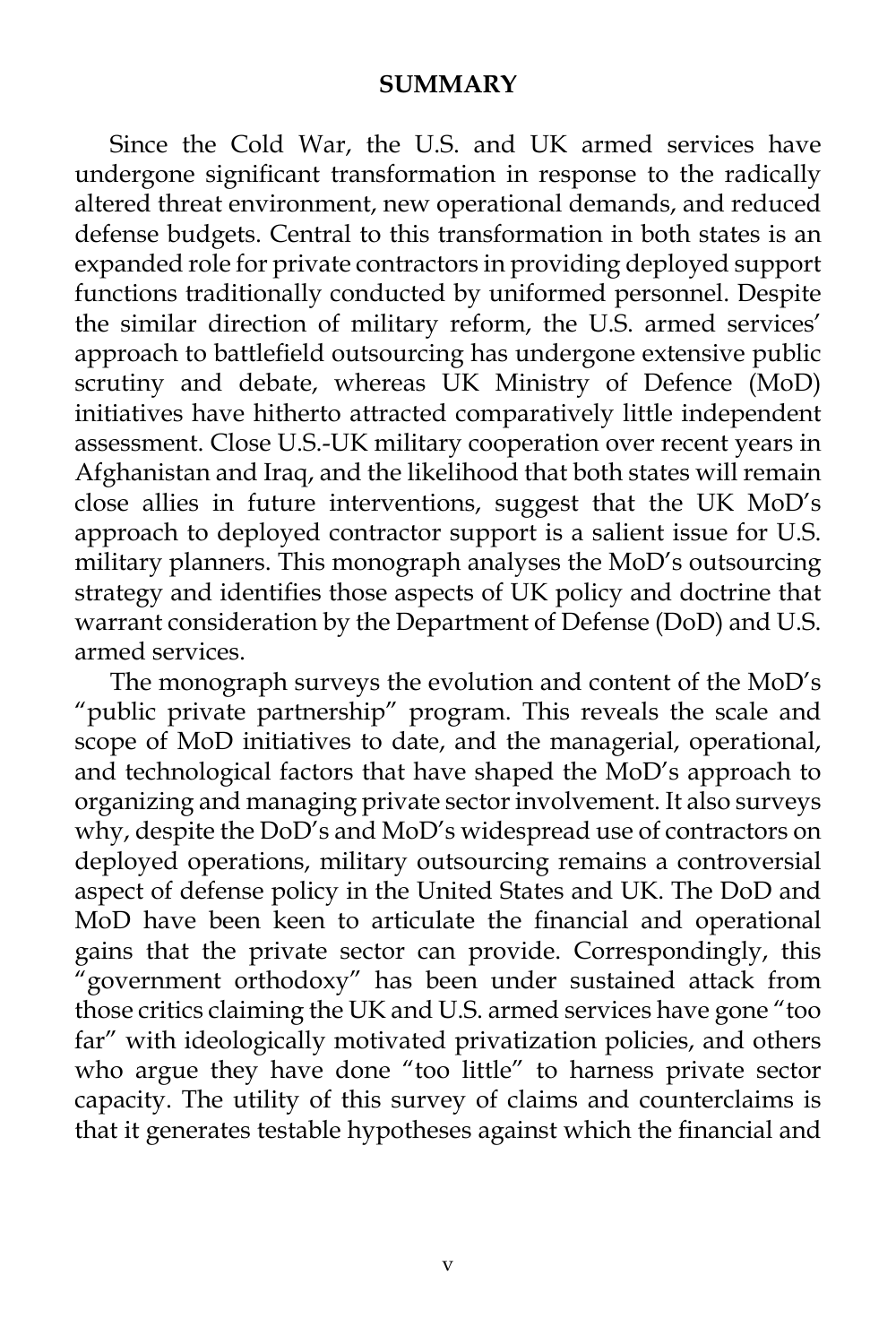operational performance of MoD and DoD outsourcing policies can be evaluated.

 Evaluation of the performance of MoD outsourcing policy and doctrine against these testable hypotheses reveals two broad observations. On the one hand, the MoD has developed a number of novel command and control mechanisms that have succeeded in rationalizing and removing the risk in commercial battlefield support. On the other, the data necessary to evaluate the real impact of deployed outsourcing have yet to enter the public domain. Despite internal MoD reforms intended to ensure in-house and contractor alternatives are assessed on a "level playing field," limited information has emerged on how this works in practice. Similarly, questions remain about the relative cost-effectiveness of organic military provision and contractor alternatives, and whether purported savings from contracting out are actually being reinvested in additional front-line capability. Moreover, the MoD confronts a range of personnel issues before it can optimize the management of deployed contractor assets and ensure that outsourcing does not erode military cohesion.

 Comparative analysis indicates that there are no fundamental differences in overarching MoD and DoD outsourcing philosophy. To the extent that variations do exist, this reflects differing national military structures, contractual practices and legal frameworks within which deployed contractor support has been engaged. Despite the similarities in overall approach, the analysis points to specific MoD initiatives that could enhance the U.S. armed services' ability to manage their deployed contractor support.

 The monograph generates three primary conclusions and associated recommendations. The first is that military outsourcing will remain a controversial element of defense transformation unless the MoD and DoD release more detailed information policy on performance into the public domain. Second, given the current U.S. and UK commitment to outsourcing, the MoD and DoD need to address a range of implementation questions to ensure that contractors are engaged on deployed operations in the most efficient and cost-effective manner. And third, there are aspects of outsourcing "best practice" that the MoD and DoD have developed, and both organizations have specific lessons to learn from each other.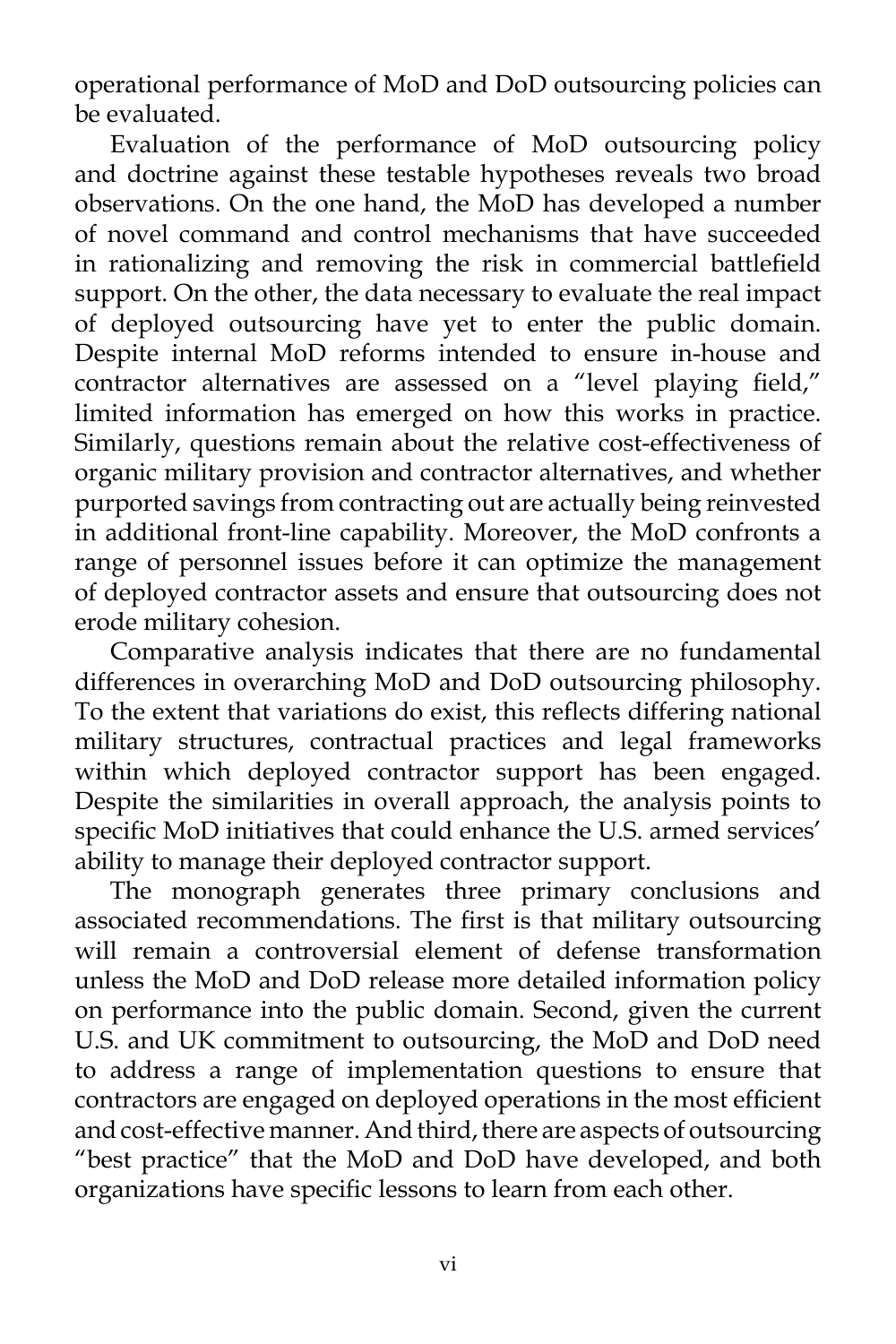#### **CONTRACTORS ON DEPLOYED MILITARY OPERATIONS: UNITED KINGDOM POLICY AND DOCTRINE**

#### **INTRODUCTION**

 Over the last decade, the use of private contractors to support U.S. deployed military operations significantly has increased in scale and scope. Private industry's expanded role is evident from the headline statistic that the ratio of military personnel to contract workers was 10:1 in Iraq during 2003, compared to a ratio of 100:1 in the 1991 Gulf War.<sup>1</sup> The broadening scope of outsourcing is reflected in the extension of Department of Defense (DoD) contracting from domestic training and base maintenance functions to include logistical and operational support needs during combat operations, peacekeeping missions, and humanitarian assistance missions, that have ranged from Somalia and Haiti to Bosnia, Kosovo, Afghanistan, and Iraq.<sup>2</sup> The perspective of contemporary U.S. policymakers has become that:

The use of contractors to support military operations is no longer a "nice to have." Their support is no longer an adjunct, ad hoc add-on to supplement a capability. Contractor support is an essential, vital part of our force projection capability--and increasing in its importance.<sup>3</sup>

One outcome is that DoD outsourcing has attracted extensive debate and scrutiny from the U.S. policymaking and academic communities.4

 In the United Kingdom (UK), the Ministry of Defence (MoD) also has contracted for commercial sector support under its "Contractors On Deployed Operations" (CONDO) policy and "public private partnership" programs. Reflecting DoD trends, MoD's objective is to incorporate the private sector "so firmly into the doctrine for deployed operations that Planning Staffs and their Commanders will take it for granted that their task force will include a contract support element."5 However, in contrast to DoD outsourcing, MoD initiatives have attracted comparatively little scrutiny or independent assessment to date.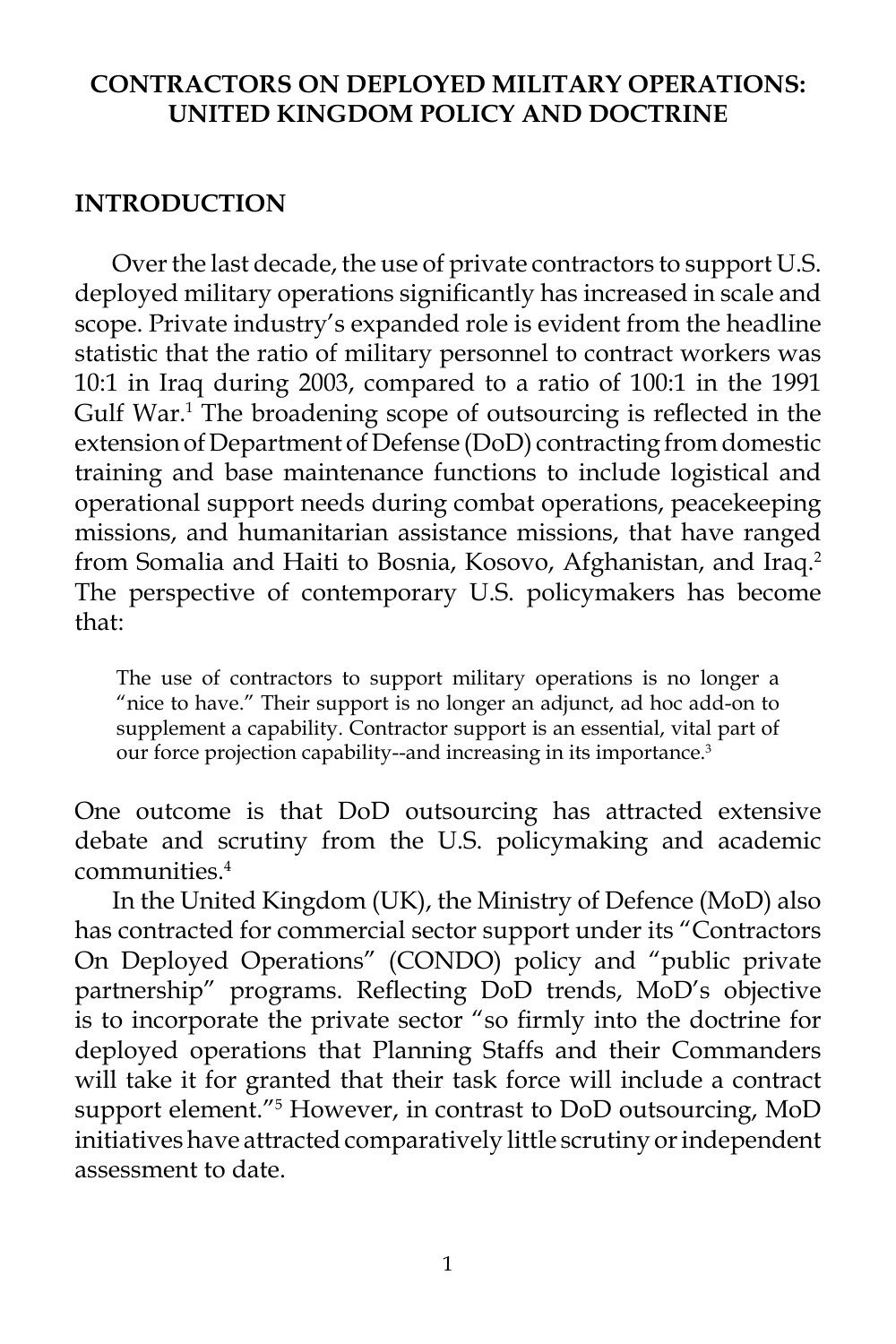This monograph provides an in-depth analysis of MoD's approach to deployed contractor support, and highlights those aspects of UK policy and doctrine that warrant consideration by the U.S. armed services. The content and direction of MoD outsourcing is relevant to the U.S. armed services for four reasons. First, since the Cold War, the UK has been one of the few states to join the United States in developing a joint expeditionary power projection capability across the spectrum of conflict types, ranging from high-intensity warfare to lower-intensity humanitarian and peace support. The MoD has also followed DoD trends in seeking to acquire "network centric warfare" capabilities that link sensors, command and control, and weapons delivery platforms via common digital communications networks. These similarities in defense transformation strategies mean all aspects of British military reform are salient for U.S. policymakers.<sup>6</sup>

 Second, the UK and United States remain key allies, as evidenced in their close political and military cooperation in Afghanistan and Iraq. Britain's defence policy is predicated on the assumption that in "the most demanding operations" in the future, its armed services "will be operating alongside the U.S. and other allies."7 As Britain is likely to be a key member of future U.S.-led coalitions, its approach to contractor support is directly relevant to DoD operational planners. Third, analysis of international defense outsourcing statistics indicates that the MoD most closely matches DoD trends. As Figure 1 shows, the number of UK MoD "public private partnerships" (PPP) significantly exceeds those in other European countries, which suggests that the U.S. armed services are more likely to draw policyrelevant lessons from the UK experience than from comparisons with other allies.

 Finally, similar controversies and debates surround government initiatives to employ "contractors on the battlefield" in the UK and United States. According to MoD and DoD, contractor support reduces defense costs and provides a crucial "force multiplier" to meet the needs of contemporary military deployments. Despite this shared "government orthodoxy," military outsourcing remains emotive, and two contending critiques have emerged. One claims that MoD and DoD risk going "too far" with "obtuse" forms of privatization that could increase defense support costs and erode operational effectiveness.8 Correspondingly, another critique starts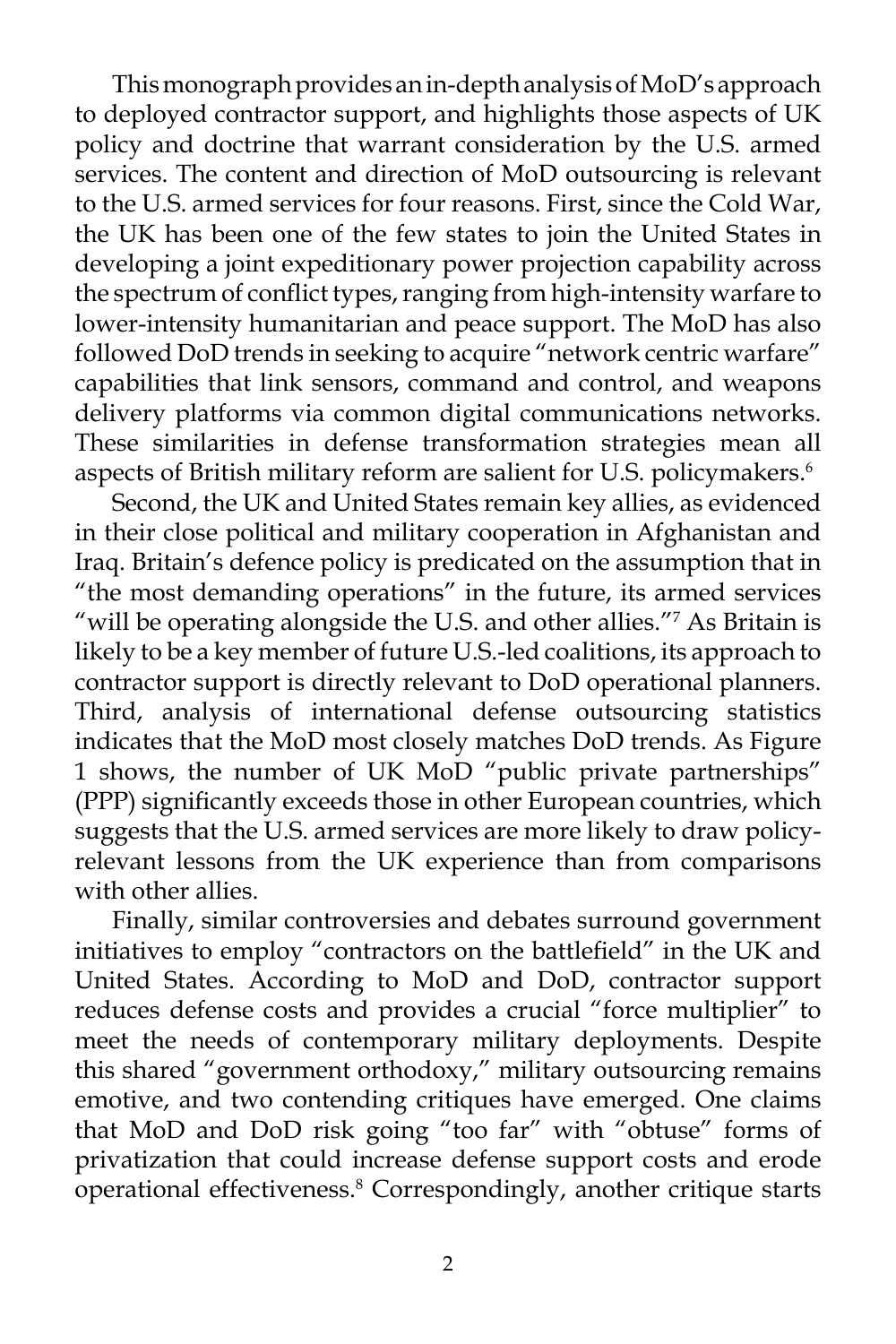| <b>Number of Defence</b><br><b>PPP Projects</b> |
|-------------------------------------------------|
| 1,181                                           |
| 62                                              |
| 55                                              |
| 40                                              |
| 21                                              |
| 7                                               |
| 6                                               |
| 6                                               |
| 3                                               |
| 3                                               |
|                                                 |

Statistics presented in S-E Bakke, *What is PPP About, With Main Focus on Outsourcing*, 2nd Annual Nordic Defence Industry Summit, Oslo, April 27, 2004.

## **Figure 1. International Statistics on Public Private Partnerships (PPP) in Defense**.

with the premise that "there are no military core competencies, and that all functions (including combat) are candidates for private sector involvement,"9 and criticizes MoD and DoD for employing "too little" commercial sector support on deployed operations.10 In this context, an in-depth assessment of MoD's approach provides a mechanism to evaluate controversies surrounding military outsourcing in both Britain and America.

 This monograph is divided into five sections. The first surveys the evolution, content, scale and scope of MoD's "public private partnerships" program. The second analyses the premises underpinning the "government orthodoxy" and the counterclaims of the "too far" and "too little" perspectives. This generates contrasting hypotheses against which the performance of MoD outsourcing policy can be assessed. The third evaluates the evidence on MoD policy towards battlefield contractor support, and the fourth identifies those aspects of the UK approach that warrant consideration by the DoD and U.S. armed services. The final section summarizes the main conclusions and recommendations.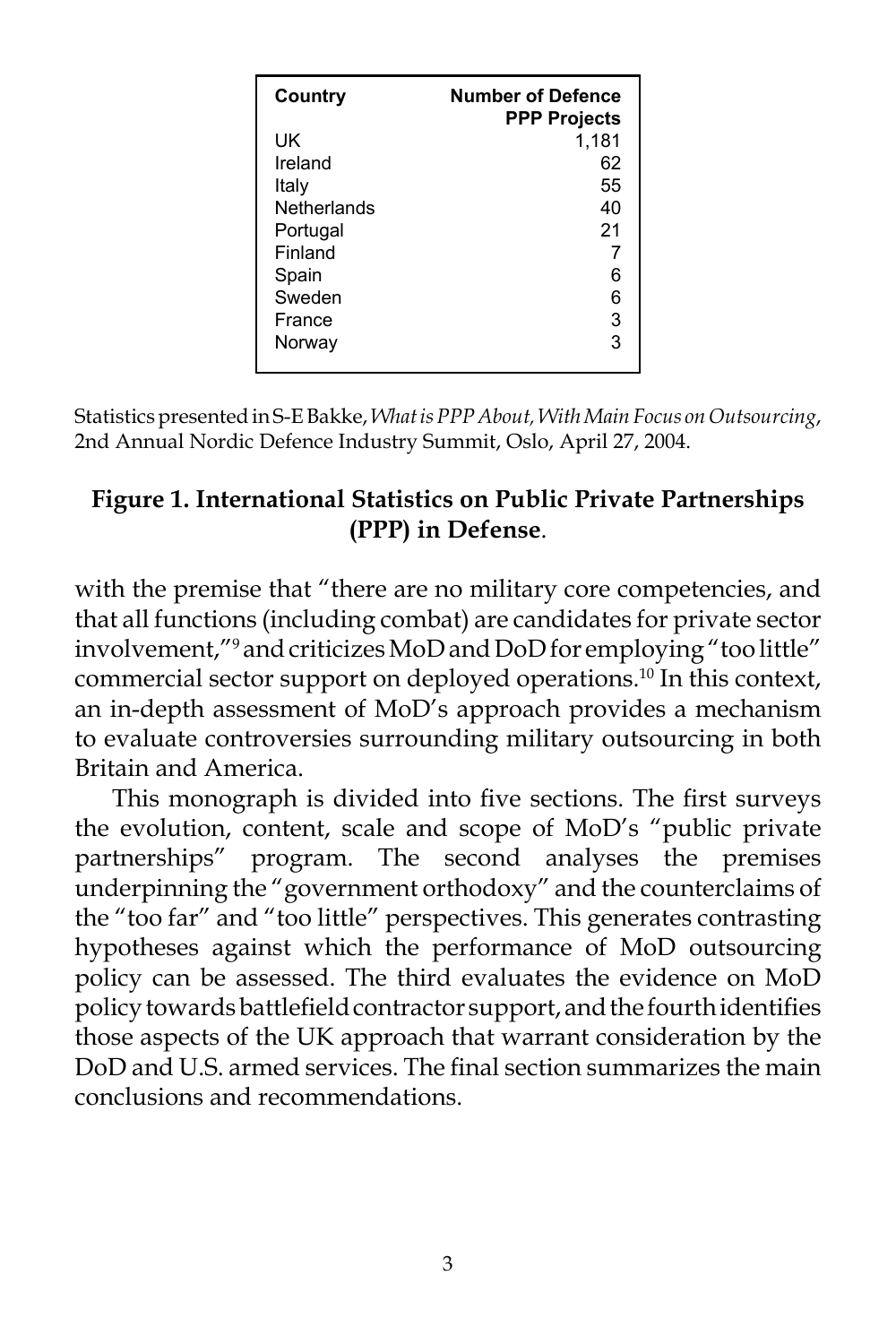#### **AN OVERVIEW OF "PUBLIC PRIVATE PARTNERSHIPS" IN UK DEFENCE**

 Contemporary commentators tend to assume that defense outsourcing is a post-Cold War phenomenon and that the presence of "contractors on the battlefield" marks a recent departure from a paradigm of military self-sufficiency. In the UK case, neither assumption is accurate. As this section shows, MoD initiatives to harness contractor support on deployed operations mark the latest phase of a privatization program stemming from the early 1980s. It was the legacy of 2 decades of outsourcing that provided the impetus for contractor battlefield support and shaped MoD's assessment of how private sector involvement should be organized and managed.

 Until 1980, a key tenet of UK defence policy was that MoD and the armed services provided directly all the services for which they were responsible and owned the main resources necessary to provide those services. Comprehensive in-house self-sufficiency across the spectrum of "front line" and support functions was considered essential for operational effectiveness, and:

There was little or no scope, or perceived need, for private, commercial organizations to contribute to national defence. Moreover, the armed forces were increasingly likened to a "total institution," one in which all the functions and activities of those concerned were internally geared to achieve the goals of the institution to the exclusion of all else. $^{11}$ 

 Between 1980 and 1997, MoD gradually extended the scale and scope of competitive tendering and private sector involvement in nondeployed defense support under successive Conservative administrations. This started modestly in 1981 when governmentimposed Civil Service manpower targets led MoD to consider the possibility of "putting work out to contract."12 By 1983, Defence Secretary Heseltine introduced the more systematic approach that henceforth:

. . . the only work which is carried out within our own defence support organization should be that which is essential for clearly proven operational reasons, or where there is financial advantage for the taxpayer.<sup>13</sup>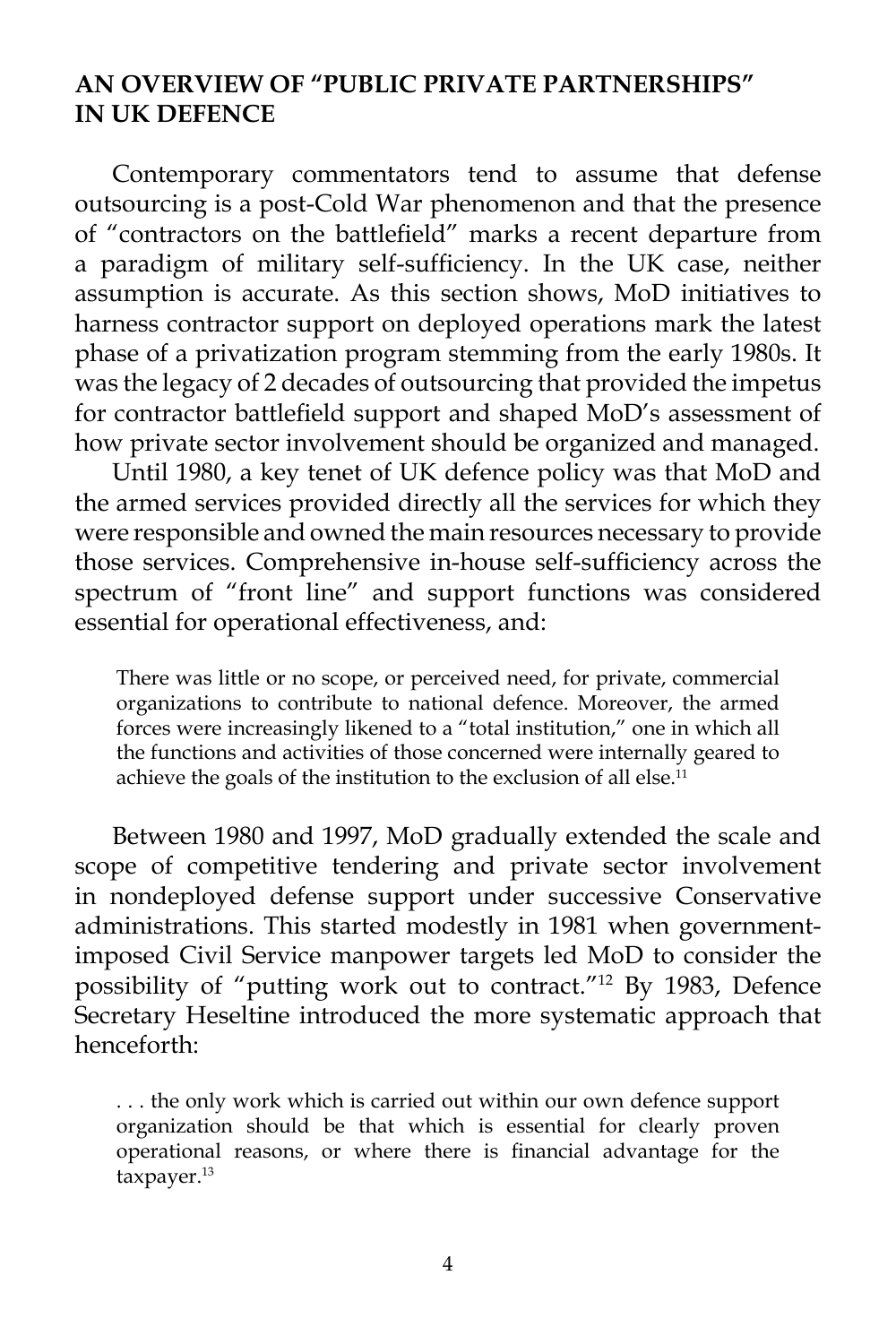Policy became to "market test" selected in-house defense support functions against private sector bids and to contract-out where industry offered cheaper alternatives. A more intensive phase followed with the 1991 Competing for Quality (CFQ) White Paper,<sup>14</sup> which exposed Third and Fourth line logistic support to external competition and led to multiactivity facilities management contracts where tasks "did not impinge directly on the services' operational roles."15

 In parallel, after 1992, MoD explored the scope for capital items traditionally purchased through the defence budget and run in-house to be financed and operated by industry under the UK government's wider Private Finance Initiative (PFI). By 1997, the results of outsourcing policies under the Conservative administrations were that £2.2 billion, or approximately 25 percent of the defence support budget, was market tested and MoD estimates were that CFQ had "realized significant efficiency savings."16

 After June 1997, the new Labour Government criticized its predecessor for assuming that the best solution to public sector problems was "simply to transfer as much of the activity as quickly as possible to the private sector."17 However, the Blair administration actually set about increasing private contractor involvement in defence under a banner of government "modernization" and "publicprivate partnerships," and sought to build "upon the successes of contracting out support services that formed the basis of the early program."18

 Launched in 1998, the *Better Quality Services* (BQS) initiative assessed all MoD support functions in terms of whether they should be abolished, internally restructured, strategically contracted out, or privatized.19 The BQS initiative has formed one part of the Labour administration's pan-government PPP program, which is intended to replace "adversarial" relationships between MoD and its suppliers with "alignment" of mutual objectives.<sup>20</sup> The PPP philosophy is predicated on competitive tendering in the allocation of long-term contracts, open discussion between MoD and suppliers on the allocation of project risk, "framework agreements" that allow MoD to place separate tasking orders, and opportunity for "gain-share" between MoD and suppliers if contractors can provide innovative solutions to requirements. The PPP program emphasises that: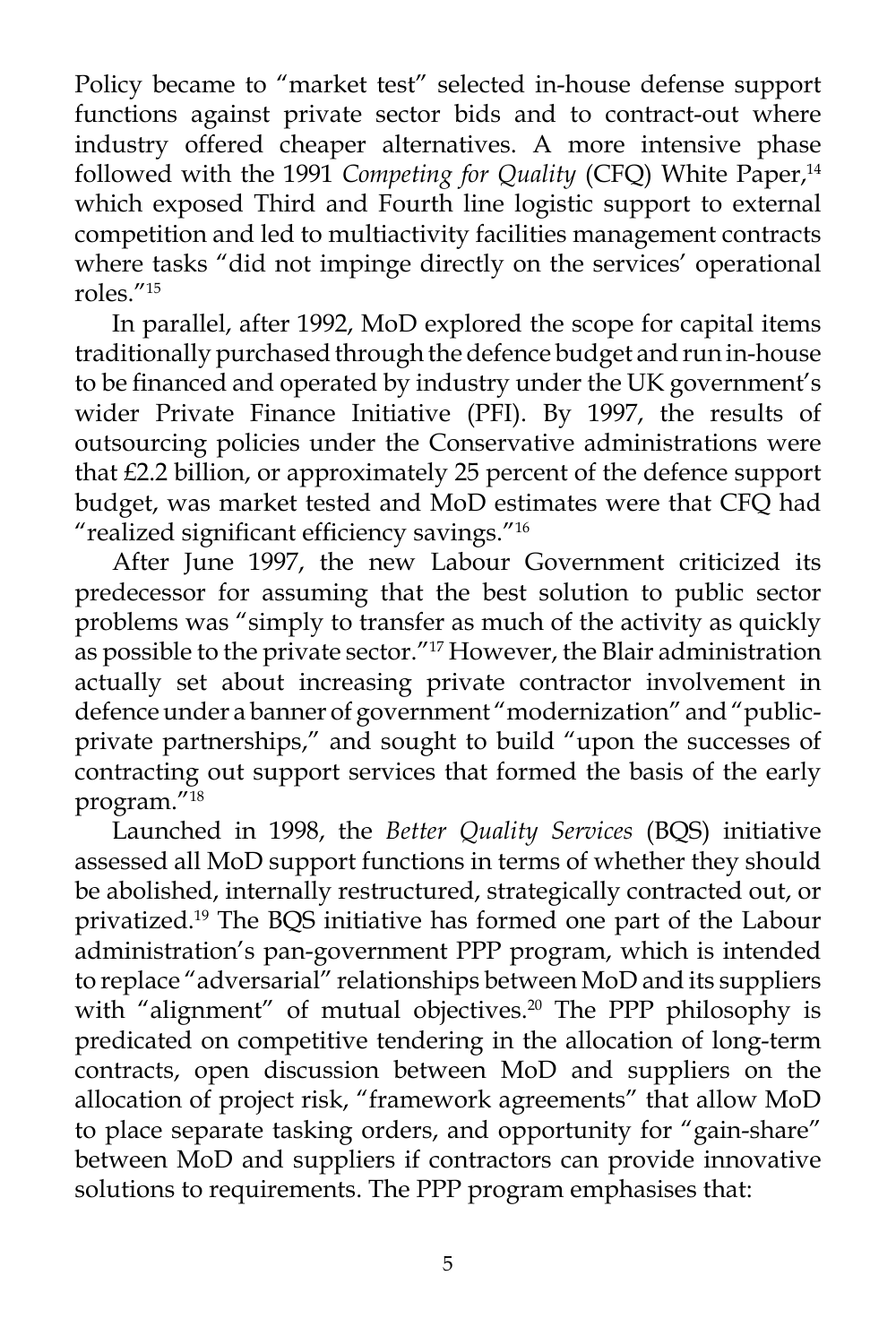With industry increasingly involved in providing long-term services to MoD, we have recognized that a partnership approach--building reliable links with our suppliers--is often the best way of achieving the required performance. This does not mean creating privileged or monopoly suppliers: selection of a long-term partner is competitive wherever possible.21

The PPP initiative significantly has increased the scale and scope of private sector involvement in defence support. In practical terms, the program contains five generic types of customer-supplier relationships between MoD and industry (see Figure 2).



**Figure 2. Elements of the UK PPP Program.**

 The first PPP category covers the outsourcing of support services. The trend has been towards new large-scale multiactivity contracts with "industrial prime vendors," typically of 5-7 years' duration. Illustrative is the "Defence High Frequency Communications Service" (DHFCS) contract covering operation of long distance strategic communication between Army units, Royal Air Force (RAF) aircraft, Royal Navy (RN) warships, and UK headquarters.<sup>22</sup>

 The second category covers PFI contracts. Between 1997 and 2000, the Joint Services Command and Staff College, the Medium Support Helicopter Aircrew Training Facility, the Attack Helicopter Training Package, the Hawk Training Simulator, and the Tornado GR4 Training Simulator were contracted for under PFI arrangements.<sup>23</sup> During 2000, following the publication of the *Ministry of Defence Investment Strategy*, MoD policy became that "before funds are made available for any new investment, private financing must be shown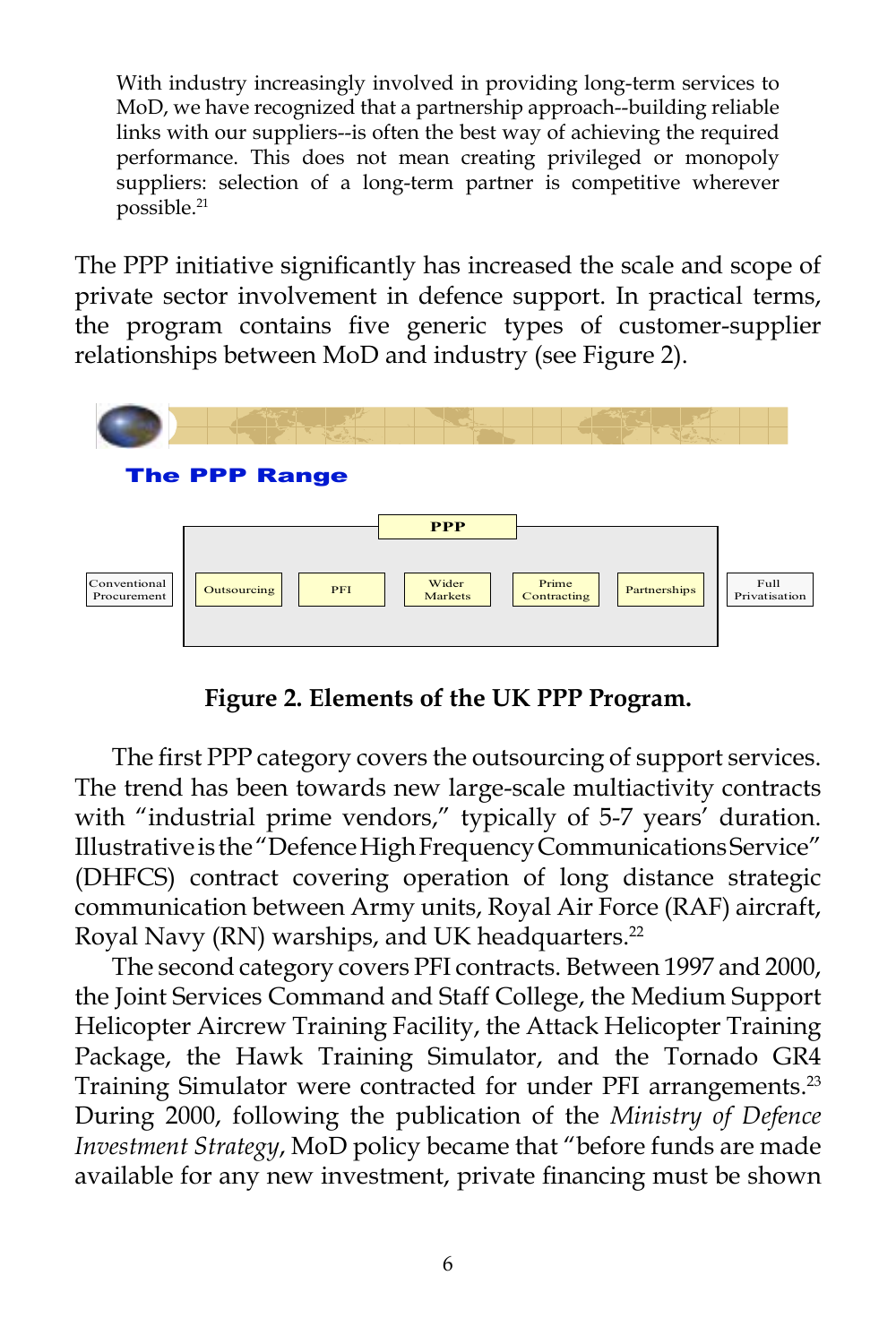to be inappropriate, unworkable or uneconomic."<sup>24</sup> Subsequent PFI deals have included commercial provision of support vehicles ("White Fleet" project), new e-business systems, a Royal Navy communications service, Lynx and E3D Sentry aircraft simulatorbased training and Tri-Service Materials Handling services.

 The third PPP category covers commercial marketing of irreducible spare capacity in MoD facilities, which commenced in 1998 under the pan-Government *Wider Markets Initiative*. 25 Practical developments have included "equity joint ventures" between the former Defence Evaluation and Research Agency (renamed QinetiQ) and the private sector to market speech-recognition technology,<sup>26</sup> and the Navy Recruitment and Training Agency's (NRTA) partnership with Flagship Training Ltd. to exploit MoD estate and training facilities.

 The fourth PPP category is "Prime Contracting." Here, MoD retains ownership and responsibility for the full capital costs of new facilities, but prime contractors manage entire project design, construction, and final delivery supply chains. The fifth category covers "partnership agreements" between MoD and "key suppliers" under loose contractual frameworks intended to encourage the private sector partner to identify the scope for potential innovation and value for money improvements in defense support delivery.

 The PPP program significantly has increased the scale and scope of private sector involvement in defence support. By 2000, some £10 billion, or 45 percent of MoD's "annual business," had been reviewed for potential private sector involvement under the BQS initiative.<sup>27</sup> The MoD currently has 42 PFI projects in operation covering military training facilities, logistics functions, and communications that bring in £2 billion of private sector investment, and another 40 projects in procurement that could ultimately generate £12 billion of additional defence investment. By 2000, the situation was that MoD and the armed services had assessed most nondeployable nonequipment support for partnering potential, and private companies were now:

involved in the management of property, the provision of services to military establishments and, increasingly, in the delivery of operational support to Forces overseas--a continuum of support from the home base in the UK to deployed military units.28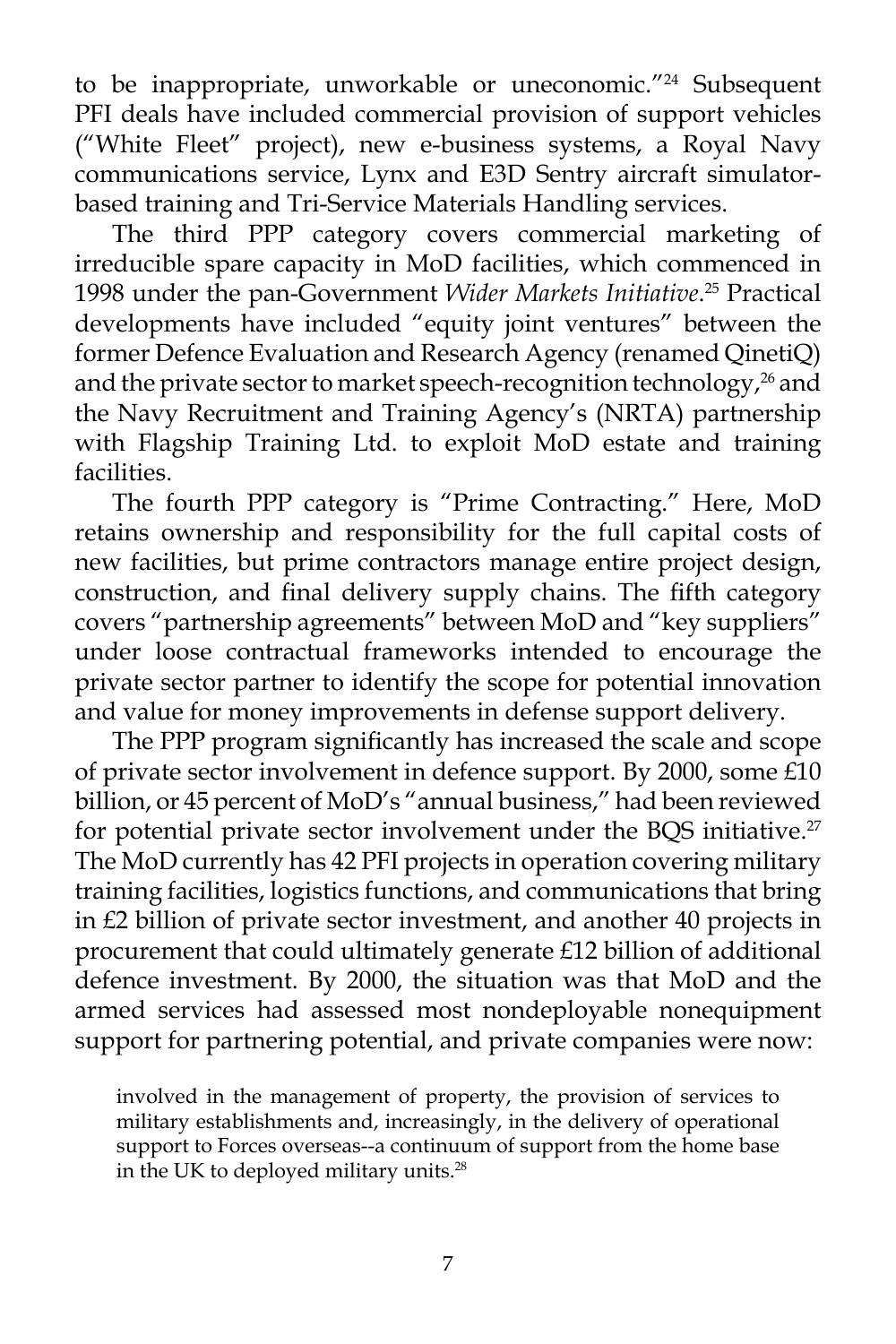This experience provided impetus for MoD to pursue the next logical progression: the development of systematic policies for the spatial movement of logistic support already provided by private industry nearer to the front line of deployed military operations. Though industry supported deployed forces in theatres of operation on an *ad hoc* basis during the 1990-91 Gulf War, and the Bosnia and Kosovo campaigns, MoD "lacked a coherent and agreed policy for its use."29 Systematic policies have emerged since the 1998 *Strategic Defence Review*--the UK's policy blueprint to transform the armed services for post-Cold War operational deployments--stated that "wherever appropriate" MoD "will consider the use of contractors to assist with logistic support."<sup>30</sup> This new imperative manifested itself in 2003 with MoD directives to "maximise the use of contractors" during UK military operations in Iraq.

 In parallel, weapons acquisition reviews suggested benefits from closer "partnering" between MoD and equipment suppliers in the "through-life" design, development, manufacture, in-service support and disposal of weapons platforms.<sup>31</sup> The MoD's "Smart Acquisition" initiative attempts to achieve this through "integrated project teams" involving industry at all stages of weapons projects to achieve "faster, cheaper, and better equipment."32 This has provided an imperative for acquisition officials to draw manufacturers "further and further forward in the operational area in support of their equipment," as prime contractors have assumed greater responsibility for Integrated Logistic Support (ILS).<sup>33</sup> Building on the PPP philosophy, the trend here has been towards "an outsourcing of procurement from MoD with the prime taking ever greater responsibility, and risk and reward, for what is becoming a service rather than the provision of an asset."34

 Five discrete types of deployed operational support contracts have emerged that reflect a combination of MoD's overarching PPP approach, and operational and acquisition imperatives. "Original equipment manufacturer" (OEM) and "contractor logistic support" (CLS) contracts, signed when new equipment is brought into service, cover maintenance and upgrade of deployed equipment. The OEM contracts normally specify the provision and maintenance of "proprietary" equipment (e.g., combat aircraft, armoured fighting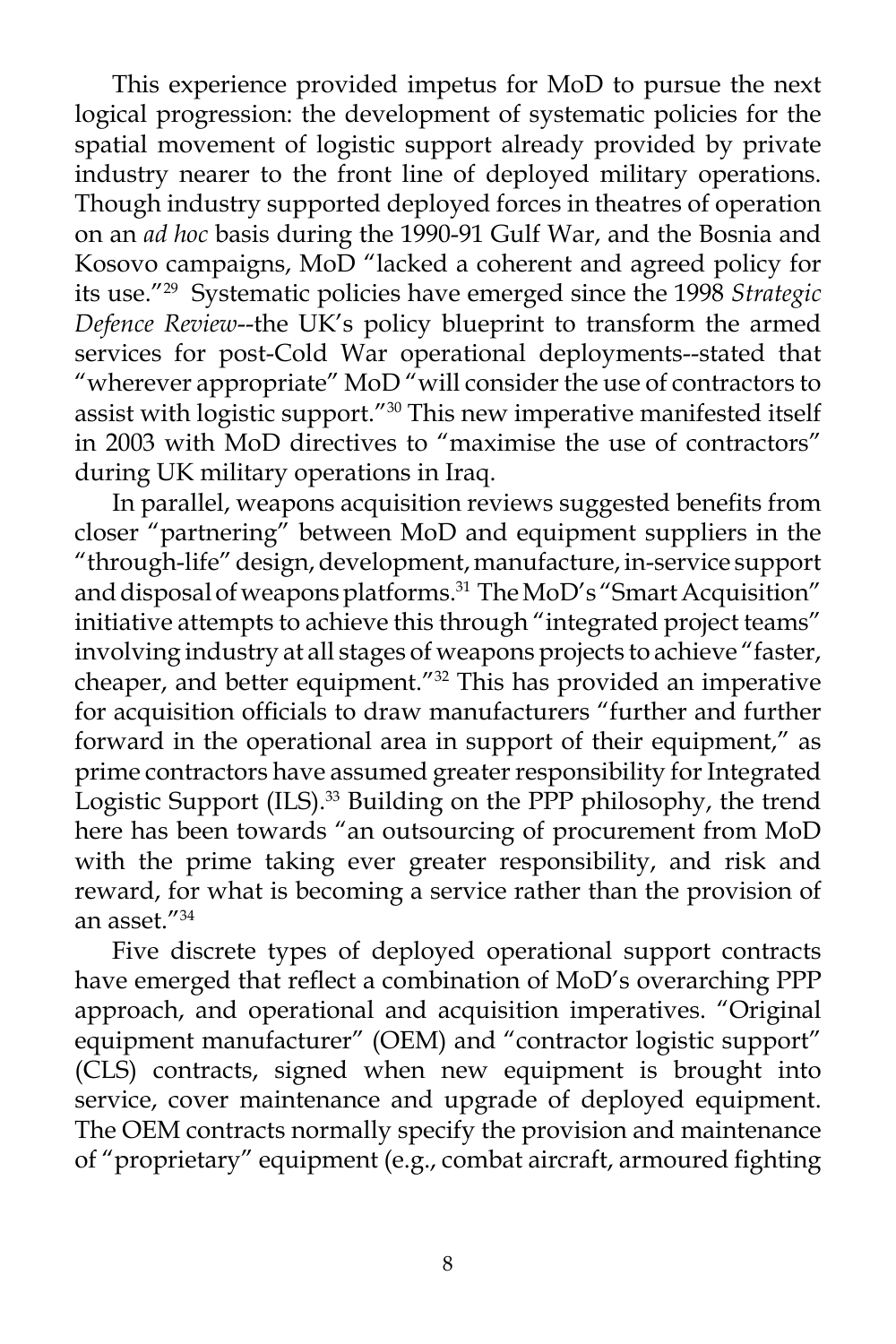vehicles); CLS contracts provide the armed services with options to contract out some or all aspects of the deployed support and maintenance function to a commercial supplier. Available statistics suggest that 10-15 percent of the total value of equipment contracts is spent on through-life support to make the equipment available on deployed operations. Since 2001, some 30 CLS contracts to support systems and platforms have been invoked in support of British forces in Afghanistan and Iraq.35

 "Urgent Operational Requirements" (UORs) are one-off (short term for individual items) and time-limited contracts established as circumstances require, and typically cater for logistic functions or equipment upgrades not already covered by OEM and CLS contracts. Approximately £50 million per annum was spent on UORs before the UK's interventions in Afghanistan and Iraq.<sup>36</sup> Of the £800 million UOR expenditure to meet the UK's Iraq intervention cost, approximately £350-£400 million was spent on deployed contractor services.<sup>37</sup> These UOR contracts were placed with over 100 UK and non-national companies, which deployed 2,500 employees in support of UK military forces in the Iraq Joint Operations Area.

 "Equipment-based Private Finance Initiative" contracts, which currently include the Army's Heavy Equipment (Tank) Transporter (HET) and the Royal Navy's Roll-on/Roll-off vessels, cover complete private sector provision of deployed equipment.

 Finally, deployed capability is provided through MoD's overarching "Contractor Logistics" (CONLOG) Contract, a "onestop-shop" for packages of commercial support not already covered by OEM, CLS and PFI contracts. CONLOG is intended to reduce the number of *ad hoc* UOR contracts<sup>38</sup> and has been awarded to Kellogg Brown and Root (KBR) under 7-year partnering arrangements. The MoD pays KBR £1.5 million per annum to provide planning and advice about potential contractor capability, and additional payments for specific "task orders" where KBR actually delivers capabilities on deployed operations.

 The current scale of MoD deployed contractor support, and the extent to which the UK armed services have shifted from their pre-1980 self-sufficiency paradigm, is evident from contracting data. Before operations in Iraq during 2003, MoD did not collect statistics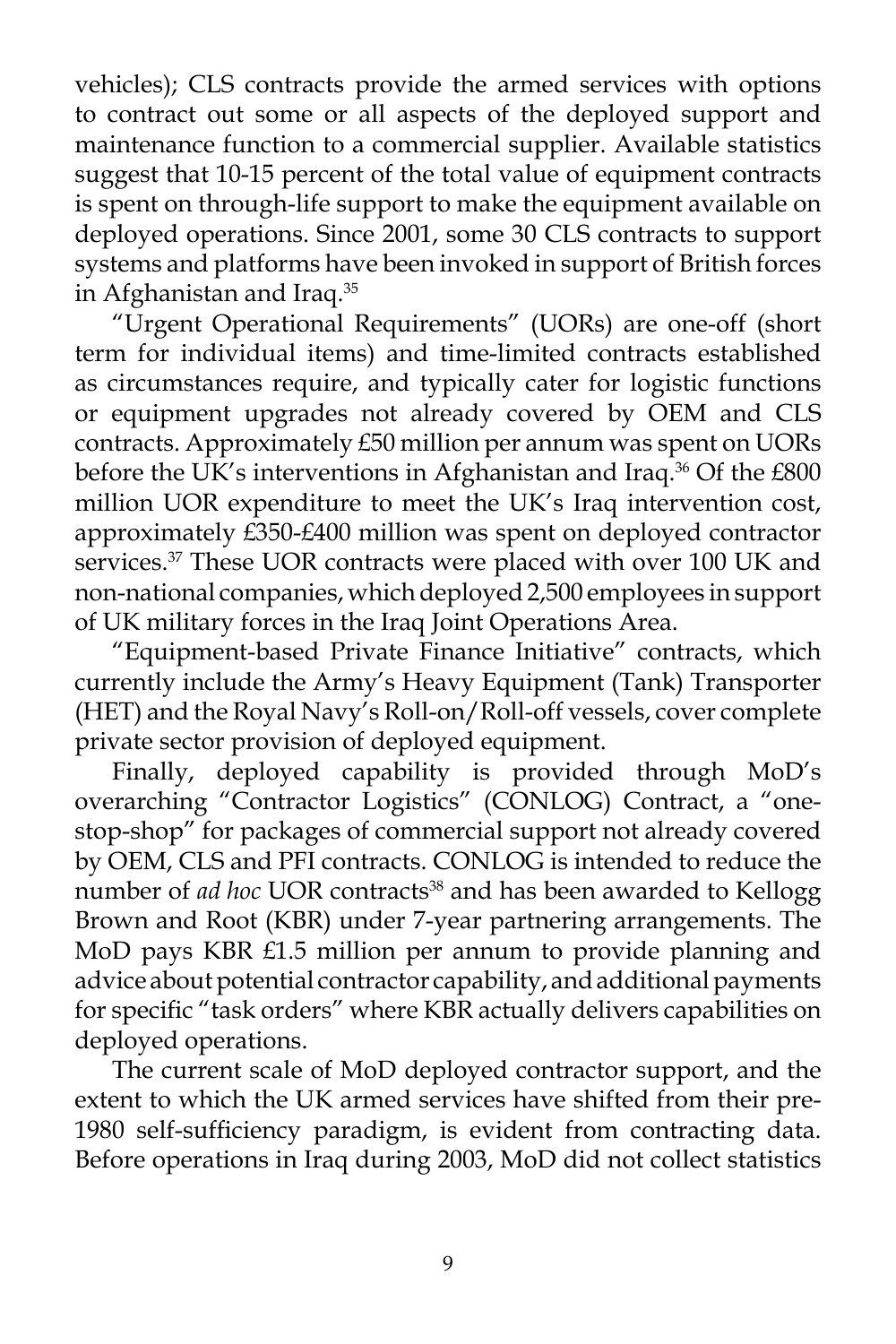systematically on the value of contracts placed with firms or data on contractor personnel deployed on operations. Since 2003, the UK Permanent Joint Headquarters (PJHQ)--the organization responsible for command and coordination of UK joint operations--has collected extensive data intended to inform operational planning and decisionmaking.39 PJHQ and Defence Manufacturers Association  $(DMA)^{40}$  figures suggest that approximately £11 billion of the UK annual £24 billion defence budget is spent with industry on support services and the provision, operation, and maintenance of equipment. Of this £11 billion, some £2.3 billion of MoD expenditure on equipment and services is "contracted for availability and capability" on deployed operations.

 The number of contractors' employees that have supported UK military operations since 1996 also demonstrates the scale in the shift from MoD's traditional self-sufficiency paradigm. Available statistics indicate that somewhere between 21,000 and 27,000 contractor personnel, including locally employed civilians and locally recruited workers, have sustained UK military deployments.<sup>41</sup> Of these, between 15,000 and 20,000 have supported "service contracts" on operations in the Balkans, Afghanistan, West Africa, and the Middle East. A further 1,100 to 1,500 personnel have been involved with CLStype contracts, and up to 1,200 have acted as consultants or technical advisers. Specific contracts for the Afghanistan and Iraq deployments have involved 3,500 contractor personnel.<sup>42</sup> An indication of the scale of contemporary private sector support is the MoD estimate that contractor personnel have accounted for approximately 25 percent of the UK's total deployed force since combat operations commenced in Iraq during 2003.43

### **CONTENDING PERSPECTIVES AND CRITERIA FOR EVALUATING MoD OUTSOURCING POLICIES**

 As MoD has entered into contracts for deployed operational support, it has articulated its rationale for assuming that private sector involvement provides benefits for the UK armed services. This rationale closely resembles orthodoxies shared by other national defense departments pursuing outsourcing strategies.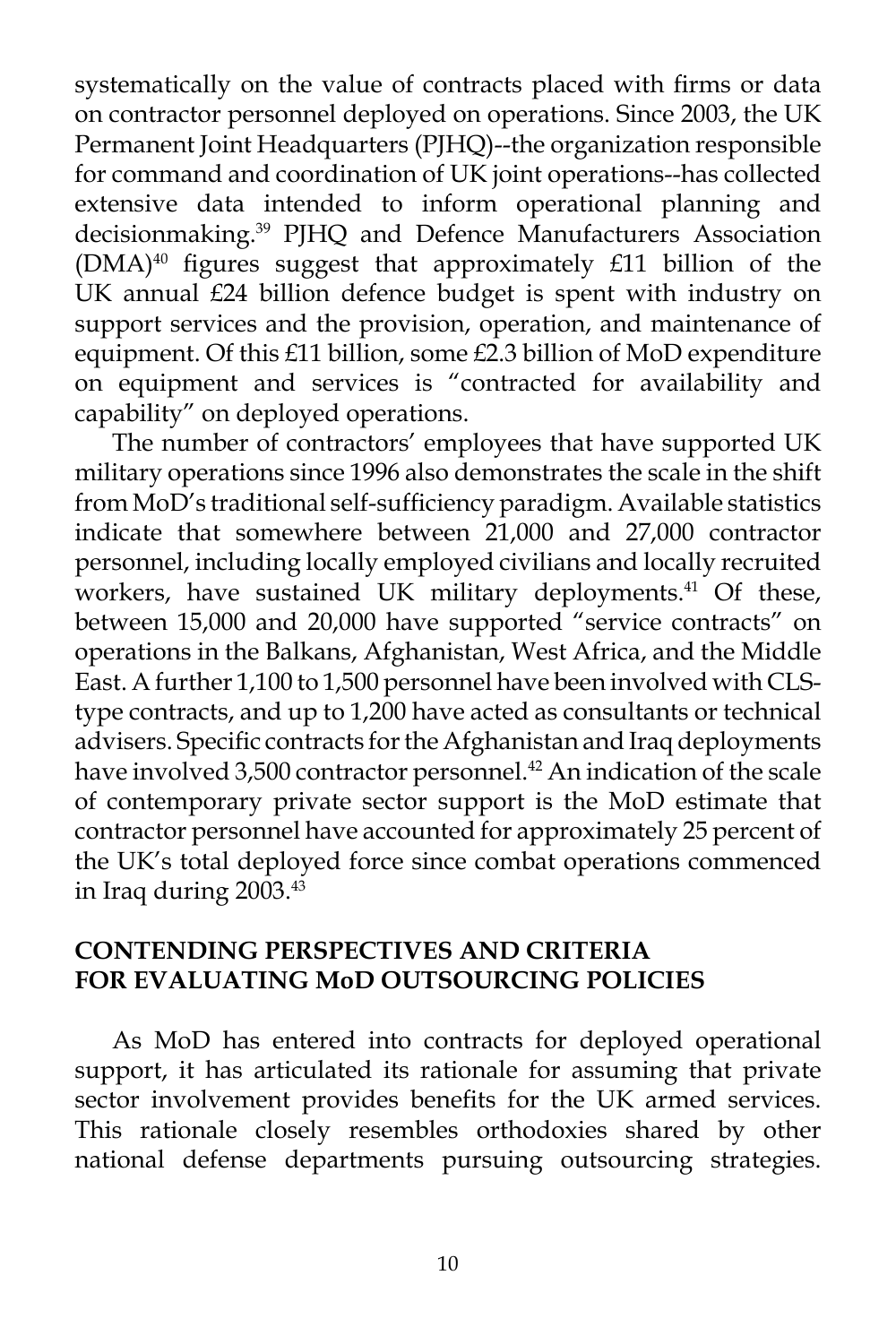Correspondingly, this "government orthodoxy" has been under sustained challenge from "too far" and "too little" critics. This section reviews the contending perspectives and generates testable hypotheses to evaluate the performance of MoD policy and doctrine.

## **MoD Orthodoxies.**

 The MoD's stated justification for employing contractors on deployed operations has six main premises. The first is that private firms can provide certain military support functions more cost effectively than the armed services. The assumption here is that military units traditionally have conducted numerous support functions with "close civil analogues and where comparisons of cost and productivity between Services and the private sector should present few insuperable technical problems."<sup>44</sup> Consequently, MoD has a range of "make or buy" options to meet its deployed support needs.

 According to MoD, contractor provision may be cheaper than military units for several reasons. In-house military provision "removes, to a significant extent, the incentives and constraints that apply to firms operating under competitive market conditions."45 Under such monopoly-supply arrangements, there are few incentives for in-house units to seek lower cost methods of work because operating costs are met from defense budget allocations, and policymakers lack comparative cost data on alternative sources of supply ("information asymmetry"). According to MoD, competitive tendering between military units and private firms should resolve these deficiencies because it enables policymakers to compare competitively-determined bids from potential suppliers.

 Private firms may also have particular attributes that enable them to provide more cost-effective support capability than military units. According to the UK Treasury, the "realities of the private sector market place," the need to generate profit, innovation incentives to meet customer demand, and skill in running service delivery activities "exert a powerful discipline on private sector management and employees to maximise efficiency."46 Correspondingly, the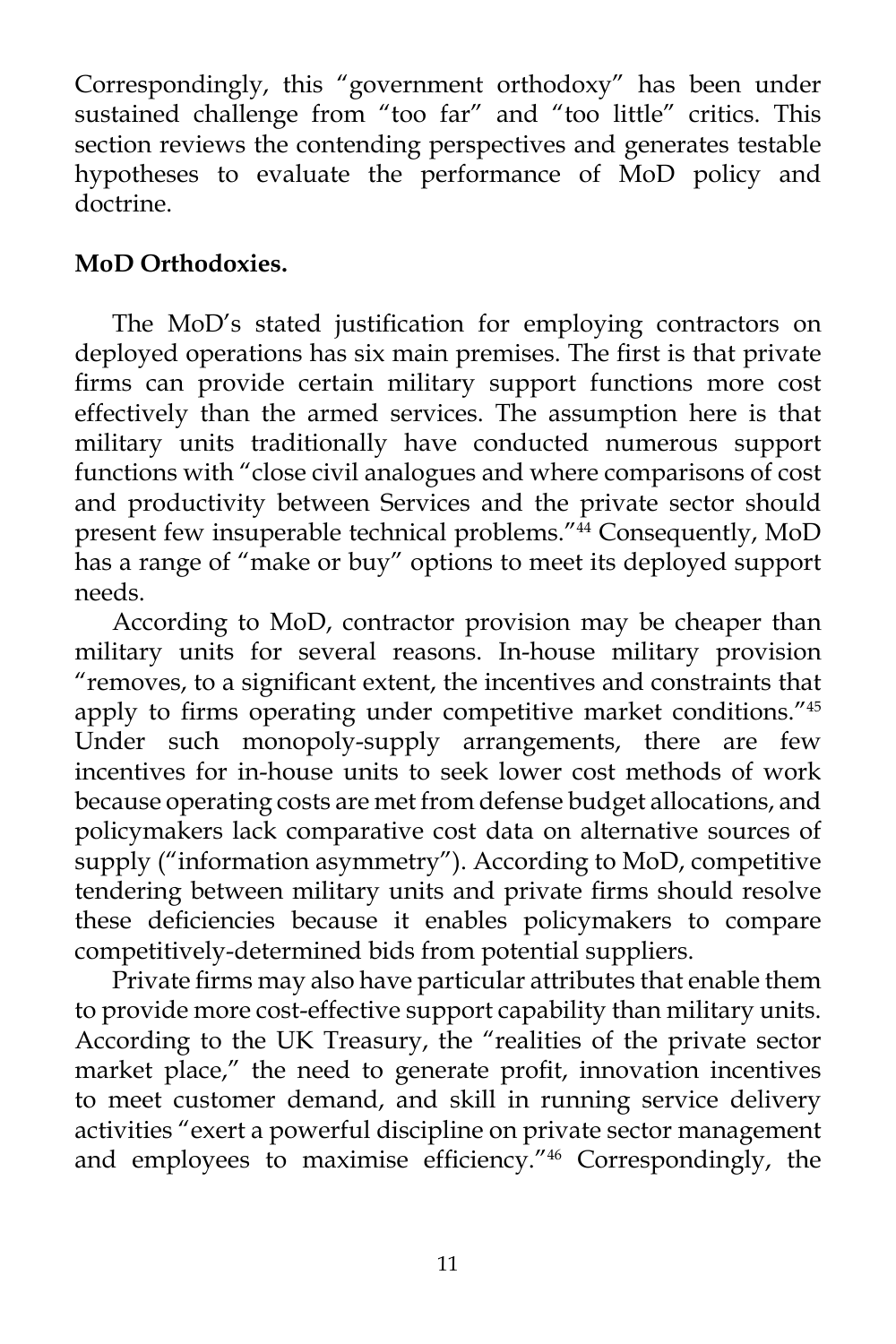"risk averse culture" of the public sector means "these disciplines can never be fully replicated," so in-house provision can be "less equipped to challenge inefficiency and outdated working practices, and to develop imaginative approaches" to delivering defence support services and managing MoD-owned assets.<sup>47</sup> Here, MoD's assumptions reflect a wider literature that concludes transferring activities to the private sector allows "innovative thinking and adjustments, especially about the use of technology and labour, to maximise the chances of success, which are not available to the fixed hierarchies of militaries<sup>"48</sup>

 Finally, MoD assumes that battlefield outsourcing can simultaneously be "profitable for the contractor while demonstrating value for money" for MoD.<sup>49</sup> Central here is the notion that "partnership" and "partnering" between MoD and private suppliers enables the development of mutual products/services in a relationship where risks, costs, and benefits are shared, and where "mutual added value" can be achieved.<sup>50</sup> From MoD's perspective, a combination of competitive tendering and "appropriate benchmarking" can ensure that private suppliers provide cost-effective deployed support solutions. Through mutual trust, the combining of complementary assets and the identification of shared objectives, "public private partnerships" can draw on "complementary contributions to compose a package that makes good business sense and offers benefits" to MoD and the contractors.<sup>51</sup> The types of "complementary contributions" MoD envisages from partnerships are summarized in Figure 3.

 The second premise is that MoD can reinvest resources released by outsourcing into operational enhancements in the form of additional front line military personnel, extra equipment, or access to private sector expertise. According to former UK Secretary of State for Defence George Robertson, cost reductions from outsourcing and other efficiency initiatives form "an integral part of our plans to drive down costs to pay for the modernization of our forces."

 The MoD also assumes the process of substituting uniformed combat support units with civilian contractors releases trained military personnel for front-line tasks. The MoD's 1998 *Strategic Defence Review* (SDR)<sup>52</sup> marked the first systematic attempt to transform the armed services from their Cold War threat-based posture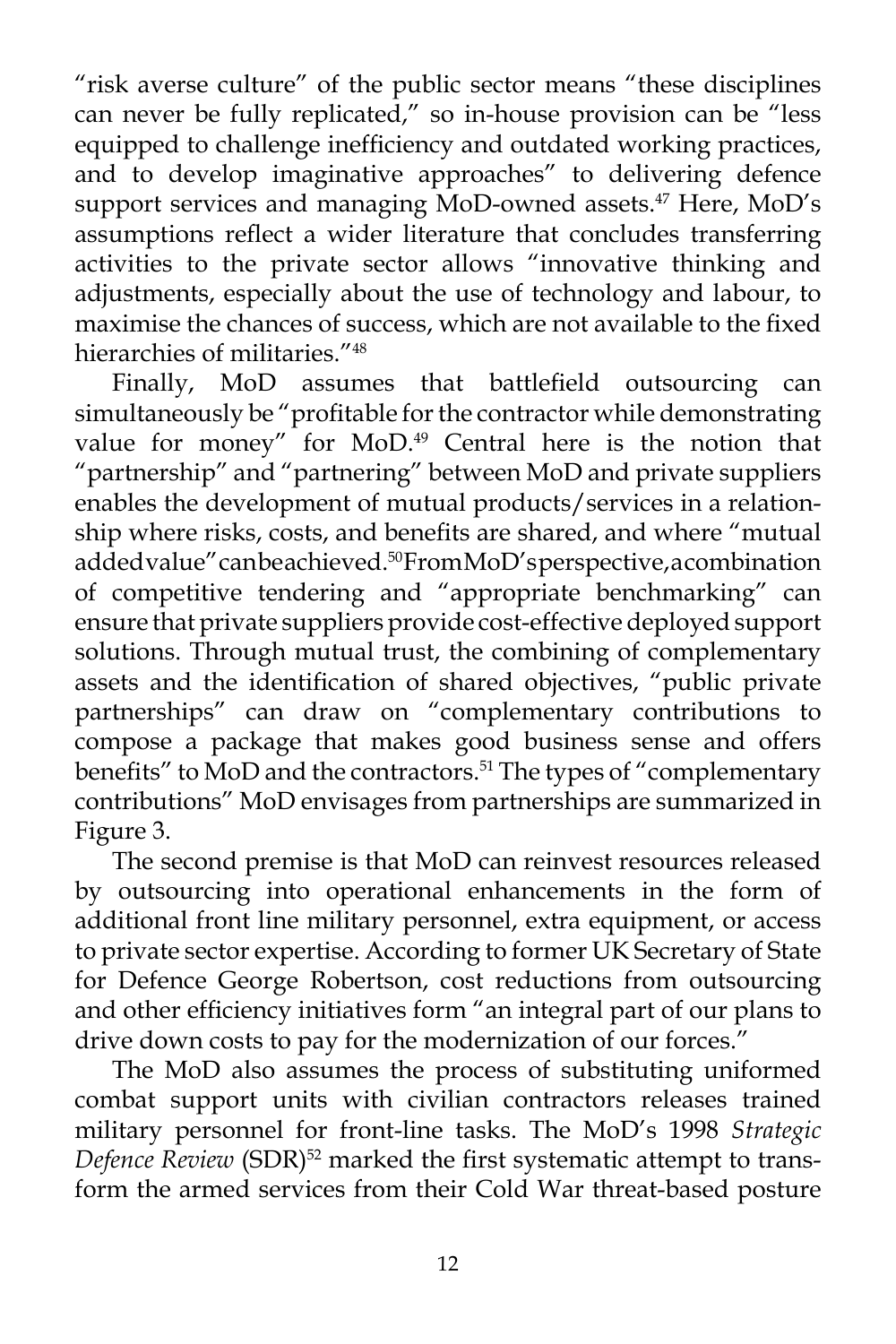| <b>Private Sector Contribution</b>                                                                                                      | <b>Defence Ministry Contributions</b>                                                                                                                                                                                                                                                                               |
|-----------------------------------------------------------------------------------------------------------------------------------------|---------------------------------------------------------------------------------------------------------------------------------------------------------------------------------------------------------------------------------------------------------------------------------------------------------------------|
| Marketing expertise<br>Access to capital<br>Access to leading-edge technology<br>Operating expertise<br>Increased use of spare capacity | User needs, users "Frontline" knowledge<br>"Frontline" knowledge and experience<br>Property, buildings, equipment, and specialized areas<br>Operating systems<br>Access to restricted zones, passage through restricted<br>areas<br>Scientific expertise, databases, patents<br>Sharing of communications bandwidth |

Source: Adapted from material presented in S-E Bakke, *What is PPP About, With Main Focus on Outsourcing*, 2nd Annual Nordic Defence Industry Summit, Oslo, April 27, 2004.

## **Figure 3. Complementary Contributions in Defence Partnering Arrangements.**

into a capability-based expeditionary force configured for mission types ranging from humanitarian assistance and peacekeeping, to high-intensity conventional warfighting.<sup>53</sup> The SDR recognized that this spectrum of mission types would require UK forces to deploy to conflicts over longer lines of communication than during the Cold War and conduct concurrent operations, potentially of differing intensities. At the same time, the SDR also acknowledged that:

The increased operational pressures of the last few years have shown up weaknesses in our ability to sustain forces deployed overseas, particularly where local facilities are limited . . . To remedy these weaknesses and ease overstretch, we plan a package of logistic enhancements . . . Where this is appropriate, we will consider the use of contractors to assist with logistics support.<sup>54</sup>

In this context, MoD planners assess that outsourcing reduces "overstretch" by releasing "those assets, in rouelment, that are still army owned to be available for additional operations that may come along in the meantime."55

 In addition, MoD assumes the armed services can acquire private sector expertise for support requirements where the generation of in-house military capability is less cost-effective. Outsourcing can provide access to high-technology skills where small numbers of military specialists are required, and where the armed services'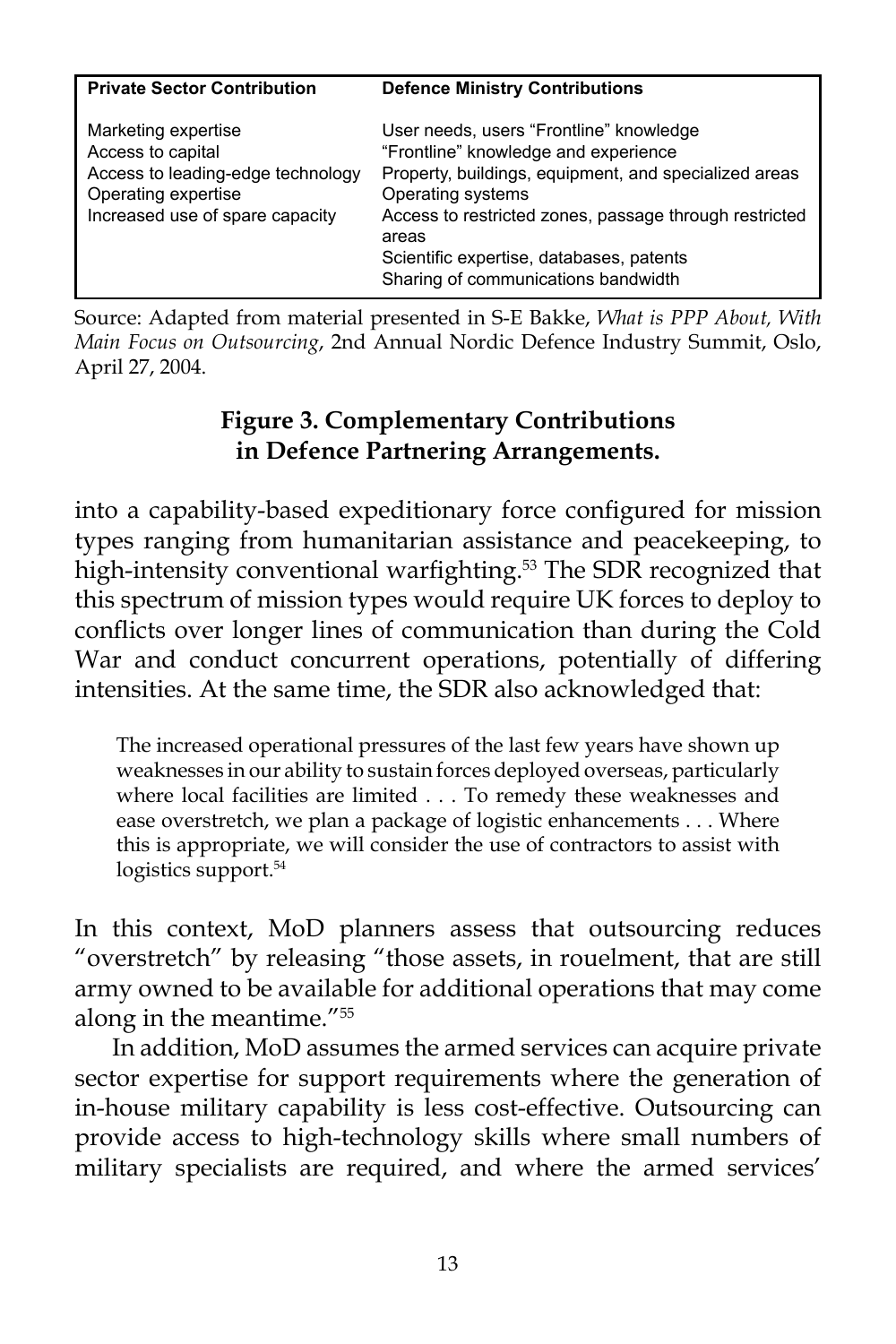retention of training infrastructure is uneconomic. In this regard, outsourcing is seen as a way for the armed services to "to keep pace with technology, retain access to the best that industry can offer, and apply increasingly scarce resources to high value combat systems."56

 The third major premise is that contractors can provide deployed support functions with no adverse result on operational effectiveness. According to Secretary of State for Defence Geoff Hoon, the main driver for outsourcing "is the better use of resources in defence and the maintenance or enhancement of operational effectiveness." Considerations of private sector involvement must take that aspect into account before proceeding to such issues as "the impact on the chain of command and service discipline."57 This premise rests on five assumptions.

 1. There will invariably be readily identifiable safe and secure areas on any operational deployment where private contractors can operate. The MoD draws a distinction between "benign" and "nonbenign" areas within theatres of operation that are demarked by a "benign edge" behind the "front line."<sup>58</sup> In "benign" areas, "there is minimal risk of [contractor] personnel and equipment sustaining injury or damage through the effects of . . . hostile activity," and "adequate [security] means are in place to ensure [personnel and equipment] safety."<sup>59</sup> According to MoD doctrine, "benign" areas represent a safe and secure environment in which contractors can operate. Though "benign conditions are found at different geographical locations and at different times as an operation develops," MoD assumes that there will always be a range of circumstances where "commercial capability could be interchangeable with military capability throughout an operation" behind the "benign edge" (Figure 4). $60$ 

 2. The MoD assumes contractors can enhance significantly the armed services' logistics and equipment support capabilities up to the "benign edge" of deployed operations. Capability enhancements can take various forms. Contractors can provide logistics capabilities that the armed services do not have that might include temporary base and infrastructure provision or the expertise to support new and complex technologies on the battlefield. Contractor-delivered capabilities therefore: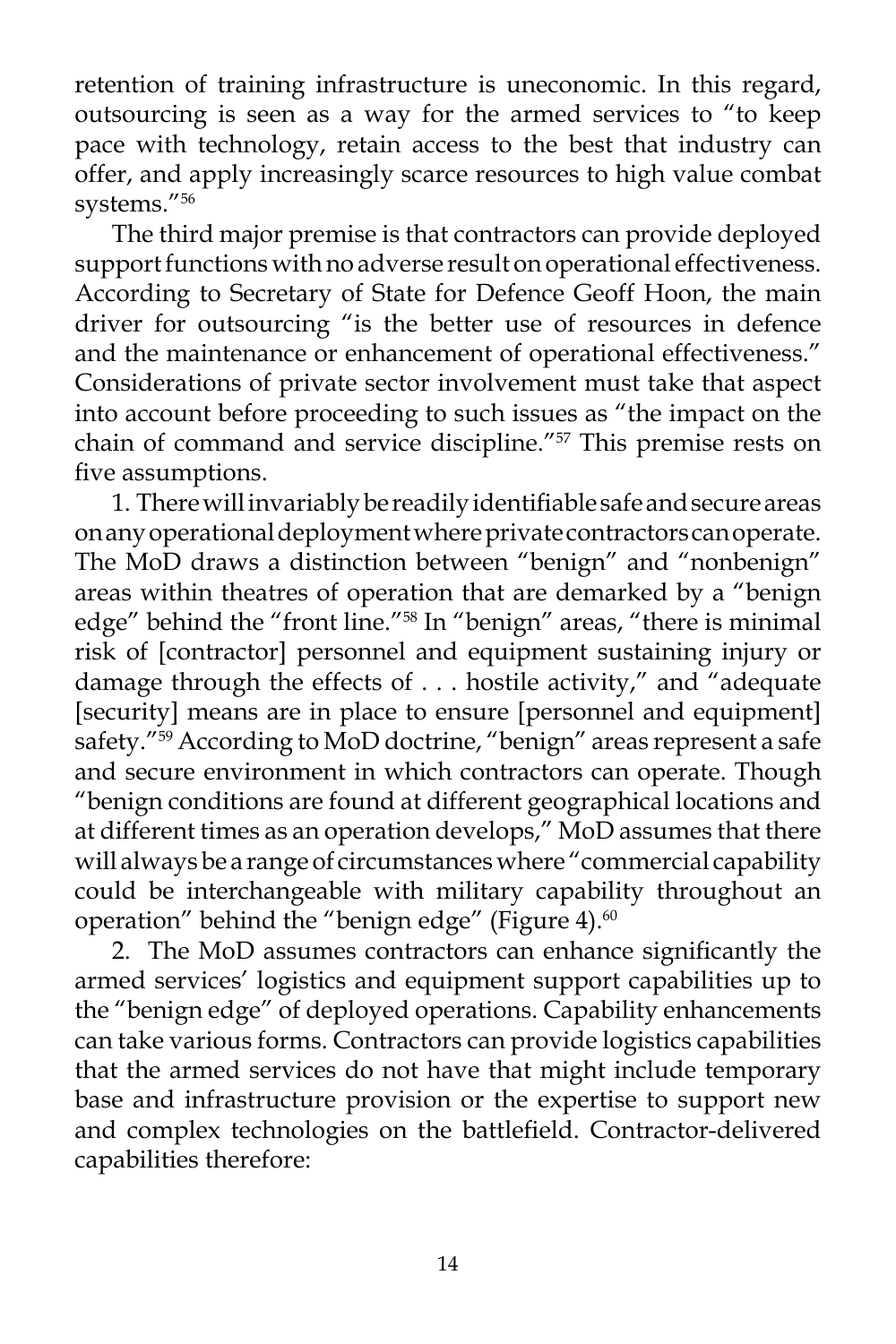. . . augment that provisioned by purely military means (as determined by extant Defence Planning Assumptions). [It can provide] . . . functions that may be required to enable extended operations in Joint Operations Areas (JOA), additional (unplanned) concurrency of operations, such as the maintenance of more than two deployed Lines of Communication, or access to the most modern technologies.<sup>61</sup>



**Figure 4. Contractor Support and the "Benign Edge."**

 3. Contractors providing deployed support can be integrated into military operational planning, and command and control (C2 ) arrangements without disruption. The MoD assessment is that contractors can effectively "interface with and operate within the bounds of military doctrine and the operational commander's concept of operations," and meet "the requirements of the military logistics support plan."<sup>62</sup> Finally, MoD assumes contractor support can be harnessed without undermining the armed services' core military capabilities. The MoD has stated that contractor support "is not intended to replace core military manpower in the Order of Battle," but rather to augment it. $63$  Consequently, it is assumed that criteria can be employed to ensure that contractors can safely be employed to "enhance military capability in a cost-effective way, taking advantage of the skills and capabilities available in the commercial environment."64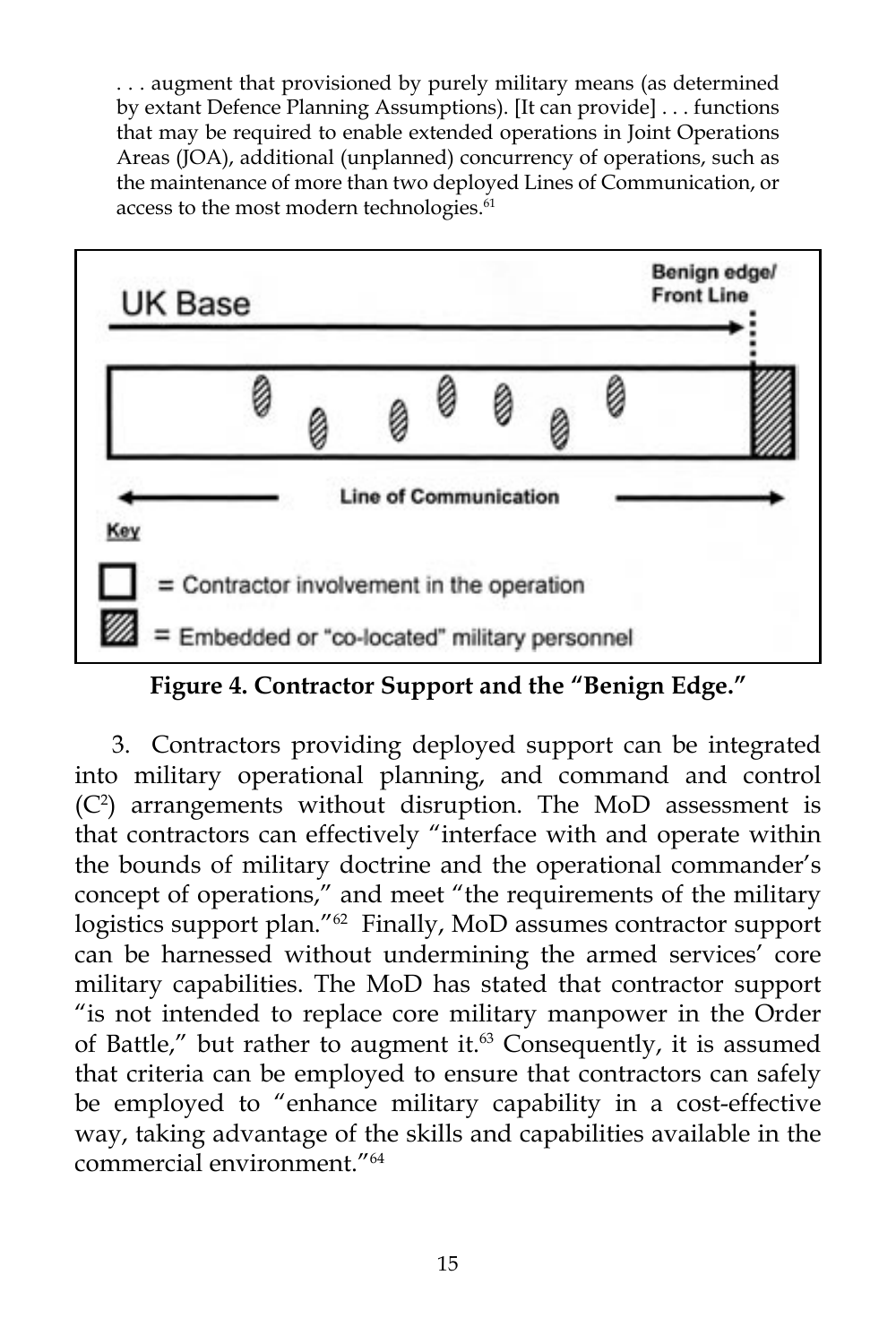4. The reliability of private firms to deliver the deployed support they are contracted to is ensured by "gain-share." The MoD assumes that its "partnering" philosophy enables relationships with its suppliers that build on "trust, confidence, mutual alignment, [and] mutual understanding of what each party can and cannot do."65 Consequently, firms providing battlefield support functions offer the same assured service as direct military provision because contractual "partnerships" enshrine common "understanding of constraints and imperatives faced by all parties."<sup>66</sup>

 5. Outsourcing can enhance the morale, cohesion, combat effectiveness, and ethos of the armed services themselves. According to MoD, these gains accrue on two levels. On one level, contractors can relieve military personnel of mundane support missions, enabling soldiers to focus on mission critical activities that can improve their "quality of life significantly and, ultimately, impact [positively] on training and retention."67 On a more fundamental level, it has been suggested that the "corporate ethos" of defense contractors themselves leads to close cooperation with the armed services on operational deployments. The contention here is that UK defence contractors tend to recruit ex-military personnel "predisposed" to "ways of acting, based on values drawn from their experiences of military service," and who operate "to the same high standards" of the armed services "while exhibiting the same moral values which were first instilled in them in the military."<sup>68</sup> Consequently, it is assumed that contractors working with military personnel "generally share the same experiences, hardships, enjoyment, and problems, eroding further any cultural barriers that exist between them" in a mutually beneficial relationship where "values pass easily between both environments, shaping attitudes and work practices."<sup>69</sup> This suggests a new form of "military ethos" transcending the traditional military/civilian divide that replicates what the UK government sees as a new "public service" ethos and the sharing of "best practice" in other areas where the in-house monopoly provision has been replaced with a mix of public and private service delivery.<sup>70</sup>

 The final premise is that because PPPs self-evidently provide a cost-effective mechanism to meet defence support requirements, then MoD policy is in the vanguard of an inevitable global trend. The MoD claims PPPs are successful and proven management tools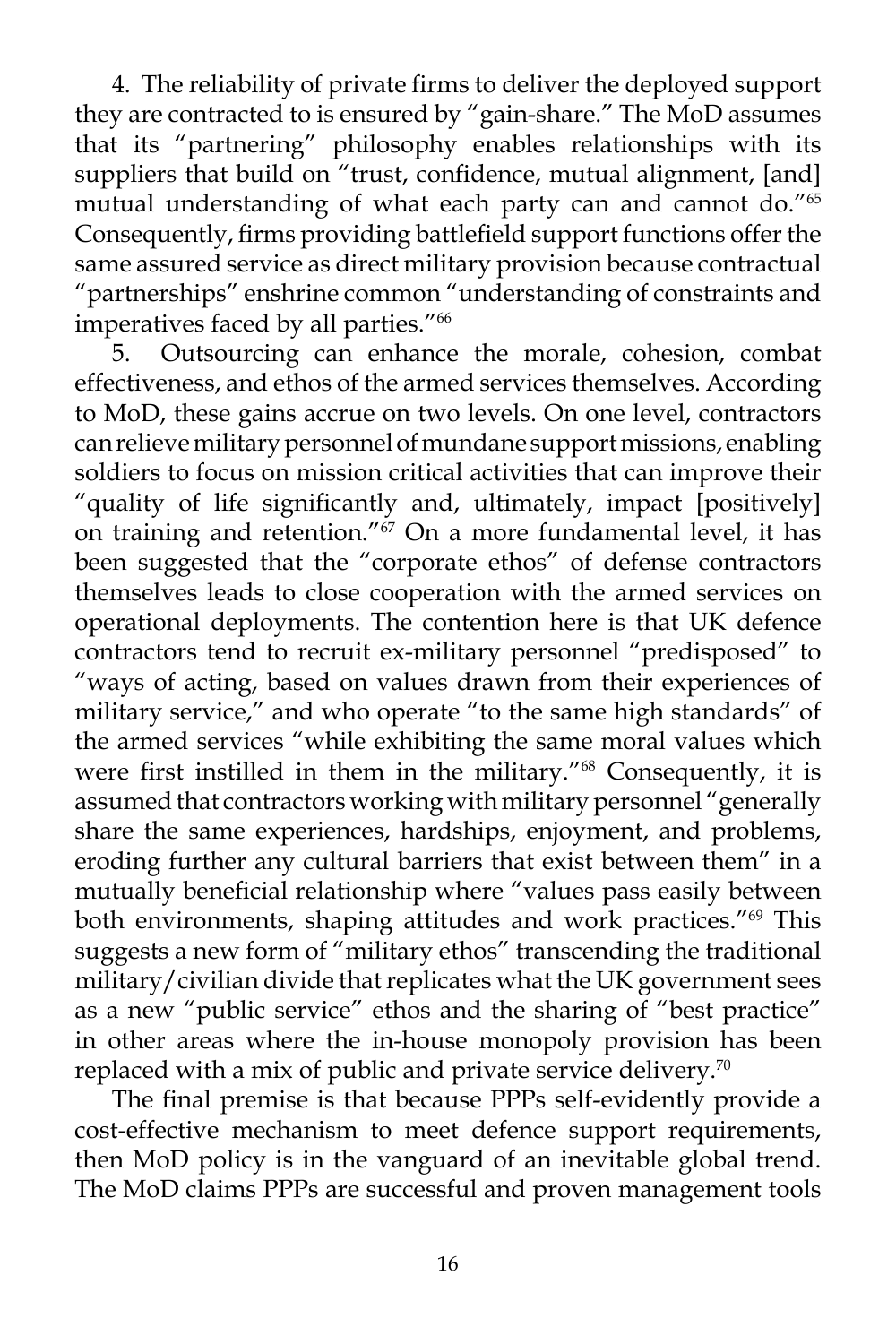that have improved defence support without offending traditional military values.<sup>71</sup> It has been keen to point out that PPPs in defence are adopted only after politically "neutral" cost-effectiveness calculations, rather than in response to any ideological commitment to forms of privatization. The MoD claims its:

approach [to PPPs on deployed operations] is pragmatic, with the emphasis of encouraging innovations through commercial and in-house solutions depending on whichever is better placed to deliver required services at best value. There is no predisposition towards either public or private sector.72

As such, MoD sees itself at the cutting edge of defence management innovation because:

There is huge international interest in the UK's approach to developing partnerships between the public and private sectors. It is an area of public policy where the UK leads the world. Over 50 countries have consulted the Treasury about the PFI. Some, like Italy, Ireland, Japan and the Netherlands are following us in the way we organise within government to deliver partnerships. Some are legislating to enable them to happen.<sup>73</sup>

Consequently, MoD assumes it is a world leader in harnessing private sector support to enhance defense affordability and effectiveness to the extent that "the pressures of the modern age will eventually oblige everyone to follow suit."74

# **"Too Far" Critique.**

 The MoD has acknowledged there are "several conflicting points of view" about contractor battlefield support, and that some remain "cautious about possible impact on fighting capability."75 This alludes to the criticism that MoD risks going "too far" with "unreflective" outsourcing schemes<sup>76</sup> that fail to reduce defense costs and risk degrading combat capability by placing the armed services "at the mercy of a private agent[s]. $\frac{777}{7}$  This "too far" perspective raises concerns about each of the six main premises underpinning MoD's case for deployed contractor support.

 The challenge to MoD's assumption that outsourcing is necessarily cheaper than in-house military provision employs two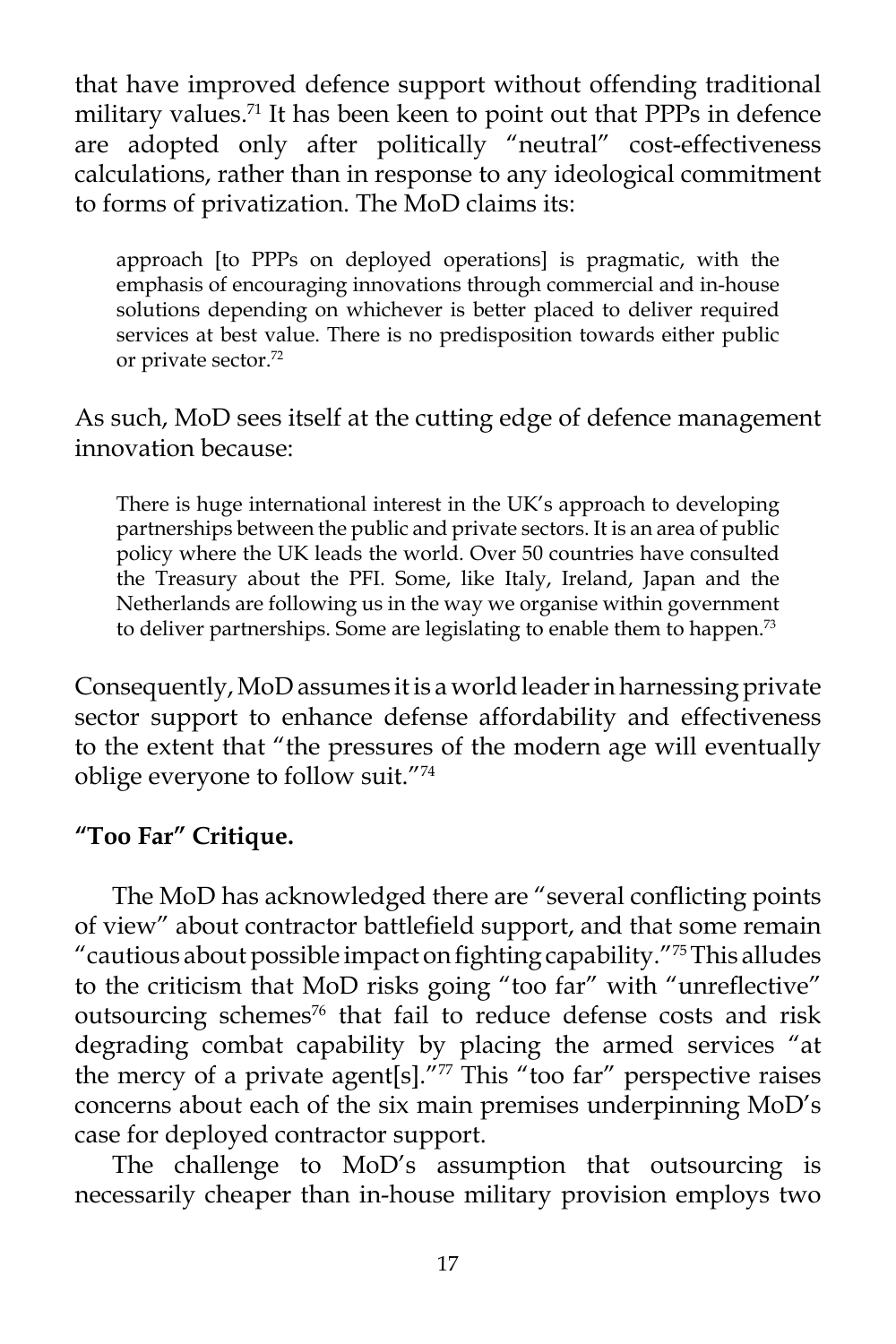modes of analysis. One is the "Theory of Agency," concerned with understanding conflicting goals between contract providers and contract purchasers.78 Because it occurs under nonprofitmaking "public service conditions," direct military provision of support functions is assumed to take place in an environment where policymakers have full visibility and control over service delivery.79 Correspondingly, the "Theory of Agency" suggests that outsourcing introduces inherent tensions between the armed services' security goals and a contractor's imperative to maximise profits, under new circumstances where the armed services' visibility and control are reduced. "Too far" critics argue that opportunistic contractors can exploit this reduced visibility and control, in stark contrast to the situation when the armed services "had the position of a permanent monopoly."80

 "Too far" critics tend to accept that the scope for contractor opportunism is minimised when markets for military contracts are "contestable," namely, where competitive tendering allows military customers to select between competitively determined bids, and when precise output requirements can be specified.<sup>81</sup> Here, MoD can agree on fixed price contracts with a chosen supplier and impose rigid performance indicators to monitor contractor compliance.

 However, "too far" critics point out that contestability rarely applies to contracting for deployed operational activities. On the one hand, the supplier base for battlefield equipment maintenance, logistics, and support functions is often limited to original equipment manufacturers or a small number of large specialized firms with niche expertise.<sup>82</sup> On the other, uncertainties about precise requirements for future operational contingencies mean that the armed services rarely can impose fixed price arrangements when signing contracts.<sup>83</sup> The concern here is that profit-seeking contractors have scope for "expost rent extraction" by exploiting uncertainties to increase the price of service delivery in ways not originally envisaged by the armed services at the contracting stage, thereby increasing the overall cost of service delivery. 84

 The other analytical perspective employed is "Transaction Cost" theory. This emerged to explain why organizations conduct functions in-house so extensively, given the widely acknowledged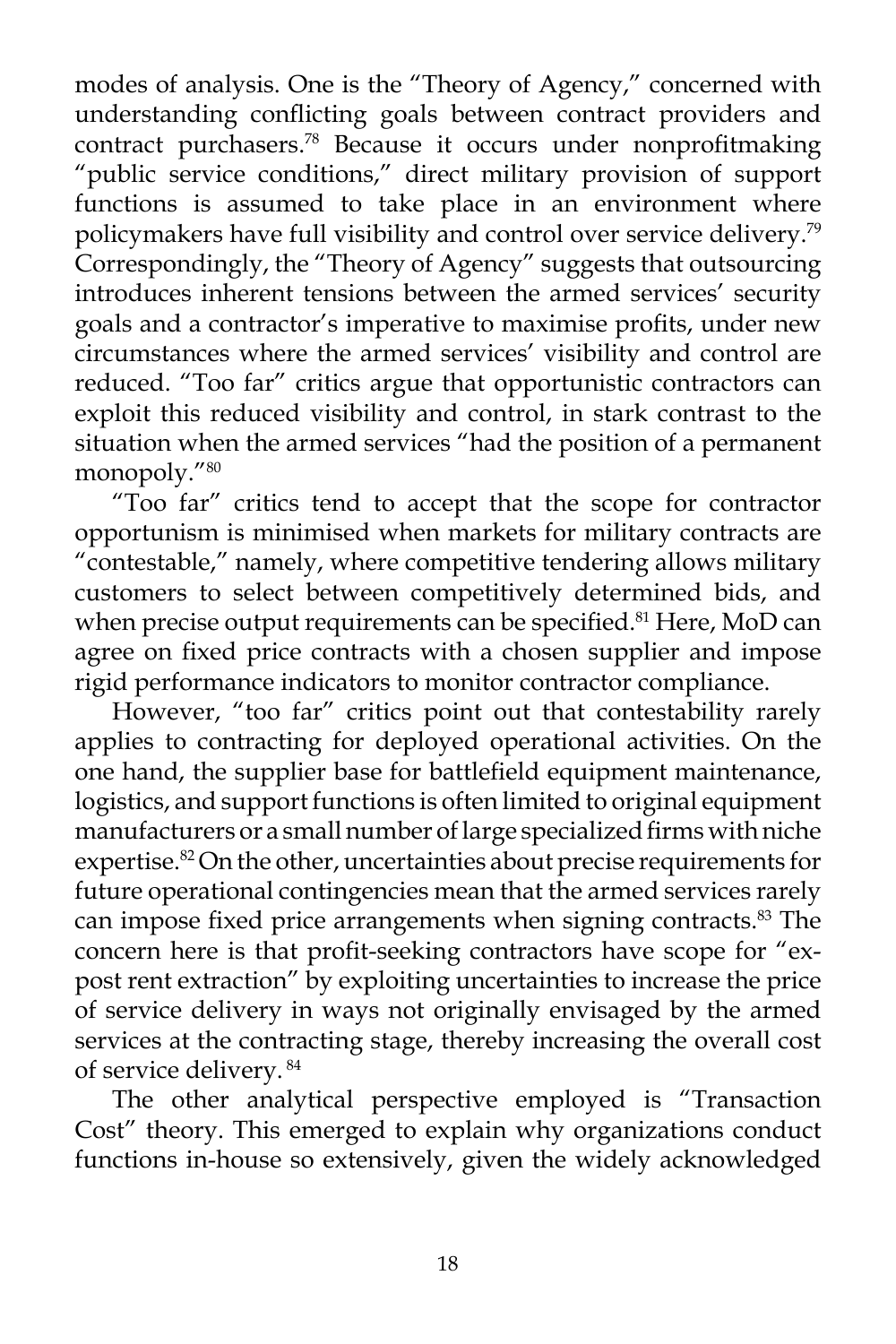optimal resource allocating properties of competitive markets. Transaction Cost theory suggests in-house production can be more cost-effective when any additional "transaction costs" of planning, bargaining, modifying, and enforcing a contract with an external supplier outweigh the savings from competitive tendering. "Too far" critics claim that "hidden" costs, including contractor protection and other military support to contractor personnel during deployments, are seldom included in MoD comparisons of armed service and outsourced provision.85

 Combining Theory of Agency and Transaction Cost perspectives, "too far" critics claim there is no systematic evidence to prove outsourcing is cheaper than military provision,<sup>86</sup> and that military provision might be more cost-effective precisely for deployed operational support functions where contractors have incentives to behave opportunistically, future requirements are uncertain, and the number of potential external suppliers is small. These conclusions reflect a wider critique of public sector contracting out, which holds that the implications of outsourcing are:

. . . often assumed or promised, but not well-documented. Relations between cause and effect are contested; for example, indicators of efficiency and effectiveness are often elusive, side effects are hard to trace and the methodology used in evaluating . . . [outsourcing] . . . is often inadequate. The gap between an emphasis on evaluation and performance assessment in the reform model on the one hand, and the lack of real evaluation of the reform models themselves on the other, is especially striking . . . because their legitimacy is based on results.<sup>87</sup>

 Second, "too far" critics question MoD claims that outsourcing necessarily releases resources for defense modernization and enhances front line capability. In the absence of systematic evidence to prove that private firms can provide battlefield support more cheaply than military alternatives, it has been suggested that the resource redistribution anticipated by MoD is illusory. Critics also challenge MoD claims that safe and secure "benign" areas for contractors exist. Instead, they claim the reality of the contemporary battlespace is "more complex, more dynamic and non-linear" which means that there is a less well-defined "front line" or "rear area."88 Moreover, the extended range of contemporary weapons systems and threats of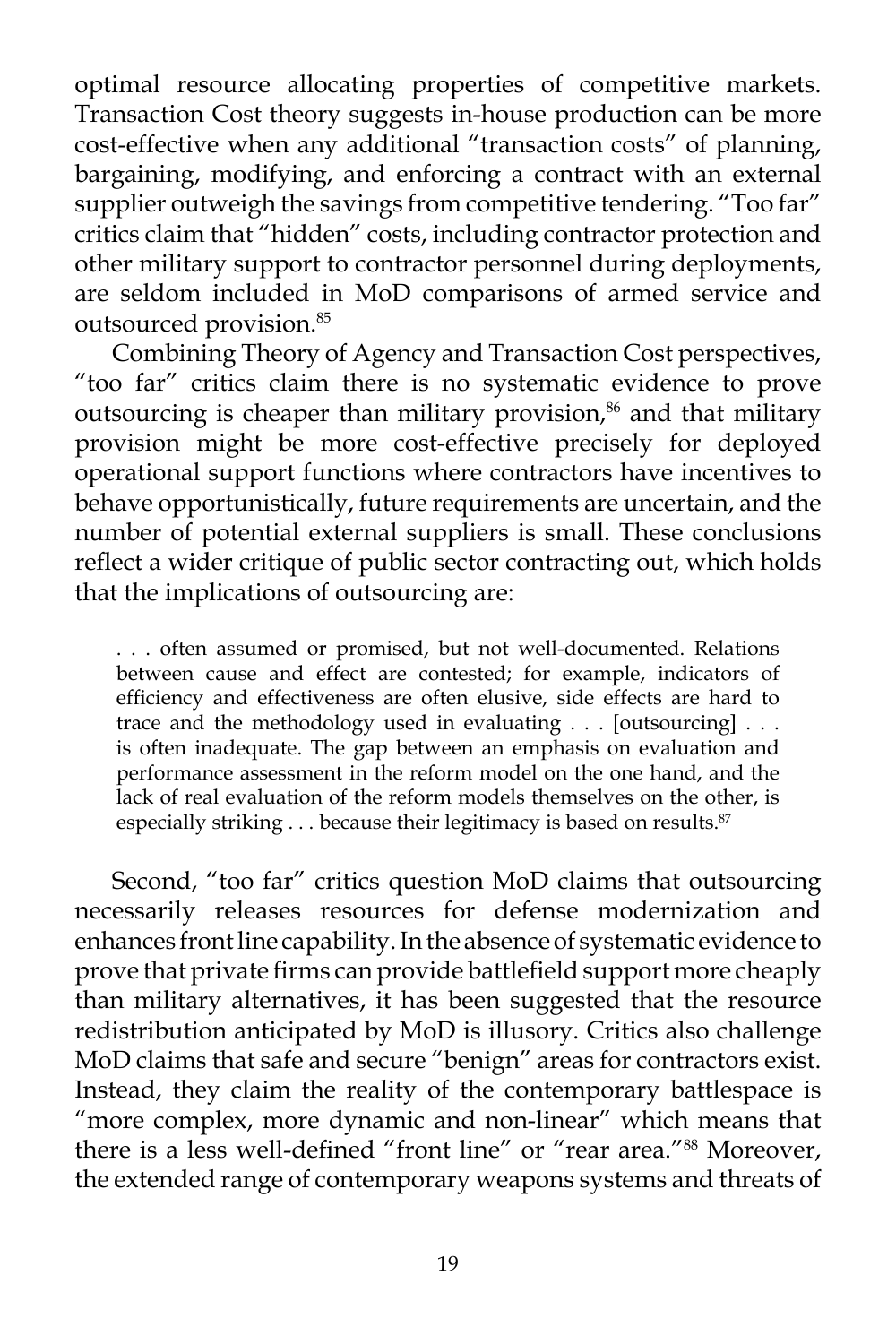enemy interdiction suggest the vulnerability of civilian personnel is significantly greater than MoD policy implies.<sup>89</sup> On this basis, critics suggest that the use of civilian personnel on deployed operations is more likely to tie up the military with contractor protection rather than releasing soldiers for front line duties.<sup>90</sup> They also claim that, as battlefield support functions are increasingly outsourced, then the residual military forces for contractor protection are likely to dwindle, further overstretching scarce military assets.

 Third, "too far" critics question MoD assumptions that the private sector can perform battlefield support without undermining operational effectiveness. Instead, they contend that outsourcing generates inherent risks to mission effectiveness. This concern stems from the assumption that "military institutions" are optimized to provide combat and deployed support. As legally recognized organizations controlled directly by the state, armed services have a legal mandate to deliver lethal force and are accorded "combatant" status under international law. The armed services' organizational characteristics, that include rank structures, discipline and training regimes, military doctrine, and structures that combine formal hierarchy and functional specialization (the "line and staff" system), are designed specifically to foster group cohesion and "effectiveness in battle."91 Finally, armed service personnel have unique conditions of employment that include subjugation to military law and "unlimited liability" to obey legal orders.<sup>92</sup> From this starting point, "too far" critics identify various ways that outsourcing risks mission accomplishment by diluting the proven operational benefits of direct military provision.<sup>93</sup>

 Critics point to operational constraints that arise because the military cannot "command and control contractors in the sense that it commands and controls (C<sup>2</sup>) military units and soldiers.<sup>94</sup> One C<sup>2</sup> concern here is that a system of "contract management rather than command" erodes the armed services' ability "to adapt logistics structures and procedures to changing situations, missions and concepts."95 Castillo, for example, claims that:

A commander's freedom and ability to improvise quickly in using tactics, employing weapons, and deploying personnel have long been considered essential to victory in combat. A contract--a legal, binding document--even when written with the best of intentions, cannot cover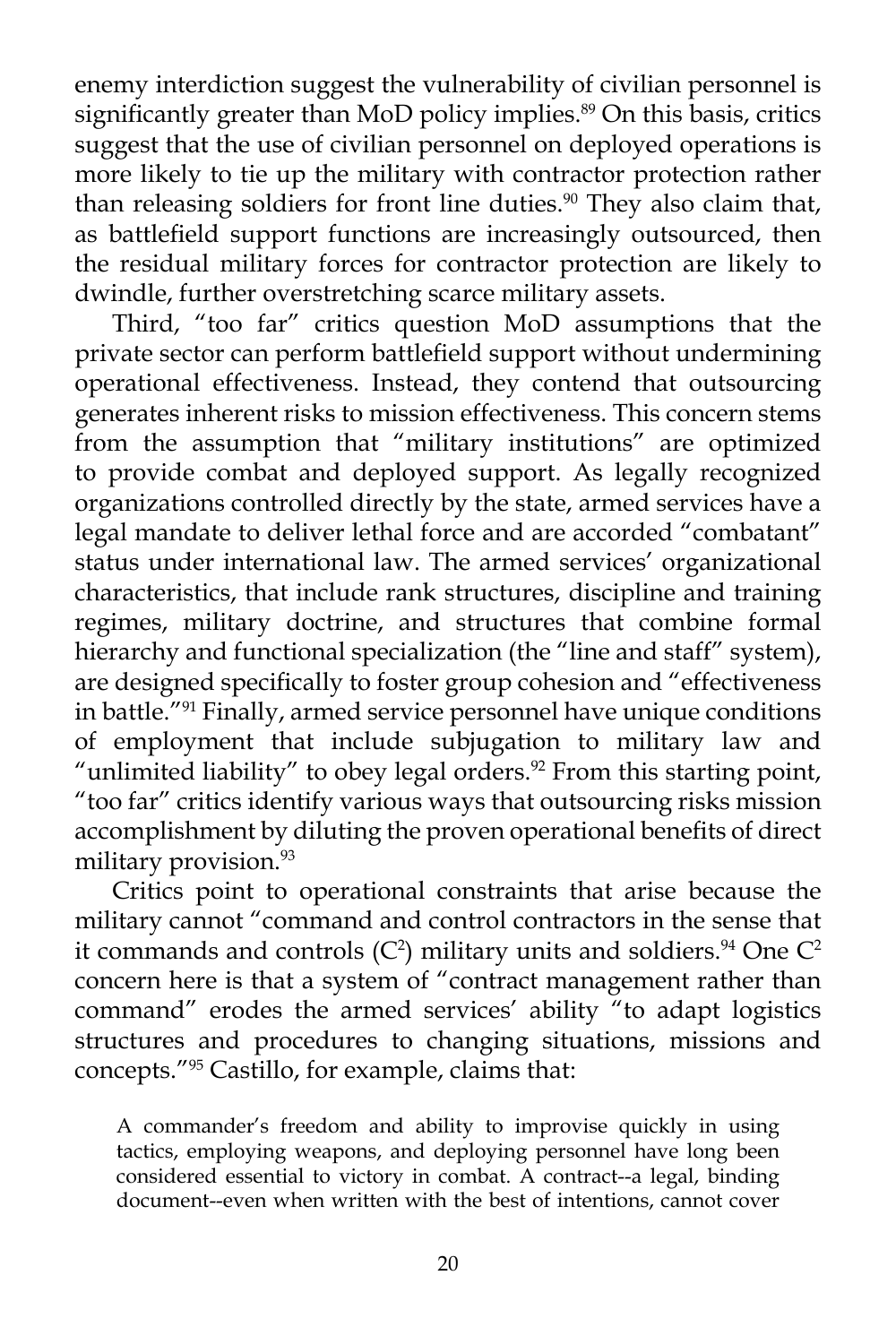every possible contingency in advance. To stop during wartime, no matter how briefly, to rewrite or renegotiate a contractor's obligations severely limits a commander's ability to accomplish the mission.<sup>96</sup>

Another  $C<sup>2</sup>$  concern arises from inherent difficulties in measuring contractor readiness and ability to deploy. Readiness states of military units are measured systematically in terms their ability to achieve mission tasks, and logistics units maintain excess capacity to meet potential surge requirements for unplanned contingencies. Conversely, critics argue that contractors are unlikely to maintain such excess capacity because it is costly and cuts into their profit margins.<sup>97</sup> As military commanders lack direct control over contractor functions, then deficiencies in contractor readiness might be difficult to detect, undermining the commander's ability to answer the question, "How are we fixed for war?"98 Analyses of contractor support to British Army combat units, for example, suggest:

It is unlikely that in a normal situation, civilian production facilities, support assets, and transport assets will be available [within the deployment timetable of Army units] unless they remain uncommitted to other ventures and earmarked solely for MoD use, which in all probability will command a premium price. It may therefore be more cost effective in certain situations to rely on military assets rather than civilian ones.<sup>99</sup>

 A further cluster of "operational inflexibilities" identified by critics stem from the legal status of contractors, which, it is argued, impose constraints that are absent with military provision.<sup>100</sup> Military commanders have less direct control over a contractor's workforce than military personnel, and contractors cannot be disciplined for violations of the Uniform Code of Military Justice.101 Moreover, a fundamental difference is that "contractors are not soldiers, and they cannot be exposed to the same risks as soldiers."<sup>102</sup> This means that contractors are precluded from performing purely military functions that include occupying defensive positions or providing direct support to hostile operations.

According to "too far" critics, these legal factors create a range of operational rigidities and  $C<sup>2</sup>$  complications that are absent with military personnel. For example, a problem for commanders is determining the boundaries of "direct support of hostile operations," as: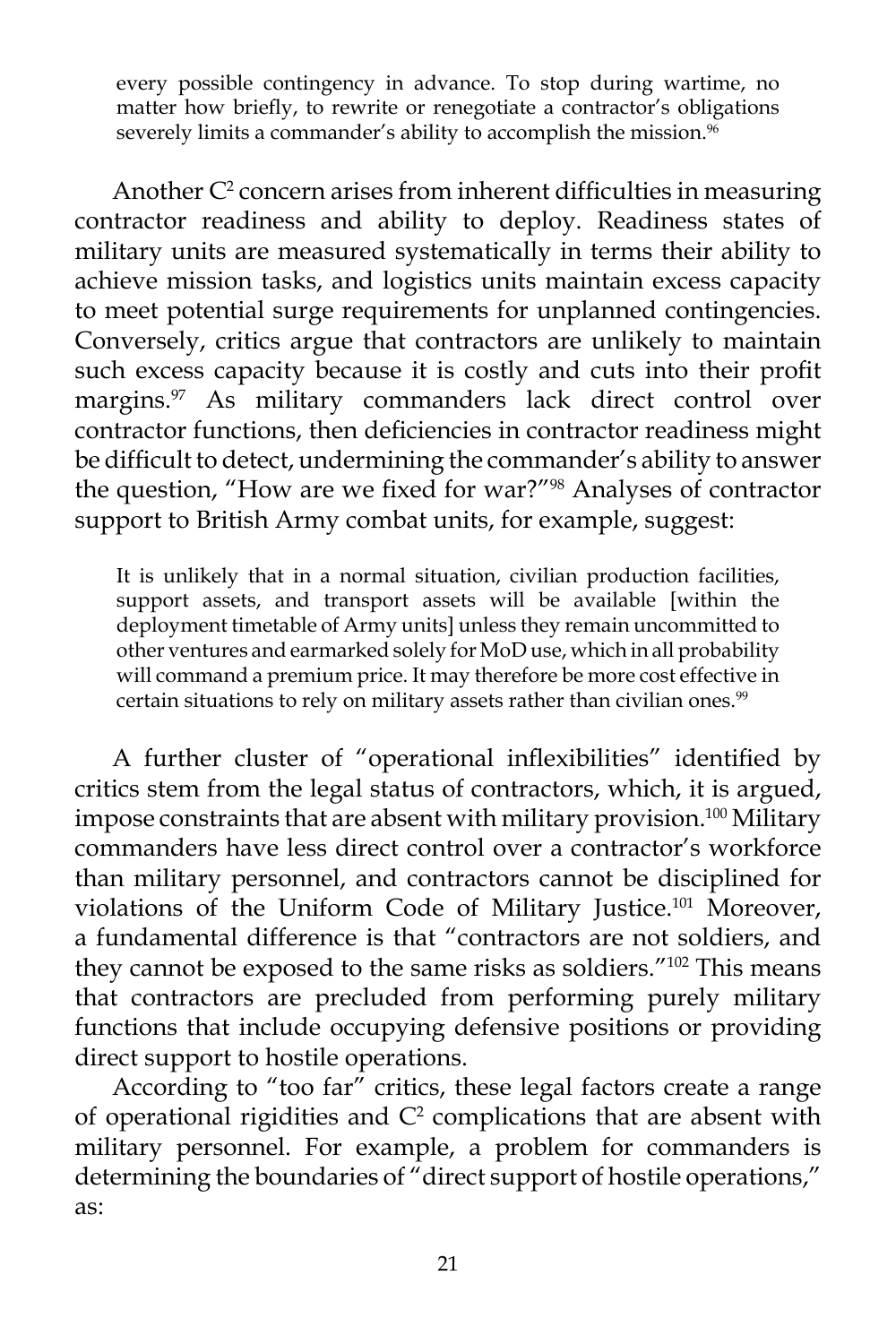A system contractor employee who travels to the area of operations to perform minor technical maintenance on a weapon system that is still operational and capable of performing its intended mission may be violating the constraints against support to hostile operations. On the other hand, the same person performing the same maintenance on the same item in a maintenance facility in a safe area may not be in violation of the constraint.103

 These complexities generate potential problems that are absent with direct military provision: on the one hand, "by having a contractor accomplish a particular job, field commanders may be asking them to give up their protected status if captured"; on the other, the military commander may be violating the law of war by having a contractor participate in an activity that is *de facto* in direct support of hostile operations.<sup>104</sup>

 A final series of operational concerns surround MoD claims that contractors are used only to "augment" deployed forces rather than "replace" core tasks that must be performed by military personnel. According to "too far" critics, MoD's failure to define "core functions" or distinguish between "augmentation" and "replacement"105 has meant that "augmentation" merely describes "outsourced functions without any reference to potential impact on warfighting."<sup>106</sup> The conclusion here is that the armed services may now lack the military personnel to fill mission critical roles if contractors are not present.

 Accordingly, the "too far" critics argue that if the armed services lack personnel to fill mission critical functions, the MoD premise that contractors can be relied upon to deliver these functions is questionable. Instead, critics claim the armed services' reliance on private firms can create "critical dependencies" that arise because contractors are inherently less reliable than military units. Whereas military personnel can be compelled to perform mission requirements:

The Services cannot ensure that the contractor will be there when hostilities begin. Legally, contractors cannot be compelled to go into harm's way, even when under contract, unless there is a formal declaration of war.<sup>107</sup>

 The risk that contractors might refuse to service contracts is not limited to those firms directly in receipt of MoD contracts, as prime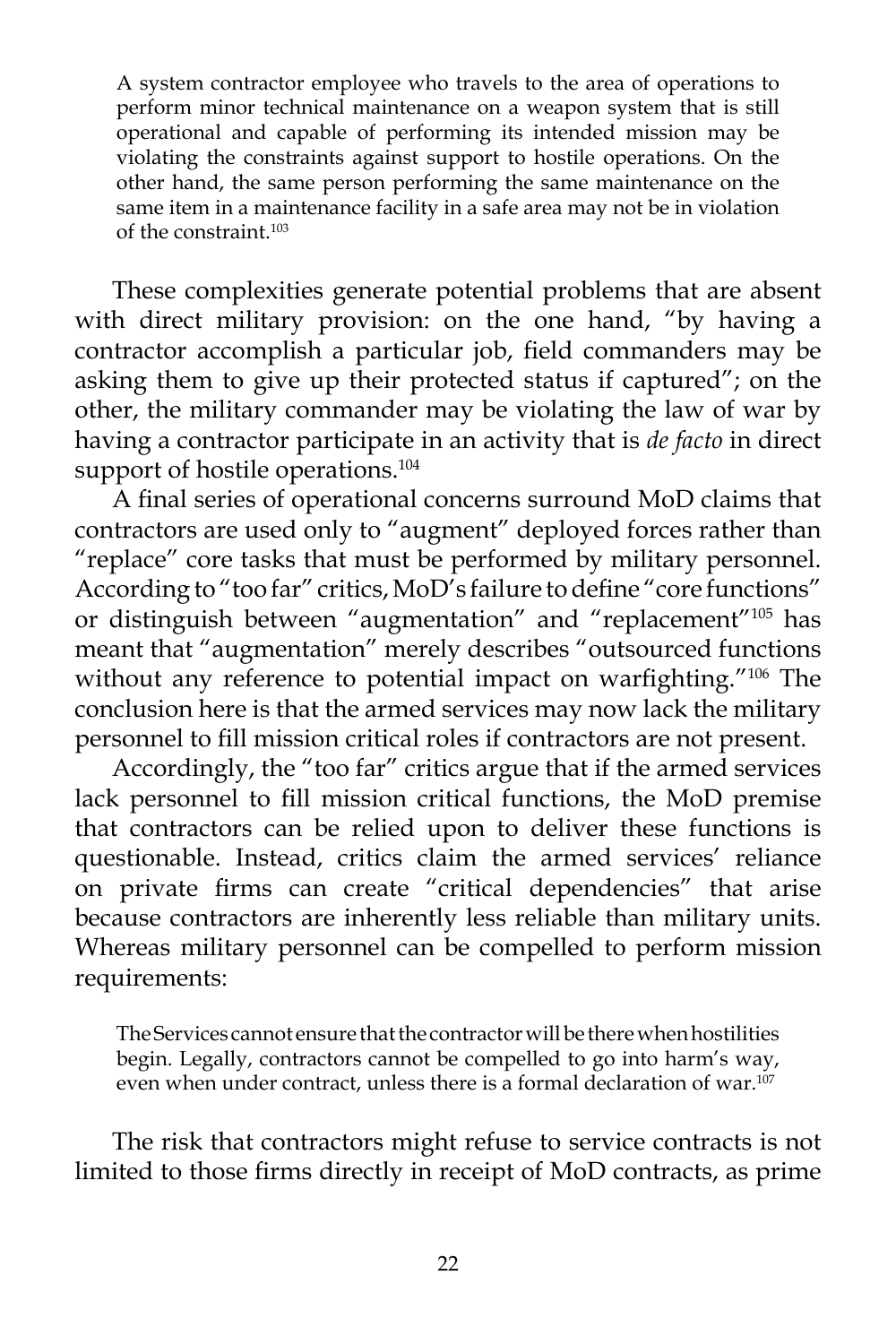contractors often rely on an extensive array of potentially unreliable subcontractors to meet deployed operational requirements.<sup>108</sup> "Too far" critics argue this risk is far from theoretical, citing a case during the 1990 Gulf War where a contractor, fearing missile attacks against its employees, withdrew its personnel from Saudi Arabia because "the company alleged that the risk of death or injury to its employees outweighed the profit motive for the company."109 In the same vein, a more "insidious" risk is that "in a contractor-rich, deployed environment," multinational corporations contracted to support military deployments might decide that the loss of MoD business "is less of a business risk than the loss of more vital business interests [e.g., contracts with other governments] or personal safety in other areas."110

 The net effect, critics argue, is that the armed services might lose mission critical support capability as a result of outsourcing. Equally significant, the concern is that outsourcing has left the armed services without the capacity to fill in if contractors are not present, $111$  to the extent that the option of "turning to military members in times of contractor failure will become less of an option."112 Consequently, in contrast to direct military provision, the "no looking back" nature of contractor support means there are potentially significant critical capability shortfalls if contractors withdraw their support.<sup>113</sup> Consequently, the crux of the "too far" operational concerns is that the UK armed services have inadequate mechanisms to evaluate whether management by contract rather than command affects the delivery of military capability.

 In contrast to MoD assumptions that outsourcing enhances the cohesion of the armed services, "too far" critics claim that it erodes their morale, combat effectiveness, and professionalism. At the general level, the claim is that reliance on civilians for deployed operational support appears to threaten "the traditional separation of military and civilian society that has been central to the organizational ethos of the armed forces,"114 which

risks turning the military vocation into a trade, thereby eroding the moral content of military service and diminishing the serviceman in his own eyes. The end result of this process will [be] . . . the destruction of the ethos which enables men to fight wars with courage and honour.115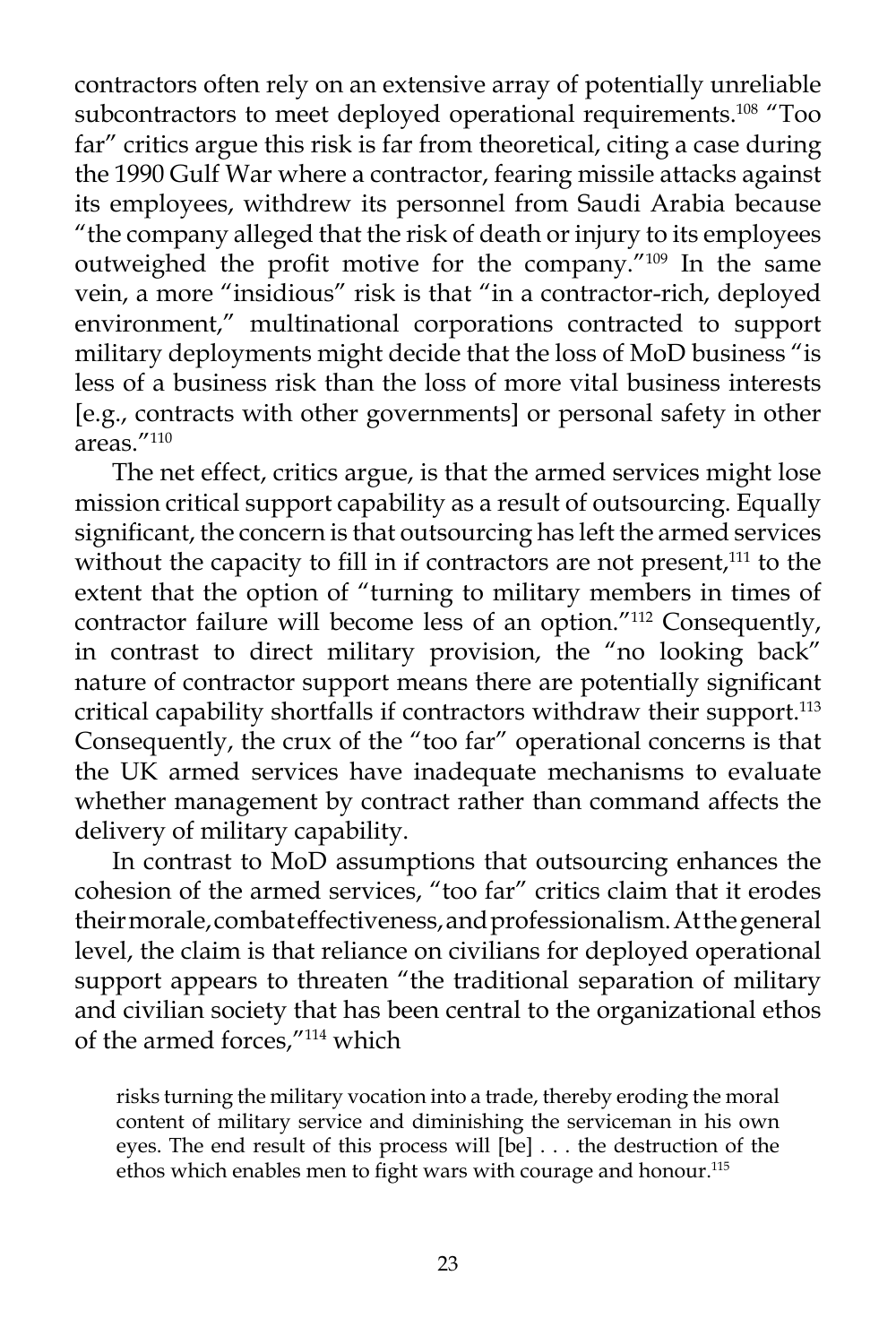A central claim is that by "relying excessively on partnerships and by contracting out an increasing portion of what were once in-house defence activities . . . there is a danger that the clear division between military and civilian spheres may continue to blur."116

 Concerns about the impact of a blurring of military and civilian spheres broadly reflect concerns raised in Charles Moskos's "institution/occupation" thesis.<sup>117</sup> According to Moskos, traditional notions of military service as a "calling or vocation, to the nation by its citizens, legitimated by broadly based national values" ["institutional military"] has been giving way to a subjective definition of military service as an occupation in the labor market, involving the performance of work for civilian types of rewards under specified contractual conditions ["occupational military"]." Moskos, and subsequent analysts, claim that forms of civilianization have exacerbated a relative shift from "institutional" to "occupational" armed services, which risks a diminution of their military effectiveness. This erosion of military effectiveness, it is argued, stems from a perception that if support functions can be transferred to the private sector, then there is nothing distinctive about the military function, and "the armed services must not underestimate the effect on morale and discipline if their personnel see contractors responding to different codes of conduct and enjoying a better quality of life in a theatre of operation."118 As service personnel can compare their terms and conditions with civilian contractors, then incentives for trained military personnel to seek potentially more lucrative employment with private firms might increase military outflow to industry.<sup>119</sup>

 More specifically, critics argue that civilianization of home based support functions can have further adverse effects. One claim is that contractorization throughout the logistic pipeline means that uniformed personnel are "increasingly relegated to militarily essential, deployable activities," and limited homebase posting opportunities have negative impacts on force retention and morale.<sup>120</sup> Related concerns are that outsourcing erodes the armed services' skills base, reduces valuable training opportunities, $121$  and erodes "core skills and low-level expertise and experience among military personnel . . . [that would] would require several years."<sup>122</sup>

 Given these concerns about the economic and operational implications of outsourcing, some "too far" critics question why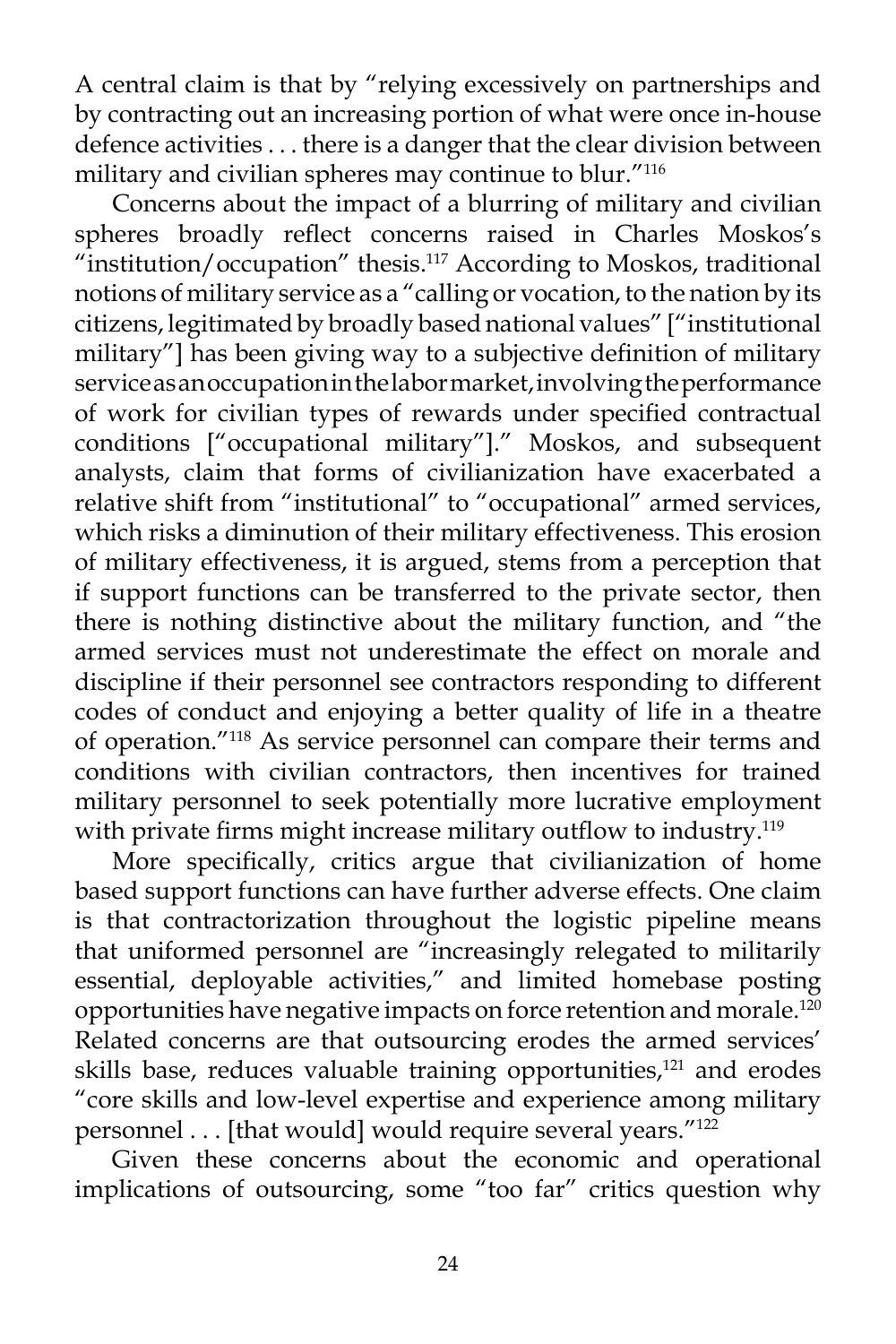MoD and other defense departments have pursued private sector solutions with such vigor.<sup>123</sup> Frost is illustrative of those who claim it reflects a conspiracy between:

. . . cost-cutting governments enthusiastic to implement innovations that have led to greater efficiency in the private sector, but which cut across the grain of military culture . . . The accomplices in this process of institutional subversion are those at the senior levels within the Armed Forces who, for a variety of reasons, have failed to distinguish adequately between those reforms which are compatible with the military culture, those which are bound to damage it, and those who know perfectly well what is at stake but have chosen to remain silent.<sup>124</sup>

 Other critics argue that because the UK government is ideologically committed to an expanded role for the private sector and as officials with "a stake in the process"<sup>125</sup> are tasked to implement outsourcing policies, then there are incentives and opportunities for government to overstate the financial and operational gains from military outsourcing. Several reasons have been suggested as to why MoD and other defence departments might pursue outsourcing strategies that "do not necessarily have anything to do with . . . gains in efficiency and effectiveness."126 As Pollitt points out, officials might be required to respond to coercive central government imposition of outsourcing policies. Where direct coercion does not apply, officials might conclude that the safest strategy is to "copy whatever is in fashion" within other national defense departments ["mimic isomorphism"], or officials responsible for managing support capabilities may have been educated to assume outsourcing is more efficient than in-house alternatives during their professionalization and institutionalization ["normative isomorphism"]. There might also be individual or unit incentives for officials to be seen to be in the vanguard of outsourcing policy that could take the form of enhanced promotion prospects within the armed services or the enticement of subsequent "rolling door" employment with private firms in receipt of outsourcing contracts.127 Given the political and bureaucratic market place in which outsourcing policies have been formulated and implemented, "too far" critics conclude that contractors on the battlefield are far from being an inevitable global trend.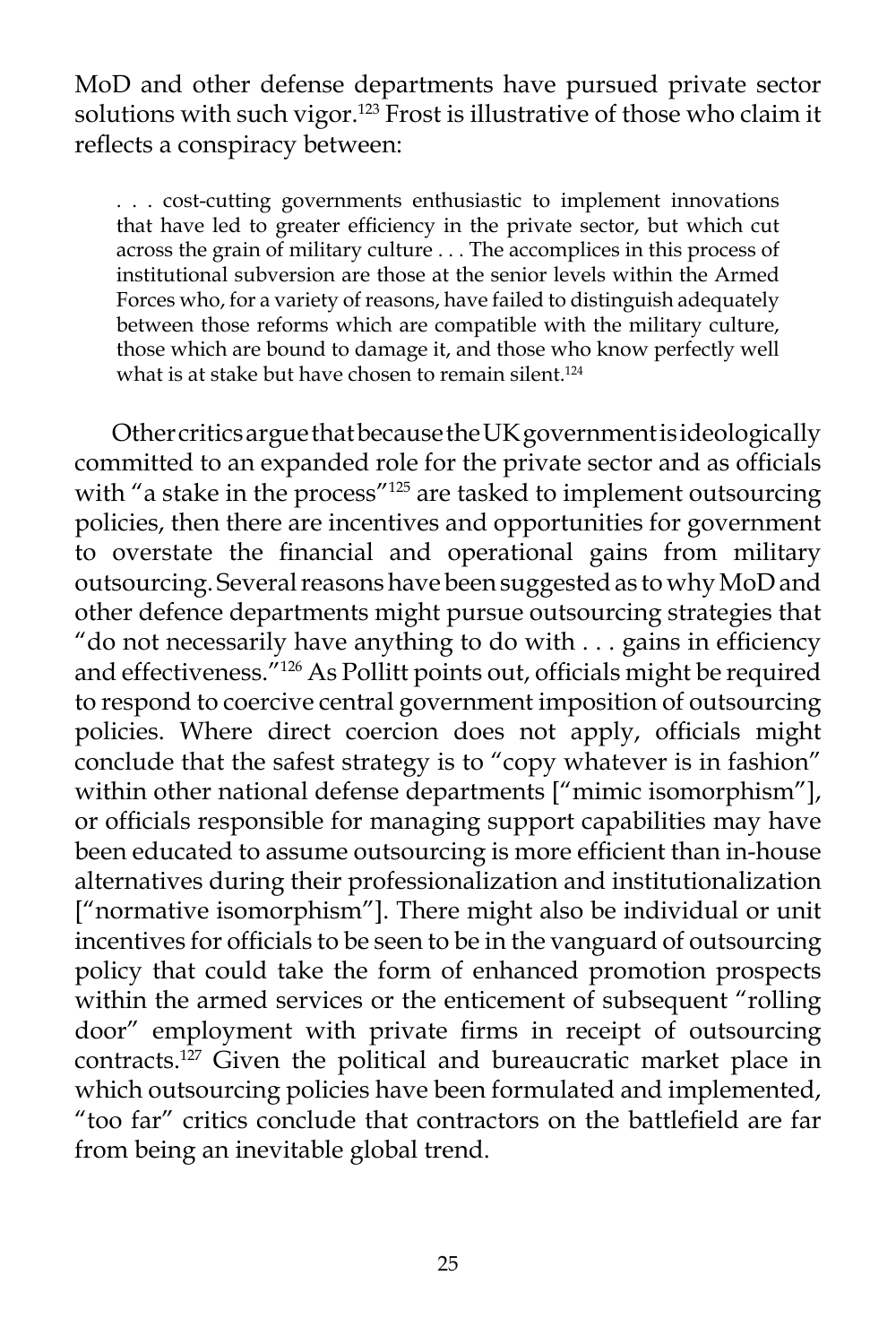### **"Too Little" Critique.**

 From the opposite extreme, MoD has also been criticized doing "too little" to harness the potential economic and operational gains from far more extensive private sector involvement in defense.<sup>128</sup> This "too little" perspective starts with the premise that the private sector could provide most defense support functions and concludes that bureaucratic barriers within the MoD and armed services have militated against outsourcing being pursued to its logical extreme. The outcomes of these bureaucratic barriers, it is argued, have been missed financial and operational opportunities to the armed services themselves and, ultimately, to the UK taxpayer.

 The intellectual basis of the "too little" perspective is the sustained attack on government bureaucracy as a mechanism for public service delivery mounted by "Public Choice" theories.<sup>129</sup> Public Choice theorists share the assumption that all individuals and groups are self-interested maximizers of their own utility, and that fundamental differences in utility maximizing behavior exist between private firms and public sector organizations. They identify the motive force for managers of firms in competitive markets to be profits' maximization. Correspondingly, it is assumed that, in the absence of a profit motive, the instrumental goal for public sector bureaucrats is to maximize their bureau's budget. Public choice theorists claim that budget maximizing provides bureaucrats with instrumental gains that might include improved promotion prospects, enhancement of their agency's reputation among the bureaucrat's peer group, and the creation of organizational slack that provides extra resources that can be used to meet unusual risks or crises when they occur.<sup>130</sup> Moreover, bureaucrats are able to pursue budget maximizing strategies because they enjoy a near monopoly of information on the costs of service provision in their area of public service delivery, and because the politicians responsible for their bureau will generally support budgetary increases in their area.

 "Too little" critics adapt Public Choice assumptions to assert that the MoD and armed services are fundamentally no different from all other public sector bureaucracies in that "they are goalseeking and concerned primarily with growth, improvement, and, ultimately, their own survival."131 In doing so, they tend to regard the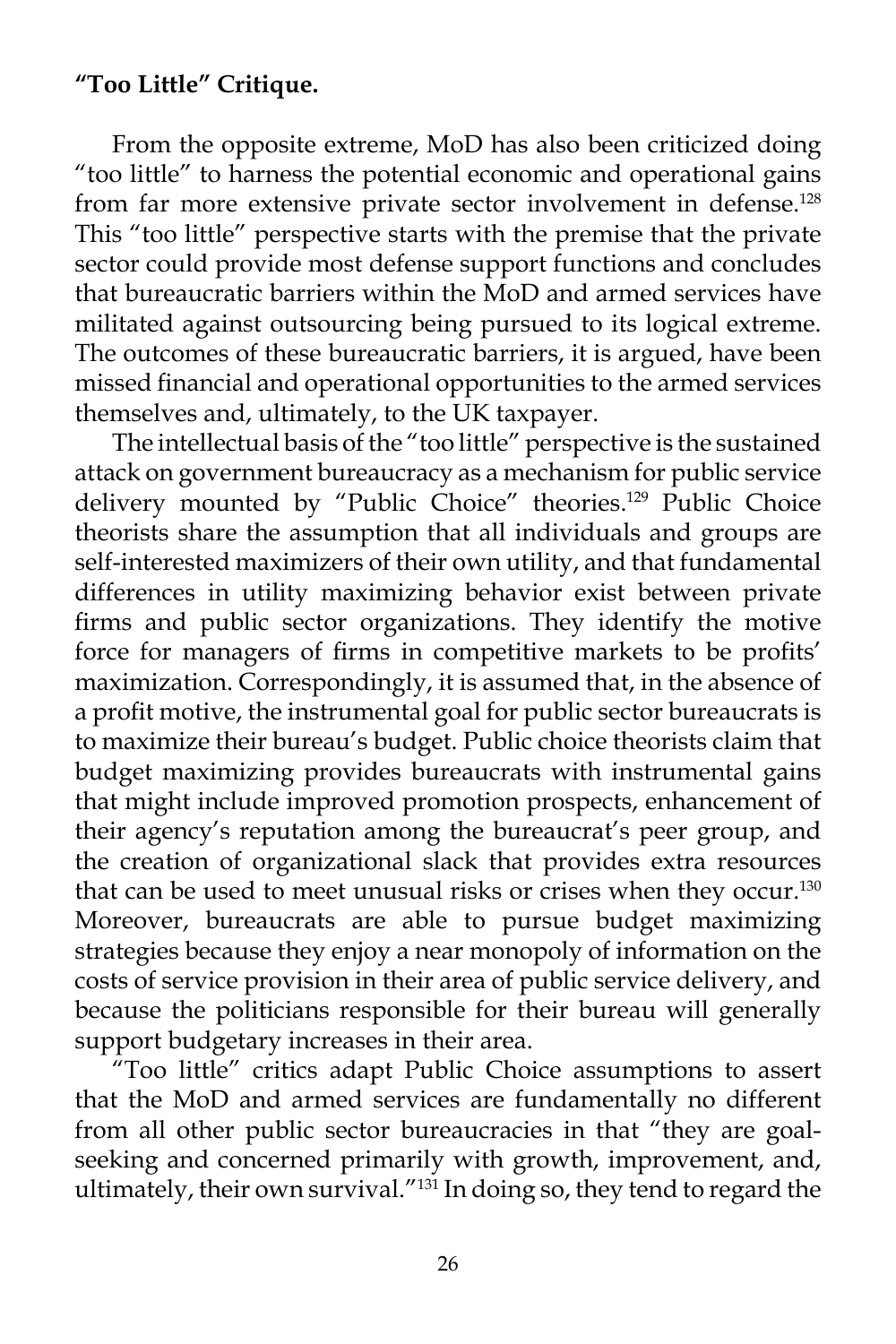"noninstrumental" variables of military organization and culture as a disguise for the armed services to maximise the instrumental goals of budget maximization and the preservation of monopoly in-house delivery of defense capability.132

 According to "too little" critics, the inherent budget maximizing tendencies of "military bureaucrats" have a number of implications. First, the monopoly of information the "military bureaucracy" has on the costs of delivering defense capability enables defense officials to lobby central government for funding levels that "characteristically produce a radical oversupply of agency outputs."133 Second, there are few incentives for the "military bureaucracy" to seek efficiency improvements in defense delivery because any savings could lead to overall defense budget reductions. Third, the "military bureaucracy's" budget maximizing opportunities are enhanced when the armed services provide defense functions under inhouse monopoly conditions because officials have a monopoly on information of delivery costs when negotiating budgets with policymakers. On this basis, critics claim that the in-house military provision is "axiomatically less efficient than market processes" because there are inherent disincentives for defense officials to look for cheaper modes of service delivery.

 Consequently, according to critics, any central governmentimposed requirement to outsource defense activities:

. . . clearly threatens . . . [the "military bureaucracy"] . . . by greatly increasing uncertainty and risk for budget-maximizing officials, and creating a much more hostile and turbulent environment for them to operate in. Competition with private firms forces [military bureaucrats] to specify detailed trade-offs between budgets and outputs and explicitly to justify previously customary service standards. It enhances sponsors' power and erodes agencies' capacity to oversupply outputs.134

Under these circumstances, "too little" critics infer that if the "military bureaucracy" confronts externally imposed imperatives to outsource functions, officials are likely to respond with minimalist policies that imply compliance as a strategy to deflect government away from genuinely radical budget cutbacks.

 "Too little" critics point to various manifestations of "façade privatization" in MoD's approach to outsourcing. They claim that,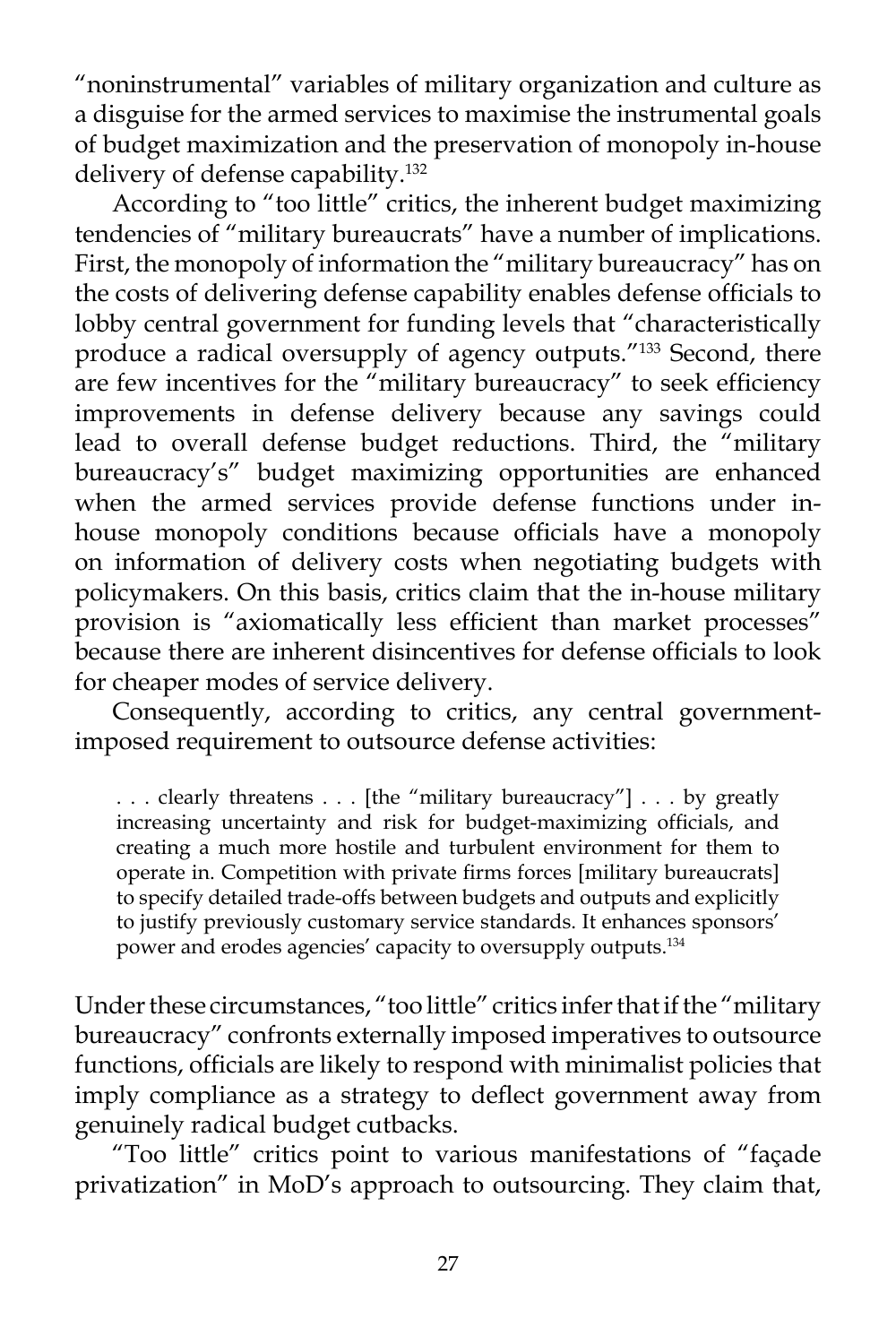despite rhetoric to the contrary, MoD has done little to change the market structure of defense support provision leading to a perpetuation of "excessive" in-house supply monopoly. This assessment is indicative of MoD's *Competing for Quality* program:

Despite all the hype and promises, the program has been far too shallow in application and has not lived up to the expectations of industry. Most of the defence activities under scrutiny have remained on MoD premises, under MoD guise in one form or another. . . . Constrained by Whitehall rules and regulations the CFQ concept has lacked adventure, imagination, innovation and entrepreneurial spirit . . . There has been no real privatization, nor meaningful transfer of activities to industrial bases . . . [in-house provision flourishes] if without a true comparison against industrialization options. . . . This [is] a tragedy, for though MoD can point to having met identified financial savings targets, it has failed to reach possible and achievable goals that full integration with industry might bring.135

Similarly, others claim that, though competition between in-house units and the private sector has occurred:

The opportunities for competition are far from exhausted. The possibilities include . . . the greater use of market testing, including its extension to activities traditionally excluded from such competition. Ultimately, the aim would be to identify those "core" functions of the armed forces which cannot be contracted out.<sup>136</sup>

 In addition, critics claim that MoD exaggerated operational "necessities" as a strategy to retain the vast majority of support functions within the military chain of command.137 The conclusion they draw is that MoD has pursued such a "façade privatization" program that has limited the scale and scope of outsourcing, along with the economies, efficienciess and operational gains that greater private sector involvement could generate.

 It could be argued that the force of the "too little" critique has been eroded by the scale of MoD's program of market testing and PPPs since the early 1980s, and more recent initiatives to use contractors for deployed operational support. However, since private sector delivery of defence support functions remains the exception rather than the rule, and given the "too little" proposition that "anything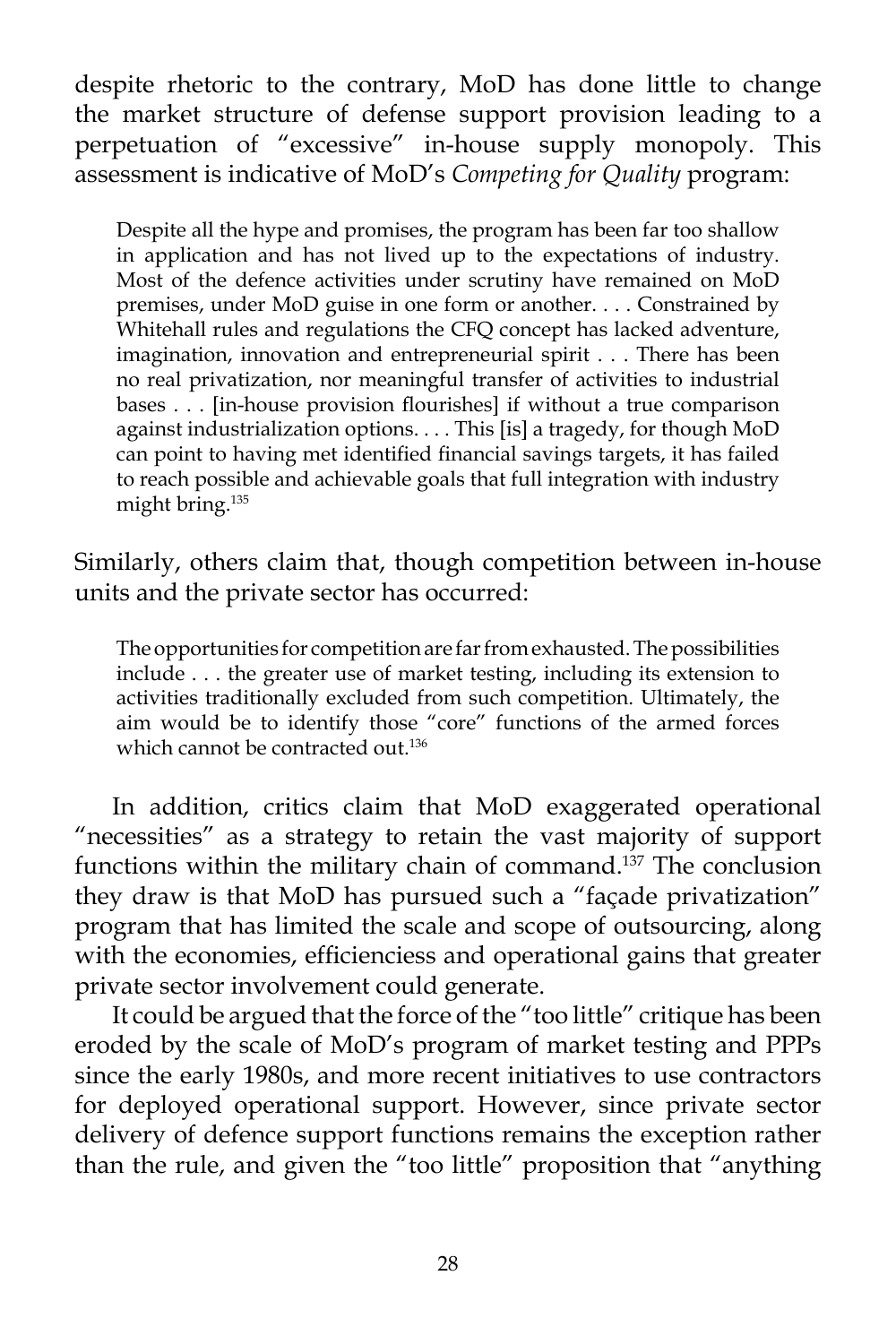not directly involved in warfighting should be outsourced," then analysis is required into whether MoD policies and procedures deliberately militate against private sector involvement.<sup>138</sup>

### **MoD POLICY IMPLEMENTATION: EVIDENCE AND ISSUES**

 The survey of MoD orthodoxies, and the "too far" and "too little" perspectives, identify the major claims and counterclaims surrounding contractor support to deployed operations. In doing so, they reveal the general areas of controversy and the questions that need to be addressed if the performance of MoD outsourcing policy is to be evaluated (Figure 5). Despite these major controversies, no systematic and independent assessment of MoD policy has yet emerged. In part, this reflects the newness of contractors on deployed operations and MoD's acknowledgement that it is still "feeling [its] way on this."139 It also reflects the limited amount of information on the cost and performance of contractors that has so far entered the public domain. However, sufficient detail is available for a preliminary assessment of the key issues in the debate.<sup>140</sup>

## **The Bureaucratic Dimension.**

*Have bureaucratic factors within the MoD and armed services encouraged or militated against PPPs in UK defence?* As the previous section demonstrates, MoD has been under sustained criticism from those claiming it has pursued ill-conceived privatization schemes and others who consider it has failed to exploit outsourcing potential. However, actually assessing whether MoD has gone "too far" or done "too little" is fraught with theoretical and empirical difficulties. At the theoretical level, there is a range of inherent difficulties in producing criteria to measure any optimum level of outsourcing that MoD should undertake. At the empirical level, "commercial-in-confidence" caveats surrounding MoD contracting processes preclude a detailed case-by-case analysis of how officials have resolved whether to outsource or retain functions in-house. However, what can be said is that a broad program of UK defence management reforms since the 1980s appear to have created structures, a "corporate culture" and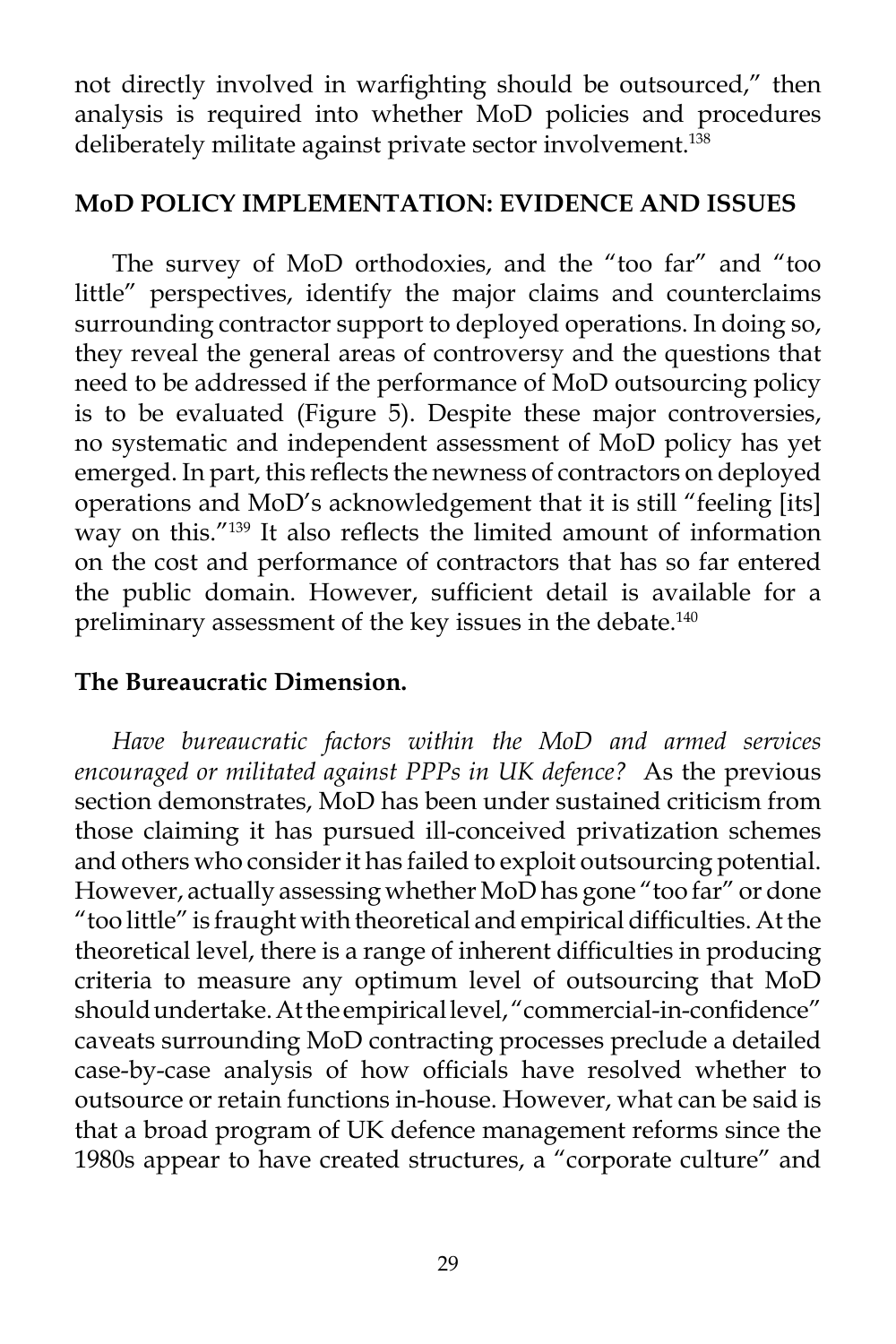**The Bureaucratic Dimension:** Have bureaucratic factors within MoD and armed services encouraged or militated against PPPs in UK defence?

**The Financial Dimension:** Are PPPs cheaper or more expensive than direct military provision of defence support function?

Can cost savings be attributed to competitive tendering, contractorization and "partnerships" with private sector?

How effective are MoD measures to minimize the scope for ex post rent extraction on defence support contracts?

How are transaction costs factored into MoD assessments of financial effects outsourcing?

**The Resource Redistribution Dimension:** What are MoD assessments of the funding and military personnel that have been released/re-directed as a direct result of outsourcing?

What form has the redistribution of funds/personnel taken?

Has resource redistribution reduced military "overstretch"?

**The Operational Dimension:** How effective are MoD C2 arrangements to manage contractors on deployed operations?

Has MoD outsourcing "augmented" or "replaced" in-house military capabilities, and how effective are MoD measures to manage the operational risks of potential contractor withdrawal?

How effective are MoD procedures to evaluate the impact of defence PPPs on the morale, cohesion, ethos, and professionalism of the armed services?

## **Figure 5. Criteria for Evaluating MoD Outsourcing Initiatives**.

organizational incentives for MoD officials at all levels to evaluate the scope for private sector involvement across the defense support sector.

 Until 1980, MoD's management philosophy had two key tenets. First, as former Secretary of State Malcolm Rifkind observes:

 . . . resources were bid for on a very strong single-Service basis, and success in the annual Long Term Costing (LTC) exercise was judged on the ability to protect the level of budget, or ideally increase it at the expense of the other Services. There was little attempt to measure the cost of individual elements of the [UK defence] program and relate this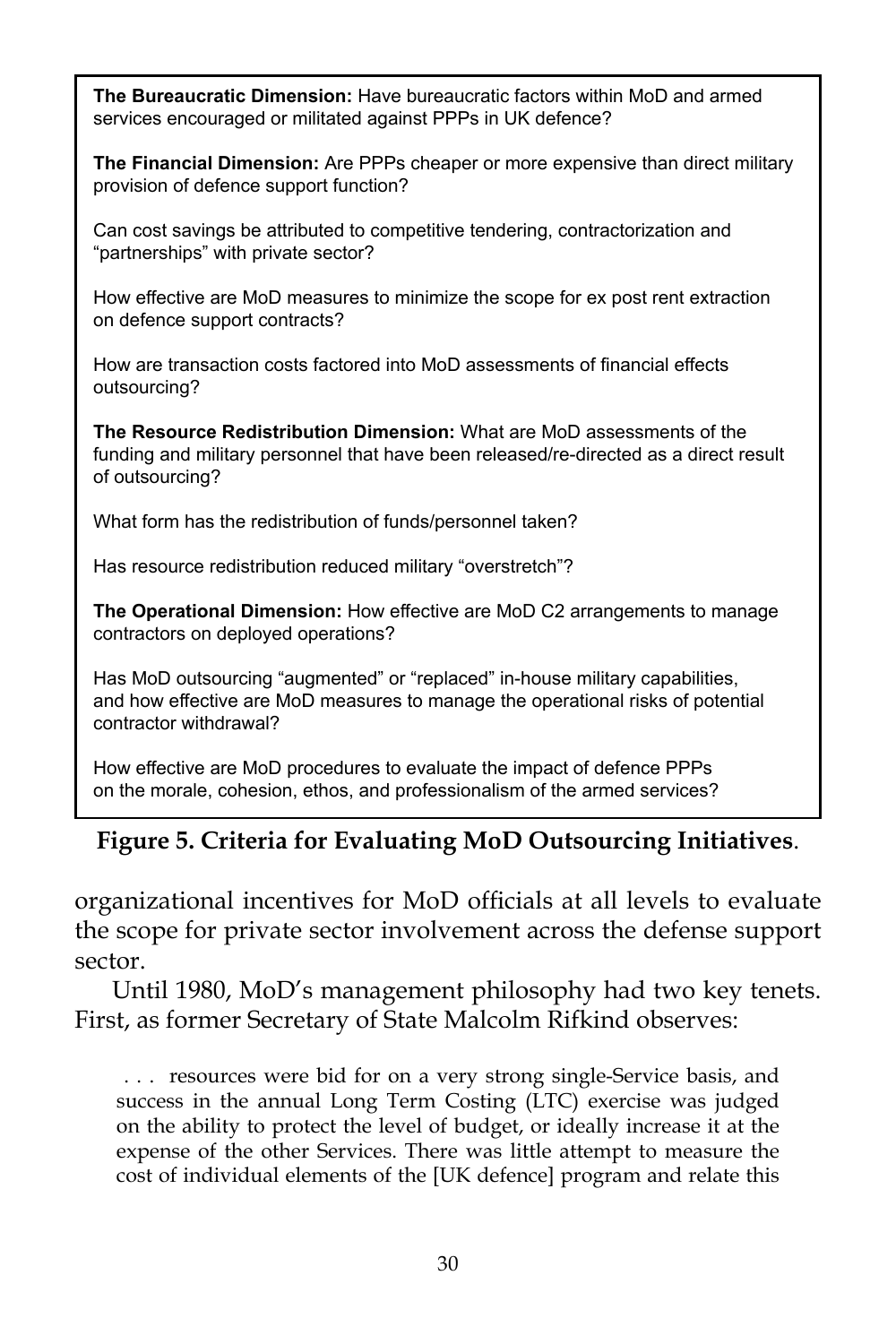directly to outputs. Thus we were in no position properly to judge the *value for money* of our annual investment in defence; nor could we assess whether everything we did contributed to the delivery of front line forces.141

Second, it was assumed that MoD should retain in-house capabilities across the spectrum of front-line and defense support functions.

 Since the early-1980s, MoD concerns about a "funding gap" between defence budgets and stated military commitments<sup>142</sup> have been reflected in programs intended to ensure "more efficient management" of defence resources. The MoD's strategy to achieve "more efficient management" has followed a UK central government-imposed "New Public Management" (NPM) reform agenda, emphasising performance management, devolved financial management, greater decentralization of authority and responsibility within government departments, greater recourse to the use of market-type mechanisms such as internal markets and contracting out, and privatization of market-oriented public enterprises.<sup>143</sup>

 In MoD's case, the imperative to adopt NPM-style reforms has been particularly acute. Inherent difficulties in defining the final outputs of defense expenditure, post-Cold War pressures to realize a "peace dividend," and the scale of MoD capital expenditure compared to other government departments have created incentives for MoD to be in the vanguard of UK public sector management reform and a "culture of continuous improvement."144 As a former MoD Permanent Under Secretary acknowledges:

The degree to which we [MoD] can demonstrate efficiency is important to us when we make the case for the defence budget in the public expenditure survey each year; we have to show that we are spending it wisely. We need to continue to pursue efficiency therefore, *first*, to produce the cash savings needed under the government's wider efficiency program; *second*, to sustain the maximum output within a given level of resources; and *third*, to underpin our budgetary case in competition with other government departments, for the scarce resource of taxpayer's money.145

 Evidence suggests that MoD's NPM-style reform program has created the managerial context, organizational framework, and culture to provide incentives for officials to pursue private sector involvement when it is assessed to be more efficient than in-house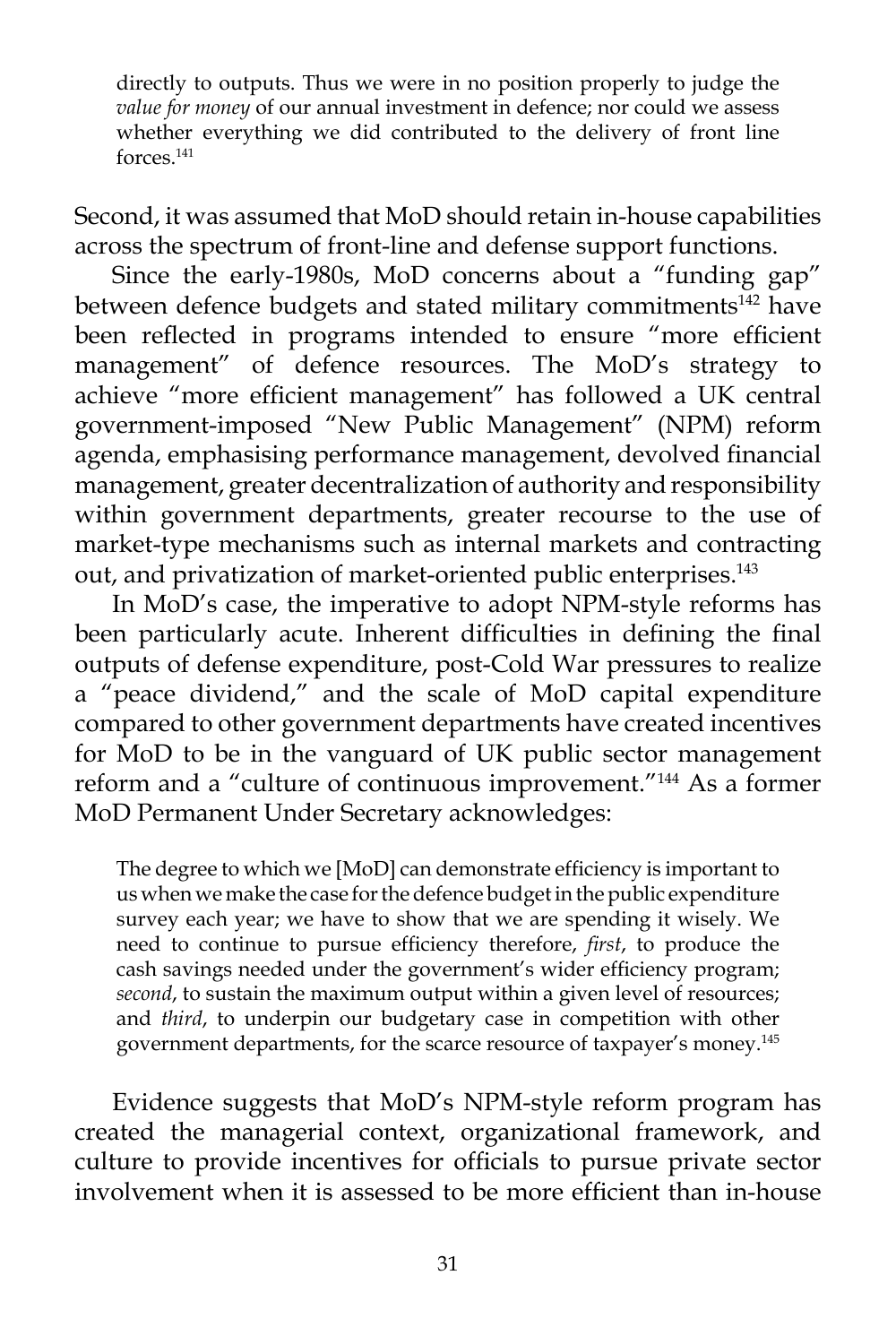provision. This has been achieved through MoD's adoption and consolidation of six key central government-imposed NPM-style reforms.

 First was the imposition of a quasi-contract between MoD and central government, whereby MoD delivers an agreed defence strategy, program, and military capabilities ("defence outputs") in exchange for its budget allocation ("defence inputs"). The MoD's output targets are currently codified in a "Public Service Agreement" (PSA), or "a contract between MoD and the centre" which contains a 5-year review cycle for all defence activity.146 Responsibility for delivering the defence strategy set out in the PSA resides with MoD's Defence Management Board (DMB), the membership of which is summarized in Figure 6.



**Figure 6. MoD Defence Management Board**.

 Second was DMB's adoption of output-based strategic management planning. In effect, DMB acts as "the main corporate board of MoD, providing senior level leadership and strategic management of defence," which is reflected in its responsibility for defining the role of UK defence by providing strategic direction, vision, and values; setting objectives and targets that establish the key priorities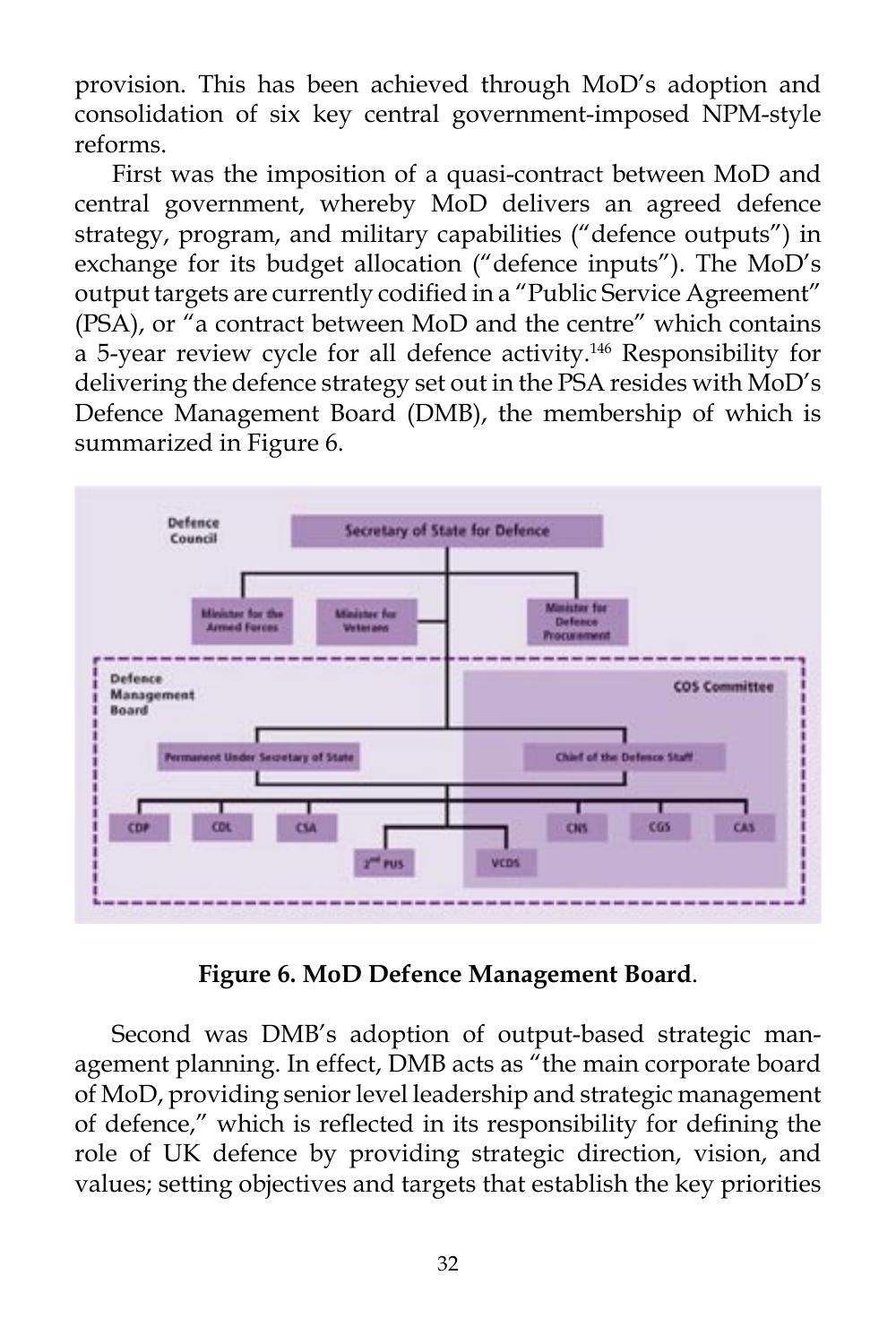and defence capabilities necessary to deliver MoD's departmental objectives; resource allocation and strategic balance of investment to match defence priorities and objectives; and, performance management and "driving corporate performance."

 Third was delegation of authority and accountability at all levels within MoD and the armed services. Delivery of the DMB's "Departmental Plan," and the financial resources intended to meet it is made to 11 "Top Level" budget holders (TLBs) (see Figure 7), who then delegate resources for the implementation of their output-based plans to subordinate budget holders. Budget holders at all levels in this hierarchy have become "cost-centre" managers with "individual accountability and responsibility, and the concomitant authority to take decisions within clearly-defined parameters without constant reference up the line management chain,"<sup>147</sup> in a system of vertical customer-supplier contracts between each tier of the budget chain.



**Figure 7. MoD Top Level Budget System**.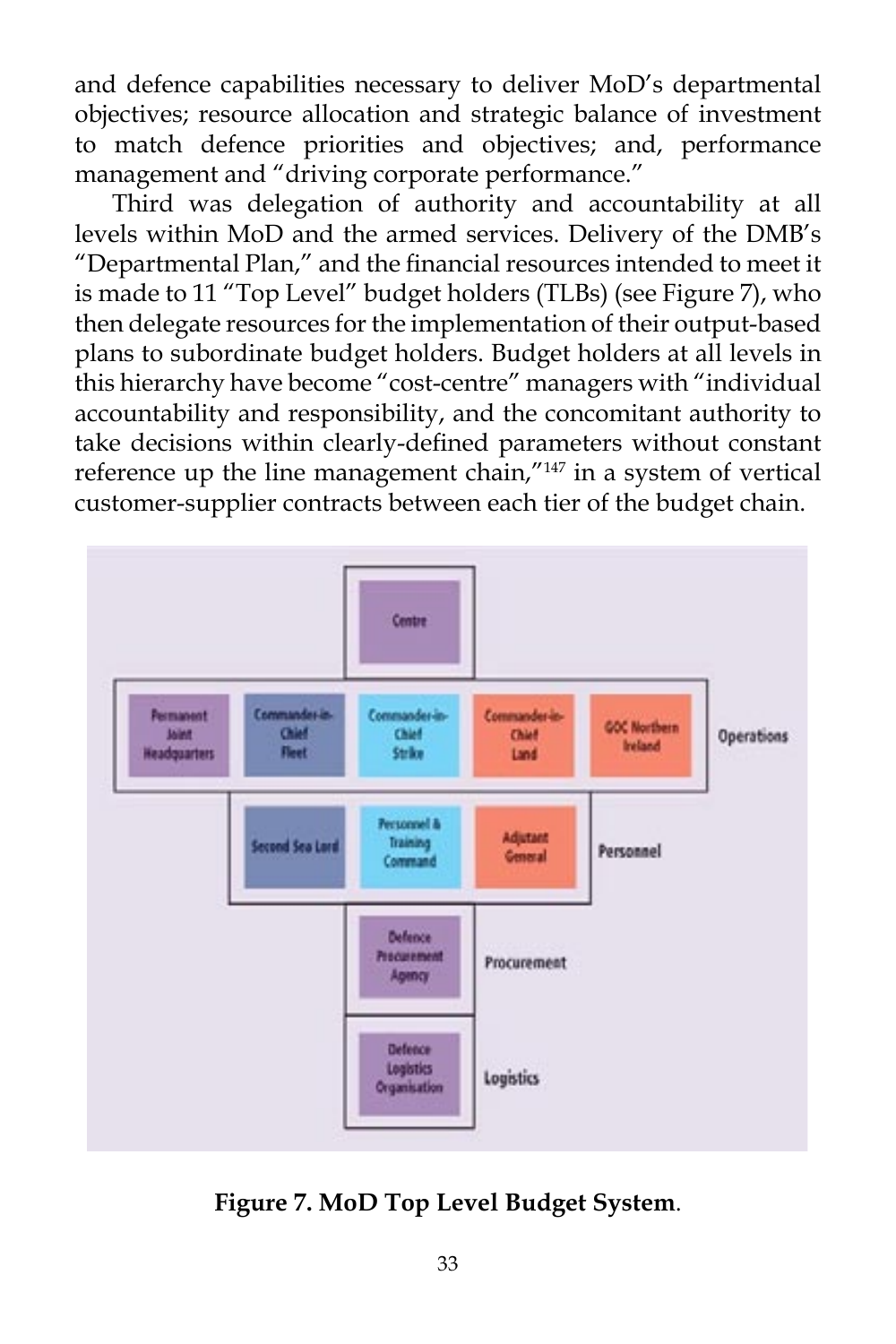Evidence suggests this delegated management structure has generated incentives for all budget holders to pursue private sector partnering opportunities within their area of delegated responsibility. When delegation was first introduced in the early 1990s:

lower levels of budget holders had the authority to look for value for money wherever it could be found. By so doing, they were therefore relieved of the requirement of having to go through "authorized" channels as in the past. The military were free to use the market place to purchase what they needed, and in essence the wider defence market began to be opened up to the private sector.<sup>148</sup>

In essence, the combination of vertical delegation and MoD's stated commitment to greater private sector provision seems to have created a framework where budget holders have been able to outsource functions in the knowledge they will gain higher-level endorsement. Moreover, outsourcing incentives seem to have been enhanced in 1998 when MoD policy became that certain receipts and efficiency savings from PPPs could be retained by budget holders and redirected to meet their management planning targets.<sup>149</sup>

 Fourth was the creation of discrete "businesses" embedded within MoD and the armed services located either within the TLB structure, or operating as freestanding trading funds. This stemmed from the UK government's 1988 *The Next Steps* report, which recommended the establishment of semiautonomous agencies to carry out the "executive" service delivery functions of government departments.150 The MoDs operate under frameworks setting out their policy parameters, budgets, targets, and degree of delegated authority. Strategic control of agencies remains with Ministers, but once the policy and framework are set, agency chief executives have the authority to decide how agency objectives are met.<sup>151</sup>

 The MoD's "Defence Agencies" currently employ 60 percent of MoD's civilian workforce and 11 percent of total uniformed personnel, and their operating costs account for approximately 35 percent of MoD's overall resource cost.152 Each agency is mandated to provide defined services that are enshrined in quasi-contractual Customer Supplier Agreements (CSA) and Service Level Agreements (SLA) to "customers" elsewhere across or vertically within the TLB hierarchy. The MoD's stated rationale has been to ensure that "Throughout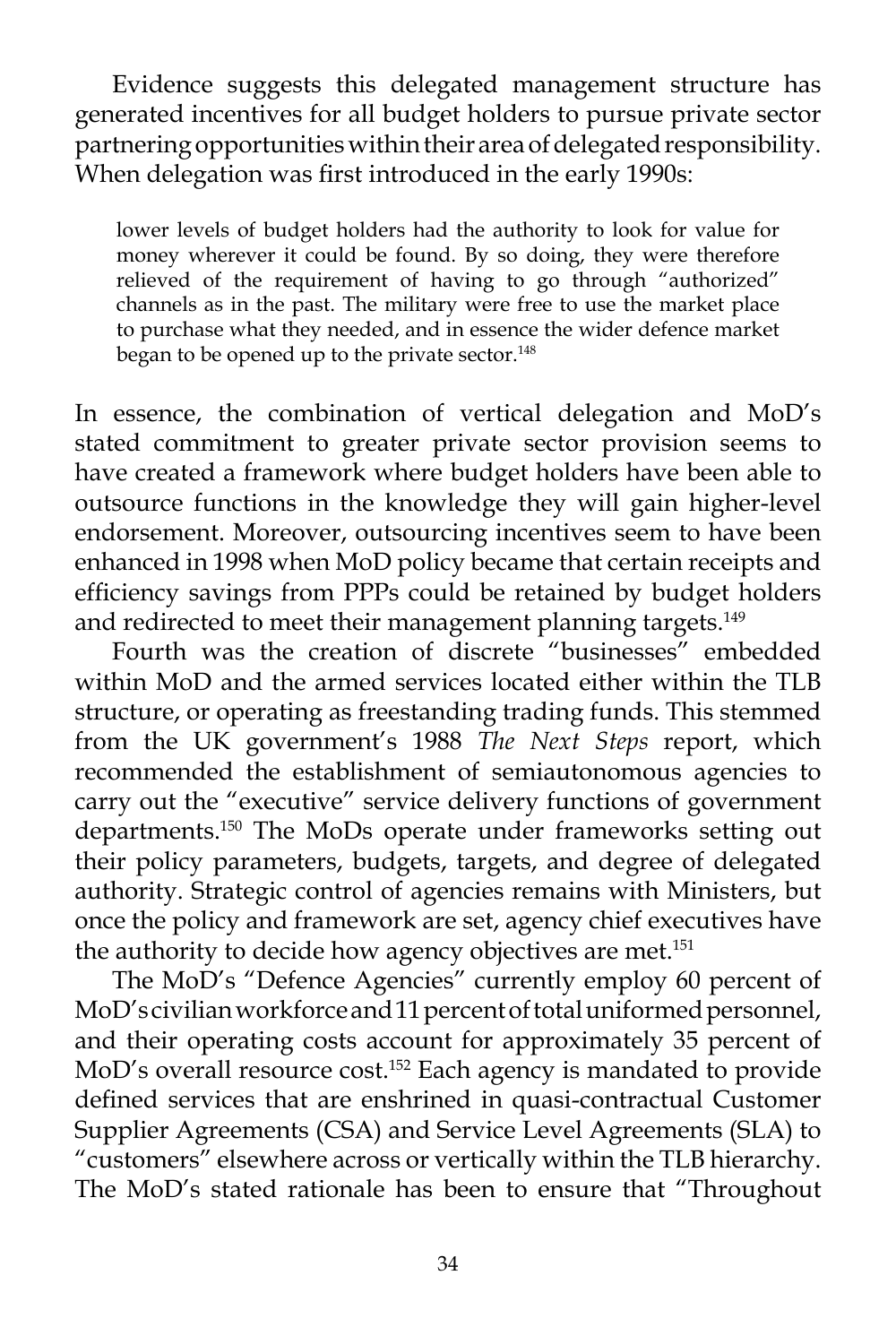our business, there is an increasing emphasis on defending the relationship between internal 'customers' and 'suppliers' and, in doing so, strengthening the hand of the customer."<sup>153</sup>

 Like MoD budget holders, defence agency chief executives have incentives to meet their CSA and SLA delivery targets by identifying partnering opportunities with the private sector.<sup>154</sup> For example, the Defence Communication Services Agency (DCSA), responsible for providing satellite communications and information delivery to deployed headquarters, is attempting to meet its financial targets by retaining "only those military posts where military expertise is essential" and identifying functions "which can be done perfectly well and probably more cheaply by industry."155 The Defence Aviation Repair Agency (DARA)—which is responsible for aircraft repair, maintenance, modification, and complementary logistic supply chain support services—has chosen to meet its financial targets by partnering with Agusta Westland and BAE systems.156 The tri-Service Defence Transport and Movement Agency (DTMA), charged with the acquisition and allocation of freight and passenger movement capacity and movement plans and advice to the armed services, has extensively engaged contract-based capability and capacity.<sup>157</sup> Similarly, the Naval Recruitment and Training Agency (NRTA) has developed a comprehensive approach to meeting its performance targets that has included outsourcing noncore activities, partnership sourcing, and PFI arrangements for capital investment in its training estate  $158$ 

 The fifth reform area has been in the weapons acquisition and logistics fields. Reflecting MoD's wider management reform philosophy, incentives exist for officials to look for private sector partnering in initial weapon procurement and the equipment's through-life support. Under the current "Smart Acquisition" procedures, responsibility for the acquisition and in-service support of individual items of equipment or platforms is delegated to "Integrated Project Teams" (IPTs). The IPTs are located in MoD's Defence Procurement Agency (DPA) until new equipment is brought into service, then they migrate to the Defence Logistics Organization (DLO) to oversee in-service support.159 An outcome of "Smart Acquisition" is that individual IPTs are tasked with producing costeffective through-life solutions to capability requirements. Individual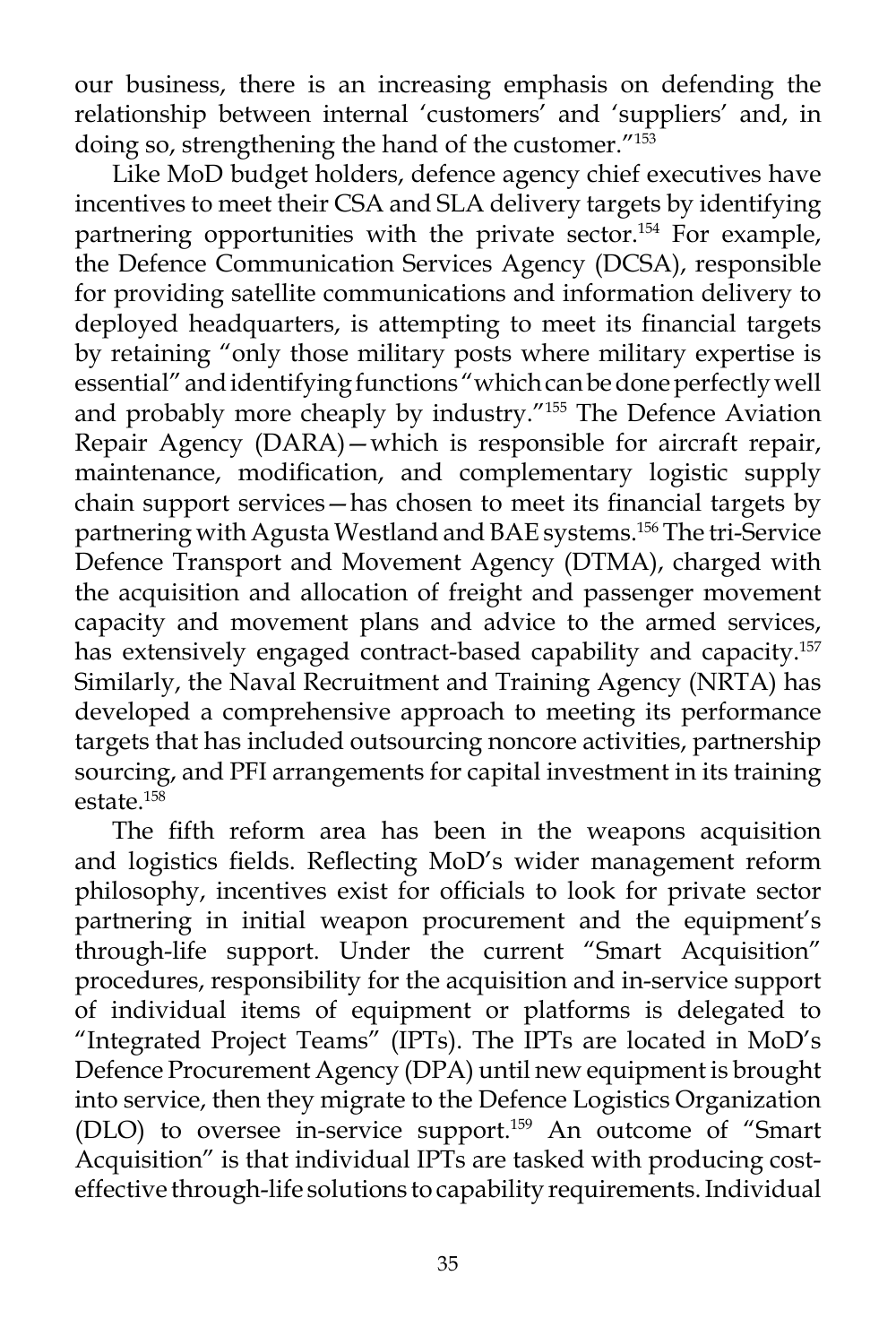IPTs are required to "seek to harness innovation and industrial power to facilitate optimized and integrated commercial solutions" when considering in-service equipment support except in cases where this would "cause unacceptable risk to the front line."160

 The sixth reform area has been MoD's adoption of a plethora of management tools and techniques originally developed in the private sector. The most significant has been the introduction of "Resource Accounting and Budgeting" (RAB), which measures the financial implications of vertical and horizontal "customersupplier" transactions, and the cost to MoD of stocks and capital assets ownership.<sup>161</sup> The significance of RAB in the context of MoD outsourcing is two-fold. First, it has enabled MoD budget holders to compare the costs of its in-house activities on an equivalent basis to the private sector, and to identify where private sector provision is more cost-effective.162 Second, depreciation charges imposed on MoD under RAB have created incentives for budget holders to consider greater reliance on leasing and other modes of PPP service delivery rather than retaining assets and facilities on the Defence Vote.

 Consequently, at the strategic level, MoD's management approach since the early 1980s has been informed by a belief in the benefits of competition and contracting, whether internal or external. The overarching theme of MoD internal management reform has been to replace "traditional" bureaucratic structures and processes with a quasi-internal market of customers and suppliers. Here,

The intended modus operandi of quasi markets is that central [MoD] decision makers determine the output they wish agencies to produce, and then "contract" with [its subordinate civilian and military] agencies to purchase those outputs for an agreed price. Fundamental to this has been the attempt to stimulate a purchaser/provider split, with formal "contracts" governing the terms upon which providers receive payment for the provision of defined outputs.<sup>163</sup>

At the same time, MoD's output-based management planning, delegated management structure, and adoption of new management tools have provided incentives for defense officials at all levels to harness private sector capability.

 The available evidence suggests that MoD's NPM-style reform program has drawn contractors closer to the front line "in areas that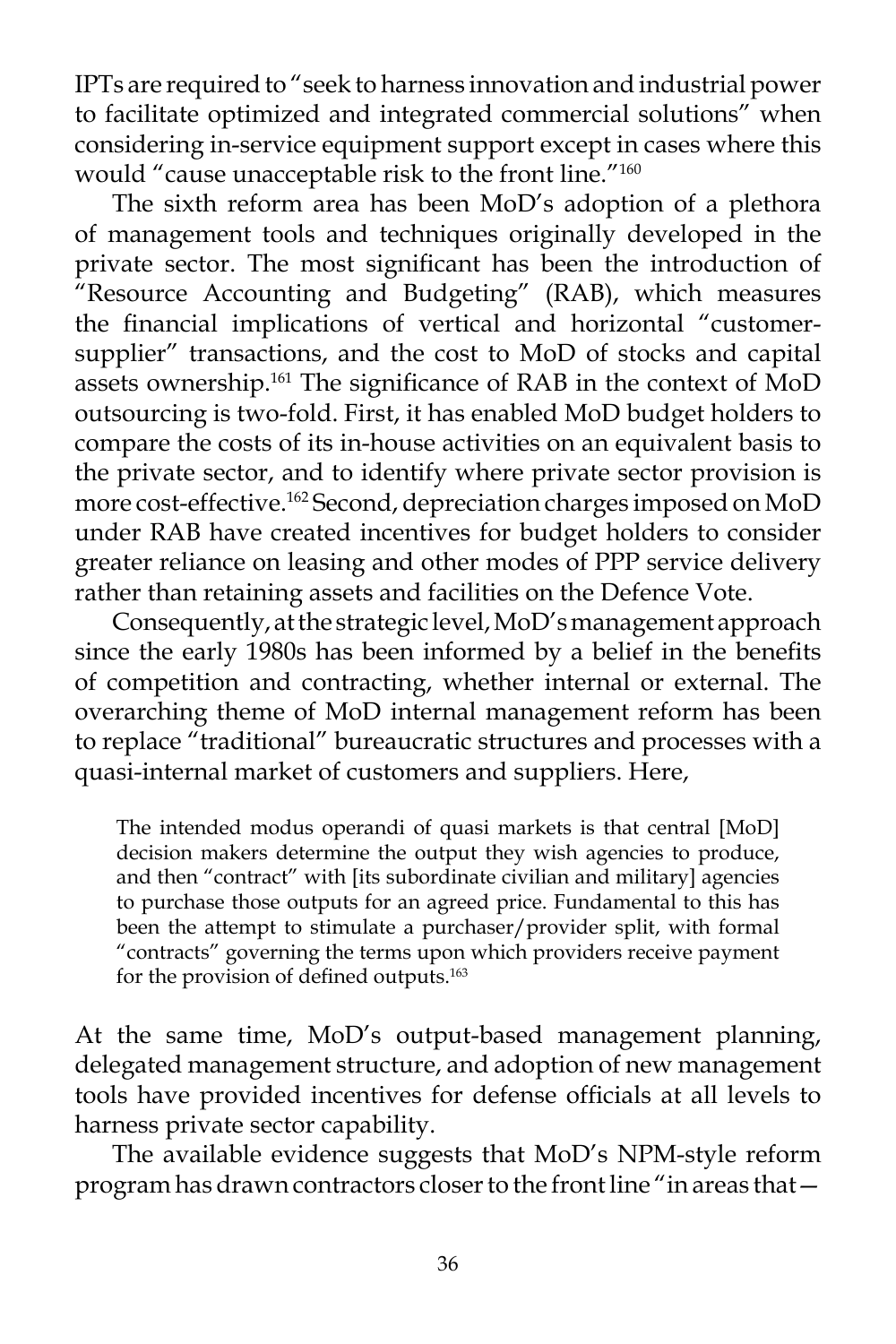a few years ago—[were] thought to be the exclusive preserve of the Services."<sup>164</sup> However, more information is required before "too far" and "too little" concerns about the incentive structures surrounding deployed support outsourcing can be fully addressed. On the one hand, more data on the precise criteria employed by MoD officials in evaluating the relative costs and benefits of in-house and private sector alternatives are necessary to evaluate "too far" assertions that battlefield outsourcing reflects an ideological predisposition towards privatization. On the other hand, the release of information on, for example, the relative scale of deployed outsourcing between the various TLBs or the criteria employed to declare certain functions as "no go" areas for outsourcing is required, if "too little" concerns are to be allayed or confirmed.

# **THE FINANCIAL DIMENSION**

## **Have PPPs Reduced UK Defence Support Costs?**

 Reports by MoD spanning 2 decades all conclude that competitive tendering and contracting-out have generated cost savings across a range of *nondeployed* defence support functions. Audits of the "Competing for Quality" program and other initiatives suggest market testing and strategic outsourcing have produced 23 percent gross average savings on previous in-house delivery costs. According to MoD, when transaction costs "of the competitive process" are deducted, average net savings of approximately 18 percent have been achieved.<sup>165</sup> These results are similar to the average net 20 percent cost reductions the U.S. DoD has identified from the A-76 outsourcing program.166 Evidence suggests that with "Competing for Quality" and similar programs, MoD has been able to define precise service requirements and contract management regimes prior to the competitive tendering process and attract the multiple private sector bidders necessary to make genuine "market testing" viable.<sup>167</sup>

 Correspondingly, the financial outcomes where *deployed operational support functions* have been outsourced are less clear. In part, this reflects that more limited cost data have entered the public domain. It seems that MoD contracting procedures generally impose "value for money" mechanisms and reduce scope for contractor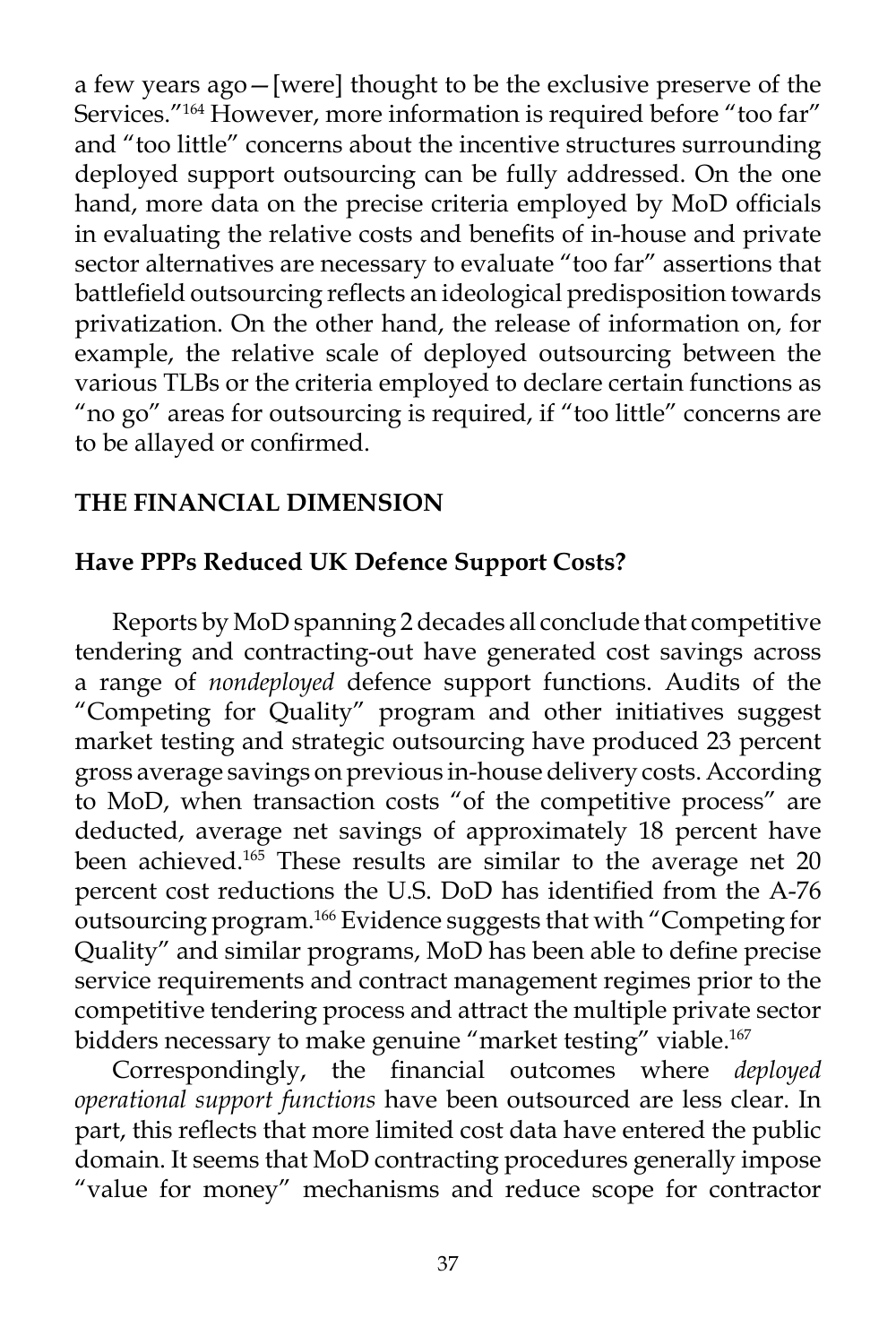"ex post rent extraction." MoD procedures dictate that contracting authorities should select suppliers following a competition process, and that subsequent variations to service delivery requirements are dealt with through "open book accounting" and at pre-agreed profit rates.168

 However, evidence indicates that *de facto* contracting processes for deployed support sometimes have been less robust. First, difficulties have been encountered in imposing rigid contract specifications and fixed price contracts for deployed functions where precise future deployed requirements are not known. Limited warning and preparation timescales for unforeseen operational deployments have also meant that MoD contracting authorities have approached "preferred suppliers" rather than employing open competitive tendering. Second, difficulties in predicting precise deployed support requirements have resulted in the award of "indefinite delivery, indefinite quantity" contracts, where MoD informs potential suppliers of the funds available for a particular deployed support function, and the latter submit bids with estimates of profit margins and risk. Under these conditions, questions remain about whether MoD has adopted the most cost-effective contractual framework and what the relative costs of military and civilian provision actually are.

 Third, wider questions remain about the extent to which MoD can exploit competitive tendering to meet its deployed support needs. With large equipment-based PFI contracts, which currently include the Army's Heavy Equipment Transporter and the Royal Navy's Roll-On Roll-Off Ferries, the limited potential supplier base has forced MoD to estimate the relative costs of conventional procurement and private sector alternatives using a "Public Sector Comparator" (PSC) rather than market competition. The PSC is a hypothetical estimation of what the project will cost to design, build, and operate, normally based on historical data, and concludes that PFI deals offer a 10 percent saving against the cost of delivering services in-house. However, a concern remains that "calculation of the PSC is a contentious issue and some commentators claim that the difficult task of accurately compiling the PSC leads to [MoD claims of cost] savings that are not realistic."169

 Consequently, no overwhelming evidence has entered the public domain to prove that the outsourcing of deployed support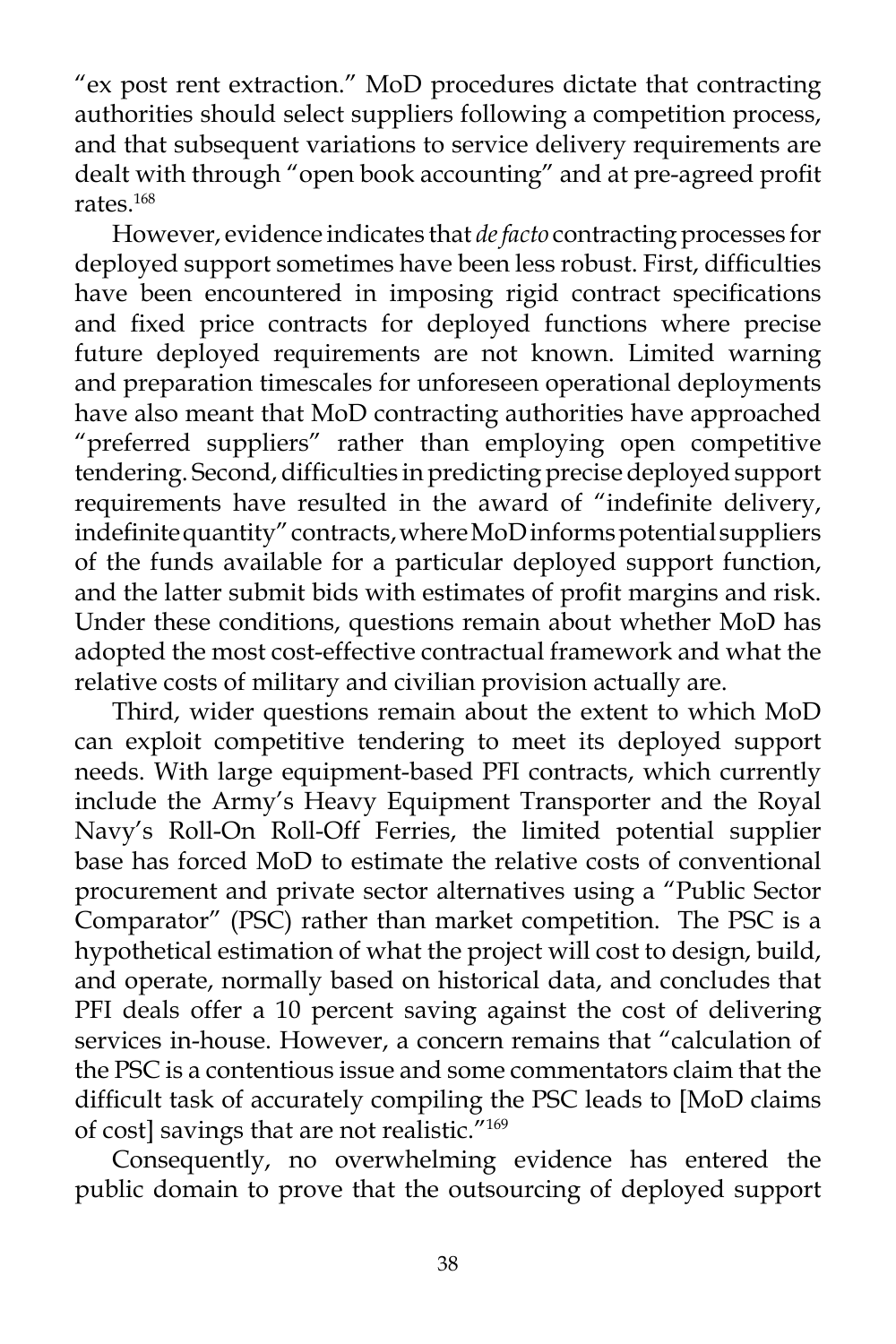functions necessarily has been cheaper than direct military provision. Questions remain about whether MoD is engaging contractors in the most cost-effective contractual framework, and also what the relative costs of military and civilian alternatives are. Until detailed information is released on the methods used by MoD to compare the costs of military and outsourced alternatives, including how transaction costs are factored into such calculations, then the true financial implications of outsourced deployed operational support are likely to remain contested. It may be the case, as MoD suggests, that deployed support contracting has generated economies and that information on the scale and scope of these savings will enter the public domain in due course. Until this occurs, however, then "too far" claims that MoD has an ideological predisposition towards privatization and "too little" concerns about "missed" outsourcing opportunities are likely to persist.

#### **The Resource Redistribution Dimension.**

*What are MoD assessments of the funding and military personnel that have been released/re-directed as a direct result of outsourcing?* Whether outsourcing has provided additional resources that have enhanced the UK's overall defence capability remains contested. Despite MoD claims that resource reallocation has occurred, surprisingly little information has entered the public domain. No details have emerged on how or where the purported savings from contracting out have been reinvested across other defense priorities. Moreover, only anecdotal information is available on the redeployment of military personnel released from deployed support functions where activities have been transferred to the private sector.<sup>170</sup>

 During Operation TELIC, for example, some 500 KBR personnel and its subcontractors were contracted to construct 10,000 units of temporary accommodation under a contract valued at £120m. However, in this case, it is not clear whether KBR's involvement reflected a calculated decision on MoD's part to release trained military manpower, or whether the UK armed services simply lacked any in-house capability to meet the requirement in the first place.

 The resource redistribution dimension is clearly a central variable in the overall impact of military outsourcing. Consequently, until MoD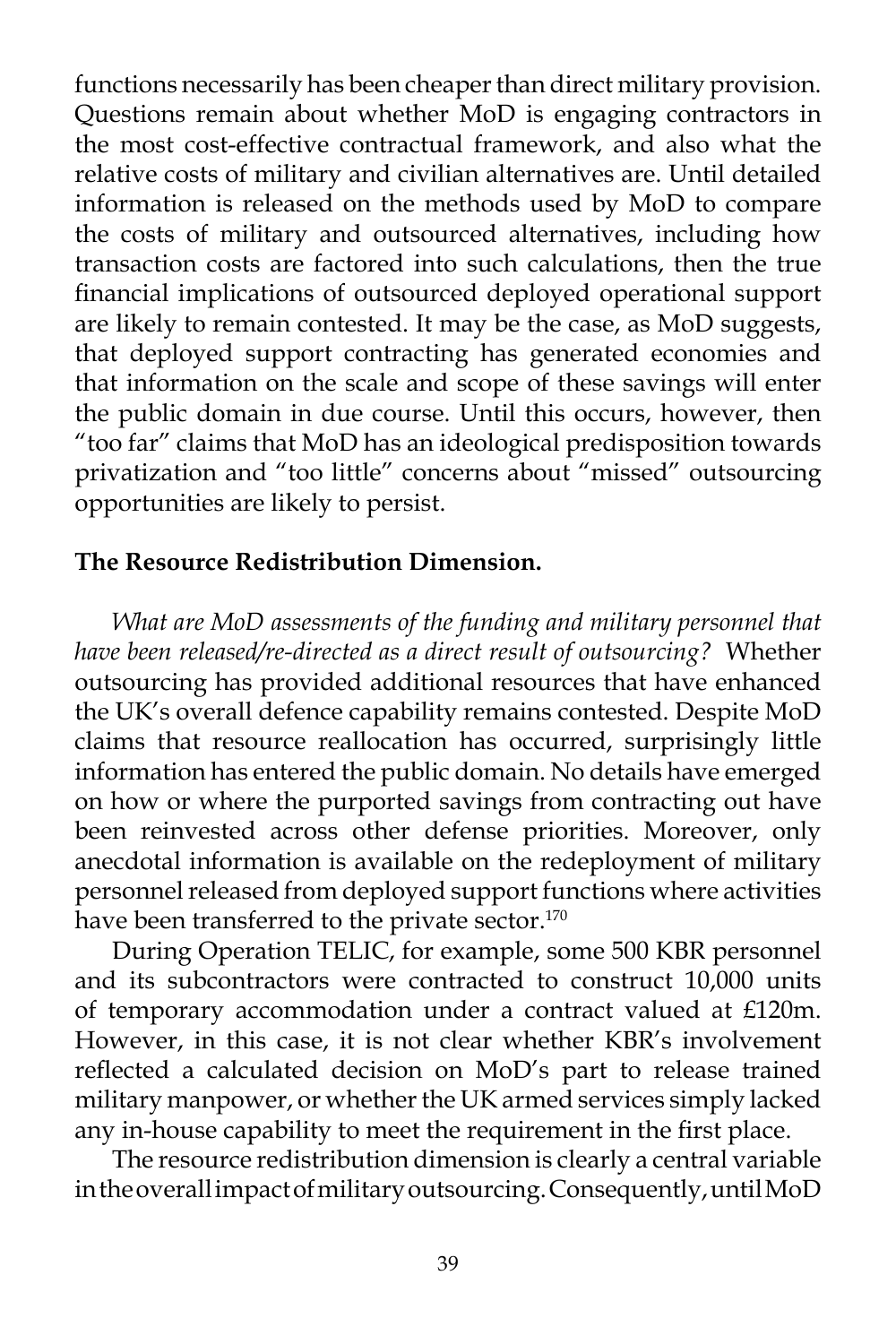quantifies these aspects of deployed contractor support, controversy is likely to remain. This suggests the need for detailed survey work within MoD to identify both the extend to which resources have been reallocated within defence, and the degree to which any savings have been clawed back by UK central government.

### **THE OPERATIONAL DIMENSION**

## How Effective are MoD C<sup>2</sup> Arrangements to Manage Contractors **on Deployed Operations?**

 By the late-1990s, MoD had some limited experience in using contractors on deployed operations. "Urgent Operational Requirement" contracts had been let for military vehicle upgrades in the 1991 Gulf War, camp construction and operation in Bosnia, and road transport from the UK to the Second Line in Theatre in Kosovo.171 However, MoD officials recognized that the approach at that time had major deficiencies. In the absence of an overarching policy, operational support contracts were let on an unsystematic oneoff basis, and issues including the status and security of contractors had not been resolved.<sup>172</sup> Moreover, officials recognized that:

Short-term perspectives on contracting can restrict timely delivery of operational capability and can be wasteful of resources. This has entailed the drawing up of contracts from scratch, with optimistic timeframe and quality targets. Where these targets are not met (e.g., Bosnia) the effects on the deployed force, particularly on morale and confidence in the system of support, can be particularly detrimental.<sup>173</sup>

 A further limitation was that contracts were generally "limited in scope and not buttressed by a solid foundation of policy and doctrine."174 At the same time, industry's concern was that firms were involved in deployed operations on a "pretty *ad hoc* and frankly risky basis. Much of it was policy on the hoof. But worst of all, there [was] huge opportunity there for misunderstanding, misalignment, and hence failure of the support."175

 In response, MoD began formulating what were intended to be coherent policy and doctrines to codify contractor battlefield support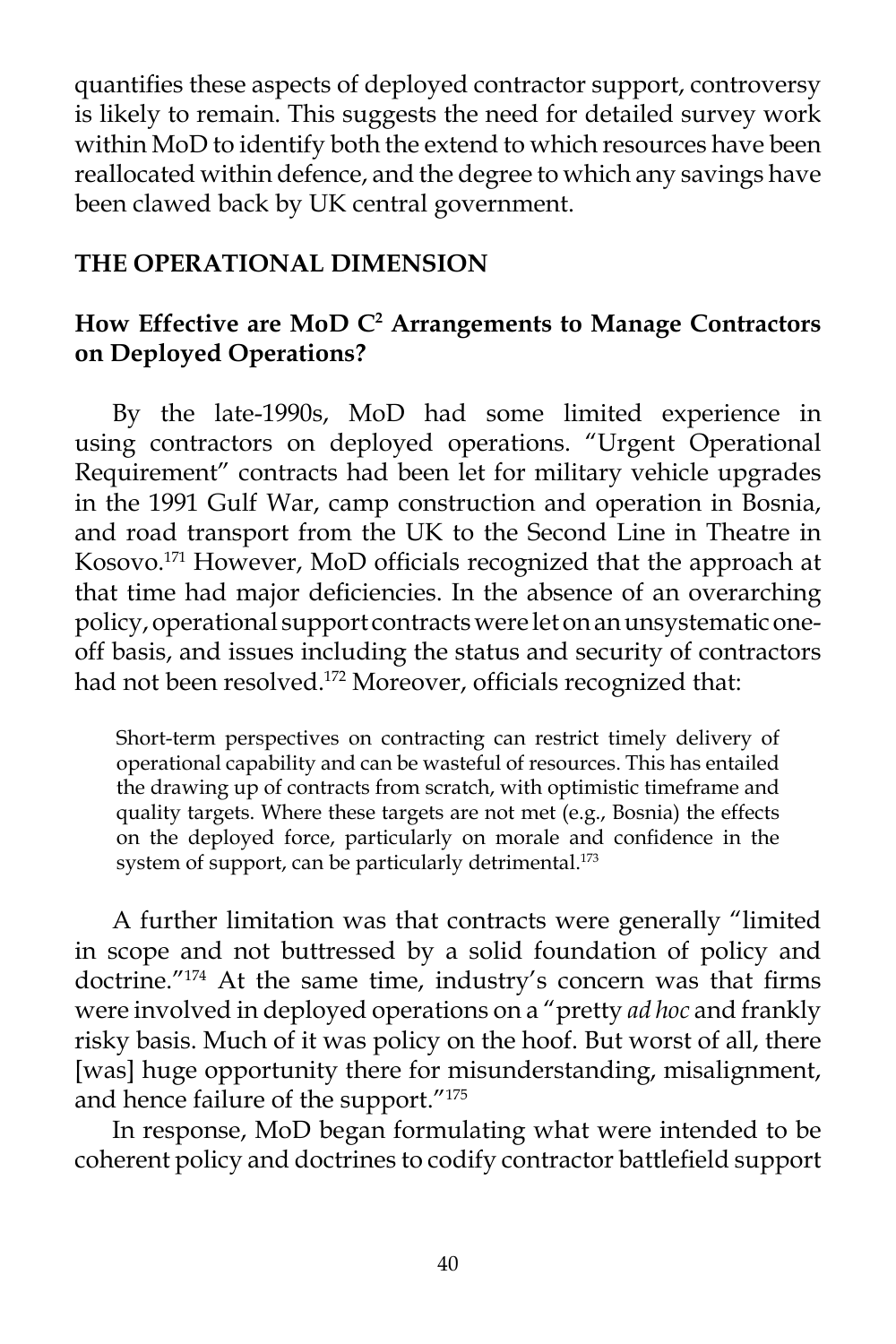during 1997. From the outset, MoD sought to ensure partnership with contractors in policy formulation. The "Contractors on Deployed Operations" Partnering Support Steering Group (PSSG) was established which included MoD officials, senior industry representatives, and uniformed engineering and logistics staff. Policy was developed by three PSSG working groups: "Capability Definition and Development," responsible for identifying the scope for contractor involvement and devising mechanisms to measure the risks involved in using contractors in-theatre; the "Personnel Working Group," looking at the legal status of contractors and their position related to the military commander; and, "Contractual and Commercial," which focused on devising differentiation criteria between multifunctional logistic providers and specialized equipment maintainers.

 Three major MoD initiatives have emerged. First is the "Contractors on Deployed Operations (CONDO)" policy, intended to harmonize procedures governing all contracts requiring contractors to "deploy in support of operations."176 Second is MoD's "CONLOG Contract," a single-source enabling commercial support contract covering a range of Combat Support (CS) and Combat Service Support (CSS) capabilities. Third is the "Sponsored Reserve" (SR) Concept, whereby "services normally provided [to MoD] in peacetime by contractor staff are provided on operations by staff drawn from the contractor's workforce who are reservist members of the Armed Forces."177 With these initiatives, MoD assumes it has measures in place to provide "an assured capability for the military commander" under arrangements that are "profitable for the contractor while demonstrating value for money for MoD," that ensure operational deployments are "as safe and secure as possible for the [contractor] workforce."178 Evidence suggests that these MoD initiatives have identified and addressed many of the  $\mathrm{C}^2$  concerns raised by "too far" critics.

 Before the CONDO policy, a limiting factor on UK military deployments arose from the dislocation between MoD arrangements for deployed support contracts and the actual control of contractor capability by military commanders in theatres of operation. The MoD management philosophy of delegation has "empowered" DPA IPTs and DLO Equipment Support Business Units (ESBUs) to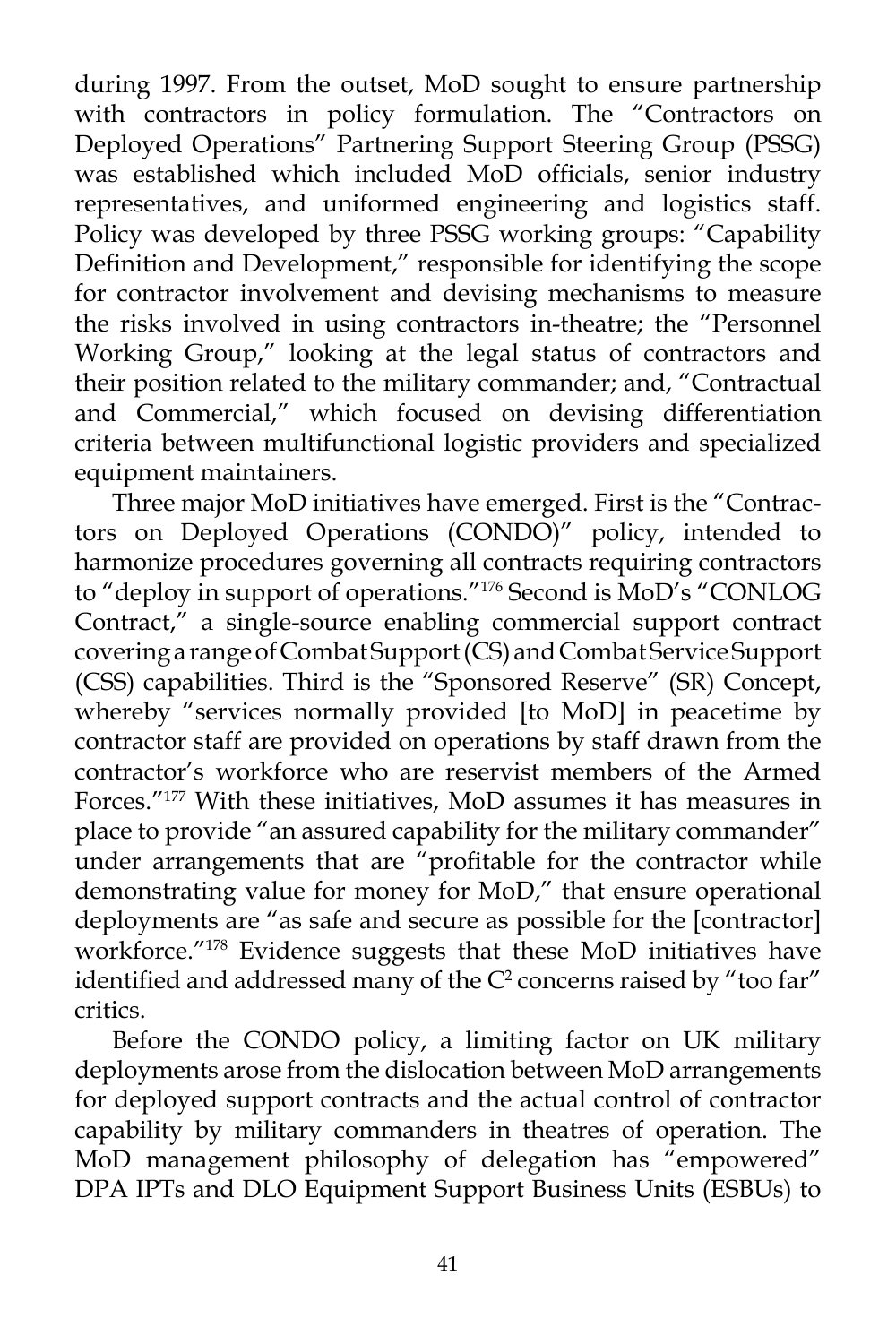contract for logistics functions or equipment support on behalf of the Army, RAF, and the RN, or the Single-Service Front Line Commands (FLCs). Before CONDO was developed, MoD's PJHQ had limited visibility or control over deployed commercial support arrangements entered into by the various contracting authorities. In theory, the PJHQ was the focal point at the "coupling bridge" into operational theatres for all commercial capabilities to support the FLCs. In reality, the PJHQ was bypassed because the FLCs, via the DPA and DLO, maintained direct control over "their" contractor support. The outcome was that PJHQ joint commanders lacked an overall picture of contractor capability available in theatre, or information on the scope of contracts with individual suppliers. Consequently, before CONDO, "too little" concerns about operational constraints arising from "management by contract" seemed valid.

 The CONDO policy has introduced various measures to rectify these  $C<sup>2</sup>$  deficiencies that increase the oversight that commanders have over contractor capacity at their disposal. In procedural terms, the FLCs, DPA, and DLO now pass their in-theatre contractor support requirements to the PJHQ Chief of Joint Operations for authority to deploy. This now ensures full PJHQ visibility of all contractor personnel and assets within the Joint Operating Area (JOA) at any one time, and the opportunity to exploit "best value for money by avoiding duplication of contracts and personnel within the JOA."<sup>179</sup> The CONDO policy also succeeds in integrating contractor support into the PJHQ operational planning process, thereby reducing "too far" concerns about measuring contractor readiness and capability. The PJHQ's Logistics Division<sup>180</sup> has an embedded and permanent "CONLOG Plans" unit that continually identifies and manages actual or potential future requirements for all contractor support, and a "CONLOG Operations Team" responsible for specific planning and implementation of commercial support to particular operations.

 In addition, CONDO includes mechanisms to standardize the treatment of contractors and their personnel that apply to all categories of deployed support contracts (Figure 8) to ensure they are "adequately prepared for operational deployments."181 These measures include training and briefings for contractor personnel on safety and security, discipline arrangements, insurance and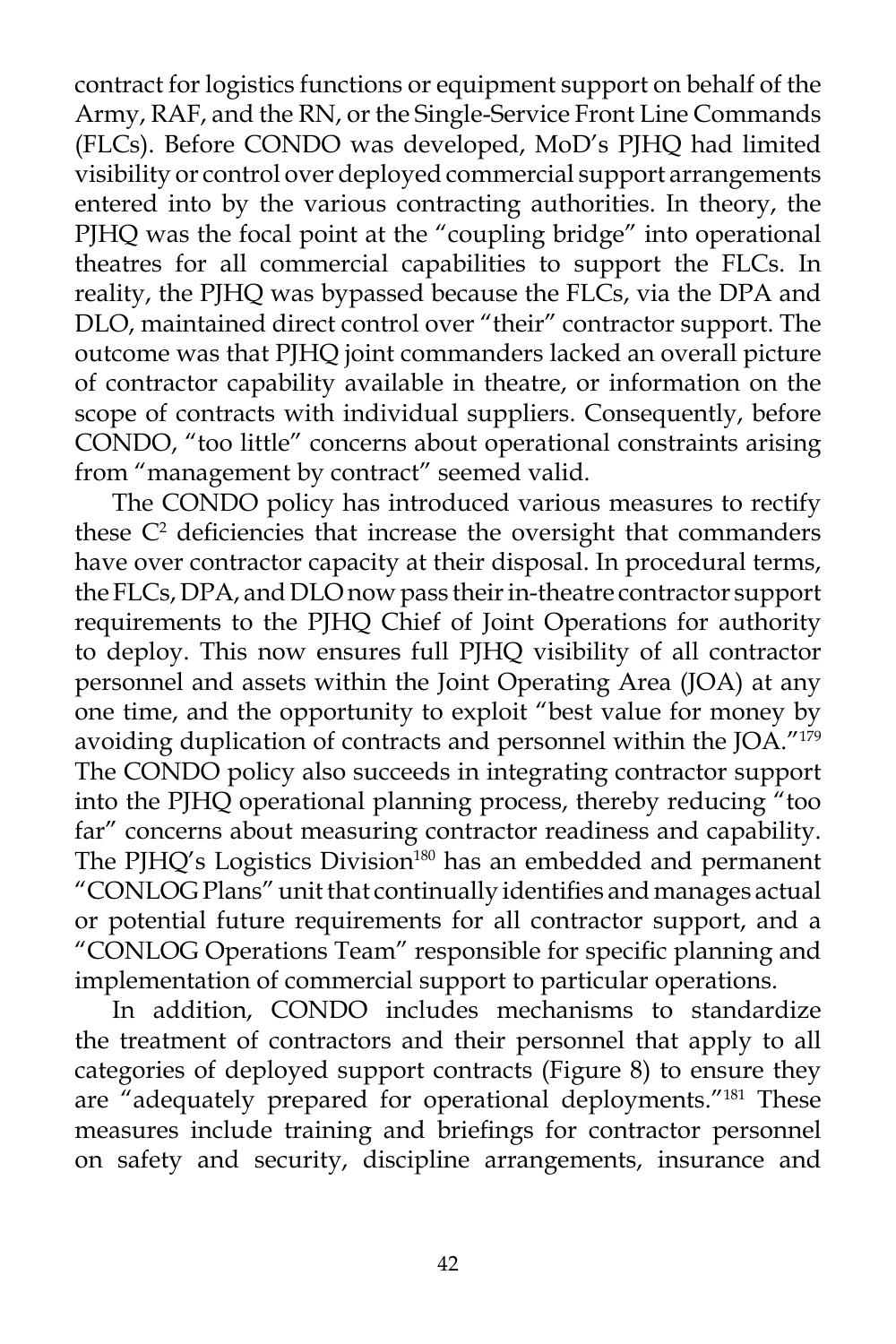indemnity, and detailed guidance intended to educate commanders on the legal aspects of employing contractor capability on deployments. Finally, CONDO includes detailed decisionmaking algorithms for PJHQ and FLC commanders considering the use of contractor support, providing criteria for identifying circumstances when commercial contractor support is optimal, and evaluating the potential operational impacts of contractor withdrawal.



**Figure 8. Scope of the CONDO Concept**.

 The MoD claims its "CONLOG Contract" has further enhanced operational  $C<sup>2</sup>$  by providing "an efficient and cohesive contracting process for elements of support on operations."182 The CONLOG is a nonexclusive 7-year contract with KBR to provide advice on the employment of contractor capability and to act as a potential single source for a broad range of deployed commercial support traditionally contracted through ad hoc UORs. Unlike other deployed support contracts, the CONLOG is "owned" by the PJHQ,<sup>183</sup> and the PJHQ "CONLOG Plans" organization includes embedded KBR personnel who provide continuous advice on commercial support potential and availability.

 According to MoD, the PJHQ's embedded partnership and "mutual understanding" with KBR enhances deployed  $\overline{C}^2$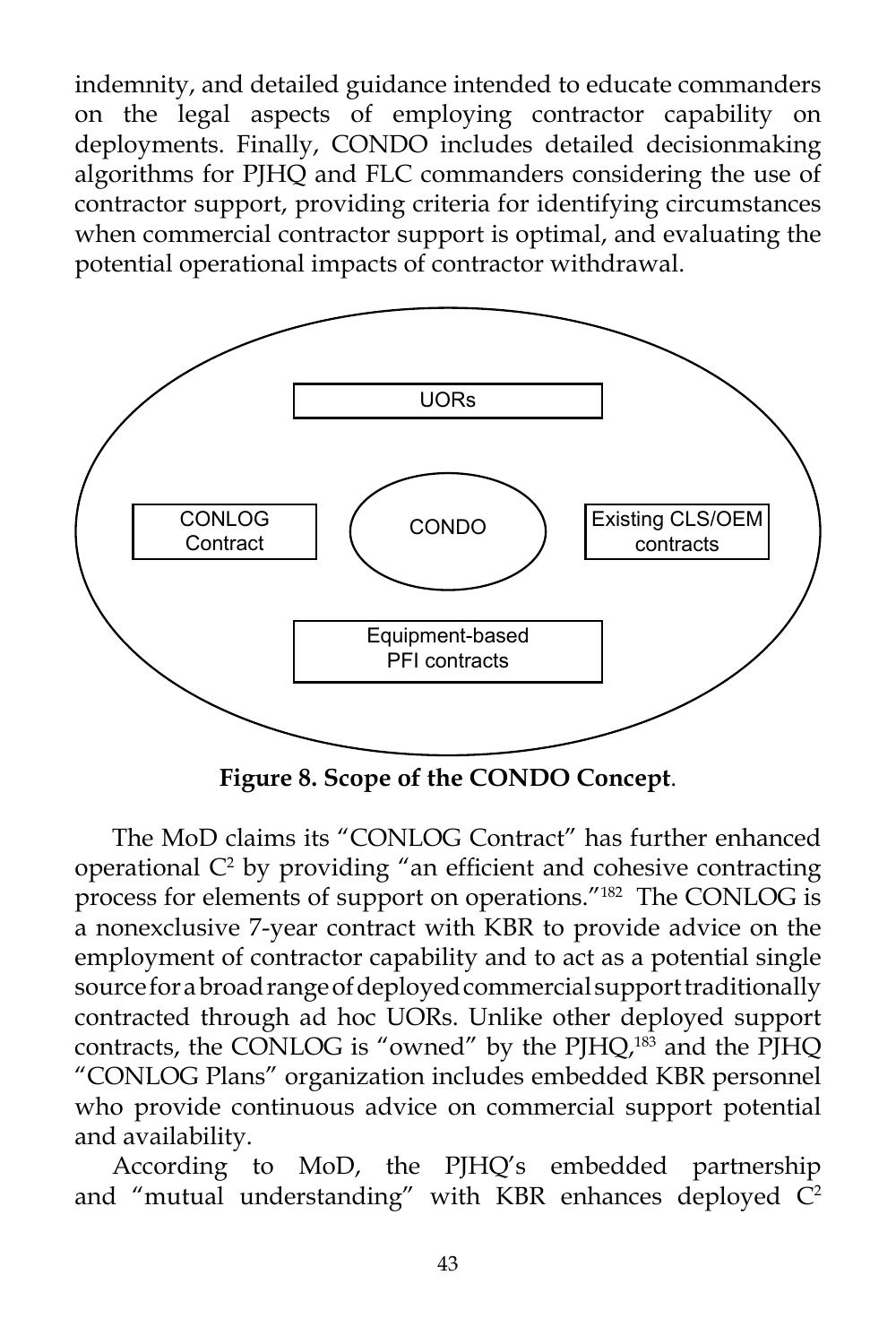arrangements in several ways.<sup>184</sup> The CONLOG Plans organization and its "CONLOG Operations Team" are involved in each stage of deployed operations from initial "Logistic Estimate" production to the direction, deployment, sustainment, and recovery phases. Consequently, embedded KBR's expertise and capabilities can be exploited at the earliest possible opportunity to prepare detailed schedules of contractor support requirements, to rapidly mobilize a coherent package of commercial capability, and to deconflict similar military and CONLOG capabilities throughout an operation.185 The terms of the CONLOG Contract, which required KBR to provide detailed deployed commercial package costings within 90 hours of a PJHQ request, ensure operational tempo can be maintained. Moreover, according to MoD, the enabling nature of the CONLOG contract provides joint commanders with flexibility, as private sector support taskings can be added or subtracted at short notice, and the "partnership" enables the PJHQ's to focus on defining its requirement and KBR to use its commercial expertise to focus on meeting the military needs.<sup>186</sup> This close cooperation also extends to the theatre of operation. When circumstances require it, the PJHQ can form a "Deployed CONLOG Operations Team" to support the deployed Force Commander, who manages KBR and subcontractor personnel in the theatre of operation.

 Consequently, the CONDO and CONLOG initiatives do identify and address a range of  $C^2$  concerns highlighted by "too far" critics. Measures are now in place to provide military commanders with enhanced visibility of contractor assets that should increase flexibility in planning and deployment. Procedures have been established that ensure both commanders and contractors understand the legal scope and limitations of private sector involvement. Indications are that MoD's decision to engage contractors in the formulation of CONDO/CONLOG policy, and to embed contractors in PJHQ operational planning and execution, have paid  $C<sup>2</sup>$  dividends.

However, evidence suggests important residual  $C<sup>2</sup>$  constraints remain to be addressed. First, though CONDO and CONLOG have introduced more robust protocols, MoD has a complex matrix of some 7,000 stand-alone "legacy" deployed support contracts entered into by the DPA, DLO, and FLCs.187 Moreover, MoD's management philosophy of delegation means that the plethora of DPA and DLO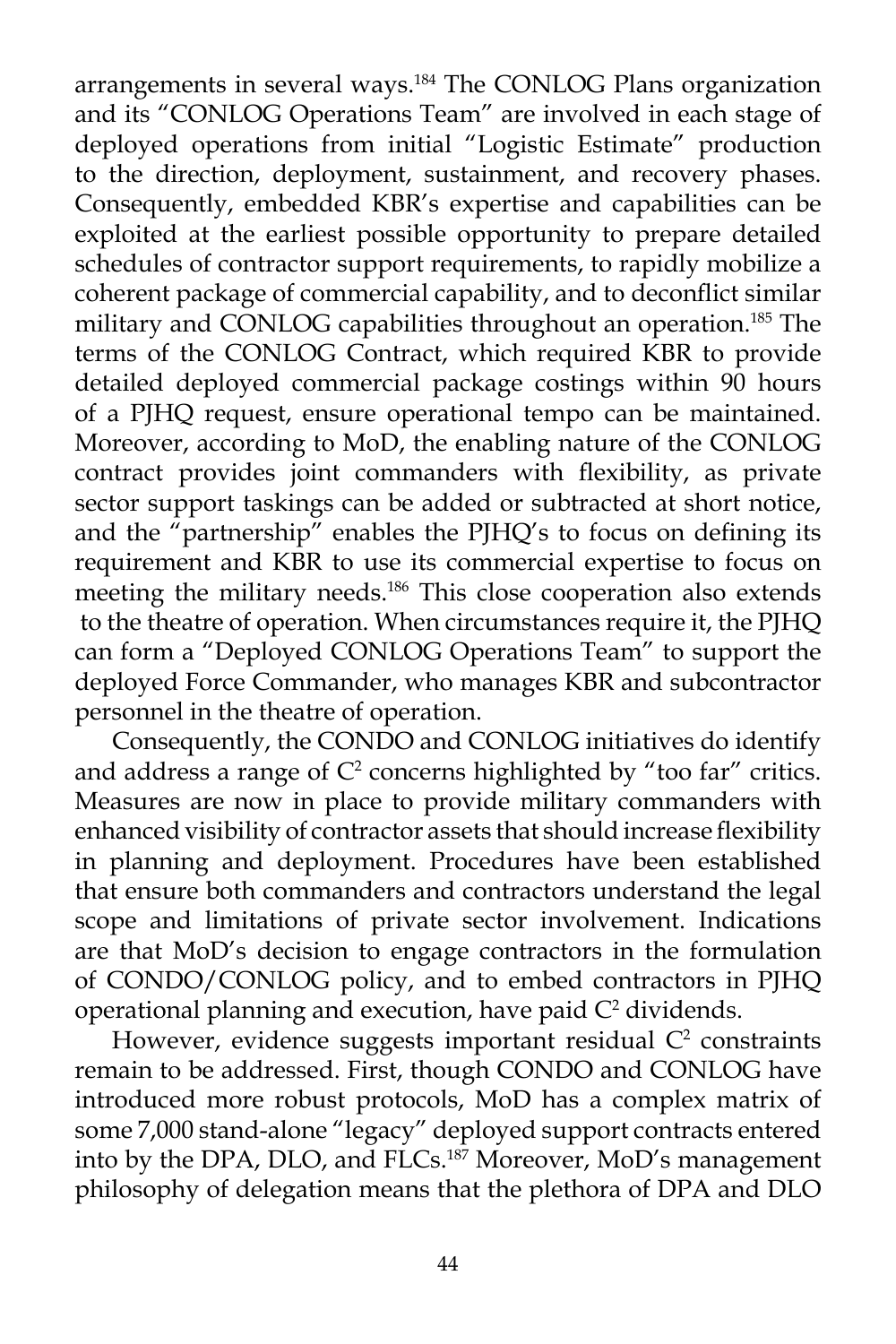IPTs can continue unilaterally to sign deployed support contracts on the basis of their individual "value for money" calculations. Though CONLOG does introduce a prime contractor to facilitate and integrate packages of deployed logistics support, this contract currently accounts for just 10 percent of MoD deployed support expenditure. Indications are that MoD intends to rationalize these fragmented contracts over the next 5 years by clustering together under a smaller number of large new prime contracts, but until the contractor supply chain is rationalized in this way, it is likely that  $C<sup>2</sup>$ arrangements will remain suboptimal.

 Second, analyses into the UK's 2003 intervention in Iraq suggest that "although some positive steps have been taken over recent years to define MoD CONDO policy," there are still areas for improvement. One residual area of concern is that CONDO does not fully identify and reduce the key contractor risks on deployed operations in the areas of personnel security and safety, insurance cover, and corporate reputation. Other concerns are that CONDO fails to establish systems for addressing the impact of operational unknowns on contracts with industry, and that measures to assess the contractor's surge capabilities, availability and readiness for deployed operations could be strengthened.<sup>188</sup>

*Has MoD outsourcing "augmented" or "replaced" in-house military capabilities, and how effective are MoD measures to manage the operational risks of potential contractor withdrawal?* The MoD's stated policy is that contractor support "is not intended to replace core military manpower in the Order of Battle, but to augment that established when circumstances permit and thus reduce the pressure on deployable, organic logistic support for all three Services."189 The MoD's objective is to take contractors "as close to the front-line as possible," but not "in circumstances where the operational effectiveness of the Armed Forces would be put at risk."

 In response to "too little" concerns, MoD claims that mechanisms are in place to ensure contractor support is only used to "augment" military capability and adequate safeguards to militate against the risk of potential contractor withdrawal. The MoD's first assumption is that its CONDO deployment algorithms provide the necessary criteria and guidance to ensure that commanders only employ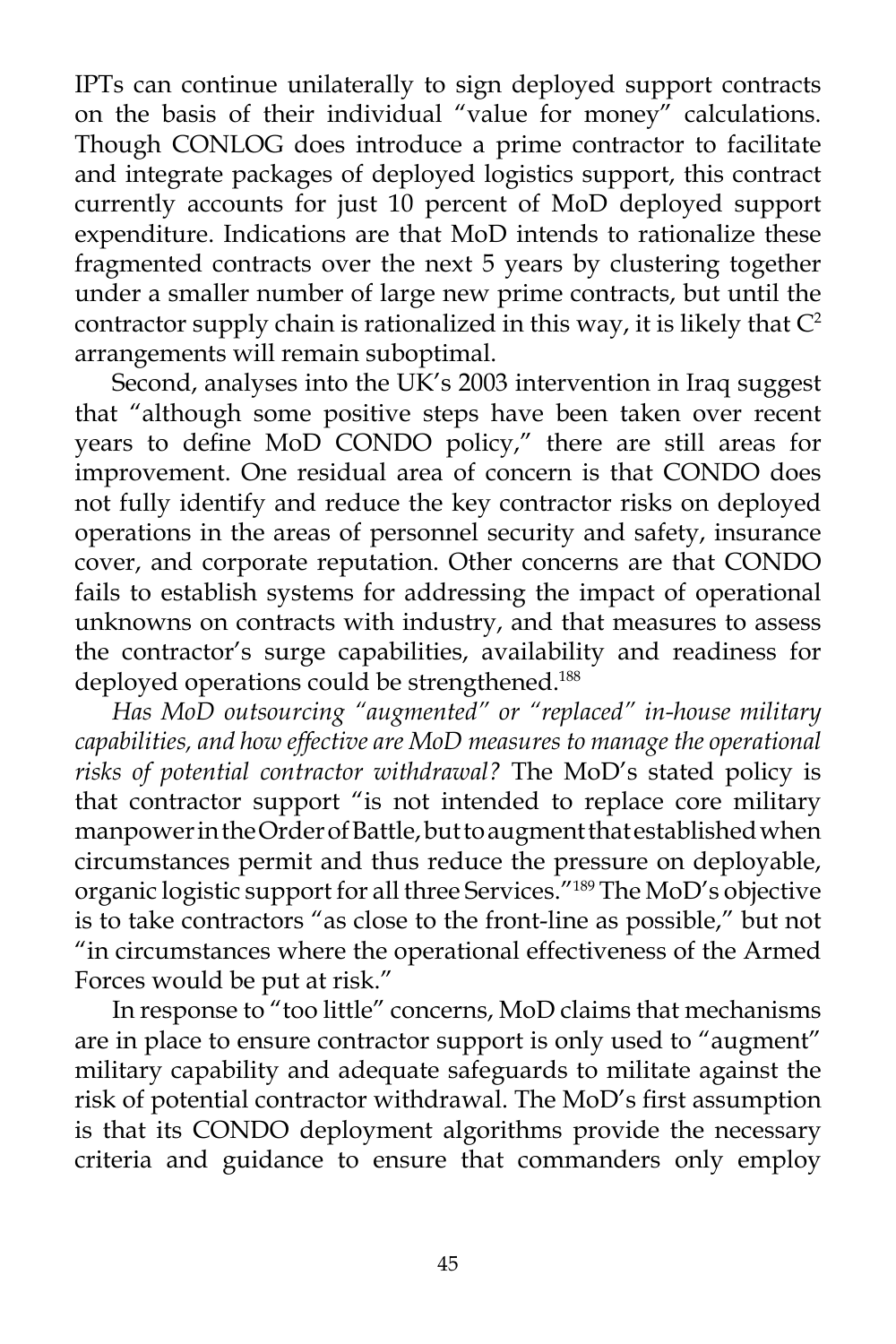commercial capability in circumstances where military alternatives are available, as a safeguard, throughout deployments. The second assumption is that the risk of potential contractor withdrawal is minimized through its SR policy, which is intended to provide "value for money without an unacceptable diminution of capability [by making use of] skills found in the civilian sector to provide support to operations in nonbenign areas."190

 The SR initiative stems from MoD's 1992 "Regular/Reserve Forces Mix Study," which recommended exploration of the feasibility of using civilians with Reserve status for operational support functions, and was legislated for in the 1996 Reserve Forces Act (Part V).<sup>191</sup> The SR concept enables MoD to contract with private suppliers for support functions provided by staff working as civilians in peacetime or in nonbenign deployed areas, but where the contractors' employees continue to provide services as an integral part of the deployed force in nonbenign areas as trained reservists. According to MoD, the SR model guarantees an assured and integrated contractor service beyond the "benign edge" that is more cost-effective than in-house military provision. In  $C<sup>2</sup>$  terms, the fact that contractor personnel become members of the Reserve forces on operational deployments means they are fully integrated into the military chain of command. In conceptual terms, MoD views as such, SRs as "the manning bridge between the service that a contractor may readily provide routinely using civilians, but could not provide routinely using civilians during certain operational deployment." (See Figure 9 and compare with Figure  $4.1192$ 

 Despite these measures, evidence suggests that MoD has used contractors to "replace" military capability, and that "too far" concerns about potential contractor withdrawal have not been fully addressed. As the House of Commons Defence Select Committee has pointed out, MoD has not produced "a clear set of criteria to define what constitutes the 'front-line' for the purposes of assessing the potential for using PFI" and CONDO.<sup>193</sup> When pressed on the issue of criteria MoD officials have made it clear that:

we do not believe that such an approach would be possible . . . we do not believe that such a definition, even if one could be produced, would lead to different or better quality decisions on the use of PFI [and CONDO]. Decisions on projects need to be taken *case-by-case*, so that any impact on operational capability can be considered on its merits.194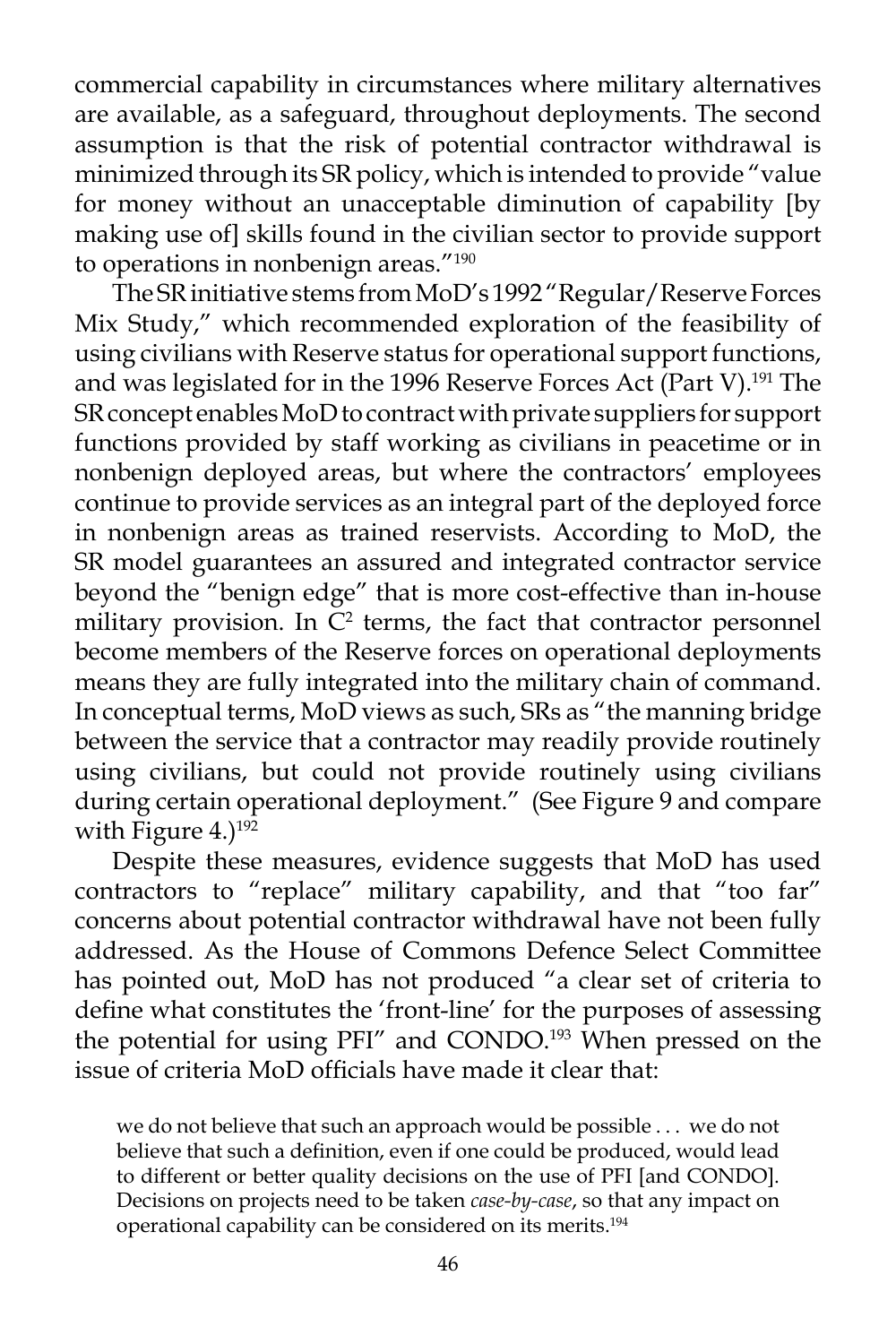

#### **Figure 9. Sponsored Reserve Capability**.

 When asked what potential "no-go" areas might be, MoD officials have defined the "front-line" as "fighting,"<sup>195</sup> and the only areas explicitly excluded from private sector provision to date are armed security, provost, secure couriers, and marine hydrography.

 Evidence suggests that this remaining ambiguity about what constitutes "front-line" military capability and MoD's commitment to case-by-case contracting for deployed support does risk a situation where military capability may be replaced rather than augmented. Under MoD's delegated contracting regime, the DPA, DLO, and other contracting authorities are still required to make "value-formoney" calculations when acquiring new equipment or support capabilities. A danger remains that these contracting authorities might look for value for money by cutting in-service support costs, with little thought about actual deployment implications, leading to "real replacement [of military capability with contractor capability]."196 Similarly, studies suggest that industry is being used to bridge military capability gaps to the extent that "augmentation has gone out of the window."197 In short: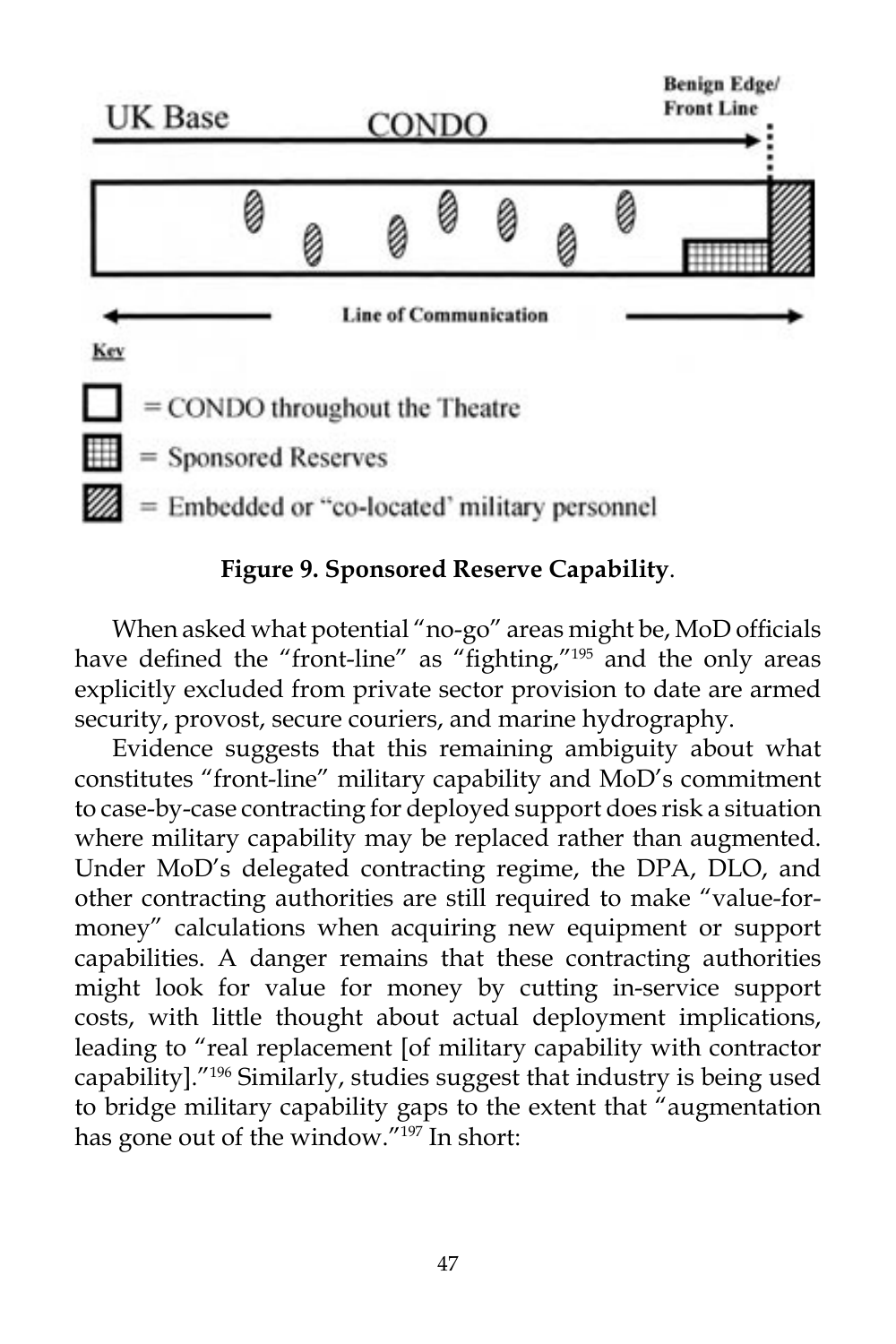. . . there is clear evidence that CONDO is not only being used for military requirements as a "force multiplier," such as in the case of the CONLOG contract, but it is also being used by many of the Equipment Support Business Units to fill military capability gaps, and especially by Equipment Support, Contractor Logistic Support contracts within the Joint Operational Area, and furthermore, on occasions during armed conflict. The extensive use of CONDO has resulted in the creation of additional risk for MoD and of a concern to them that the contractor will deliver the service on time and that he will remain on contract, irrespective of the operational situation, and, above all, that he will provide an assured service to the military commander.<sup>198</sup>

 Despite the operational flexibility and assured capability that the SR concept provides, practical developments to date have been limited. There are currently just 335 SRs available to the UK armed services linked to contracts with the Meteorological Office (Mobile Met Unit), crewing for six PFI-procured Strategic Sea-lift RO-RO vessels, ground support personnel for 32 Squadron BAe 125 communications aircraft with SERCo Aerospace, drivers/maintainers for the Army's new generation PFI-acquired heavy equipment transporters (HET), and hydrographic systems engineers for new generation survey vessels with Vosper Thorneycroft (UK) Ltd. Though MoD intends to increase the number of SRs in response to lessons from the UK's deployment in Iraq, indications are that the future scope will be limited to marine salvage support, MoD Fire Services, and the Royal Fleet Auxiliary.

 This reflects various barriers to the more widespread application of the SR concepts. One factor has been cost: MoD contracts employing the SR models are funded out of the Defence Budget, whereas contractor provision through the UOR process is funded by the Treasury Contingency Fund at no cost to MoD, creating disincentives for MoD to invest in capability that otherwise would be paid for by the Treasury.<sup>199</sup> Moreover, it has been suggested that DPA and DLO IPTs have been reluctant to look for SR-based commercial support on new contracts because "there is still a general feeling that the SR concept is new and untried,"<sup>200</sup> and because there are legal difficulties in retrospectively incorporating SR provision into the array of existing CLS and OEM contracts. Finally, the armed services have been reluctant to replace organic military manpower with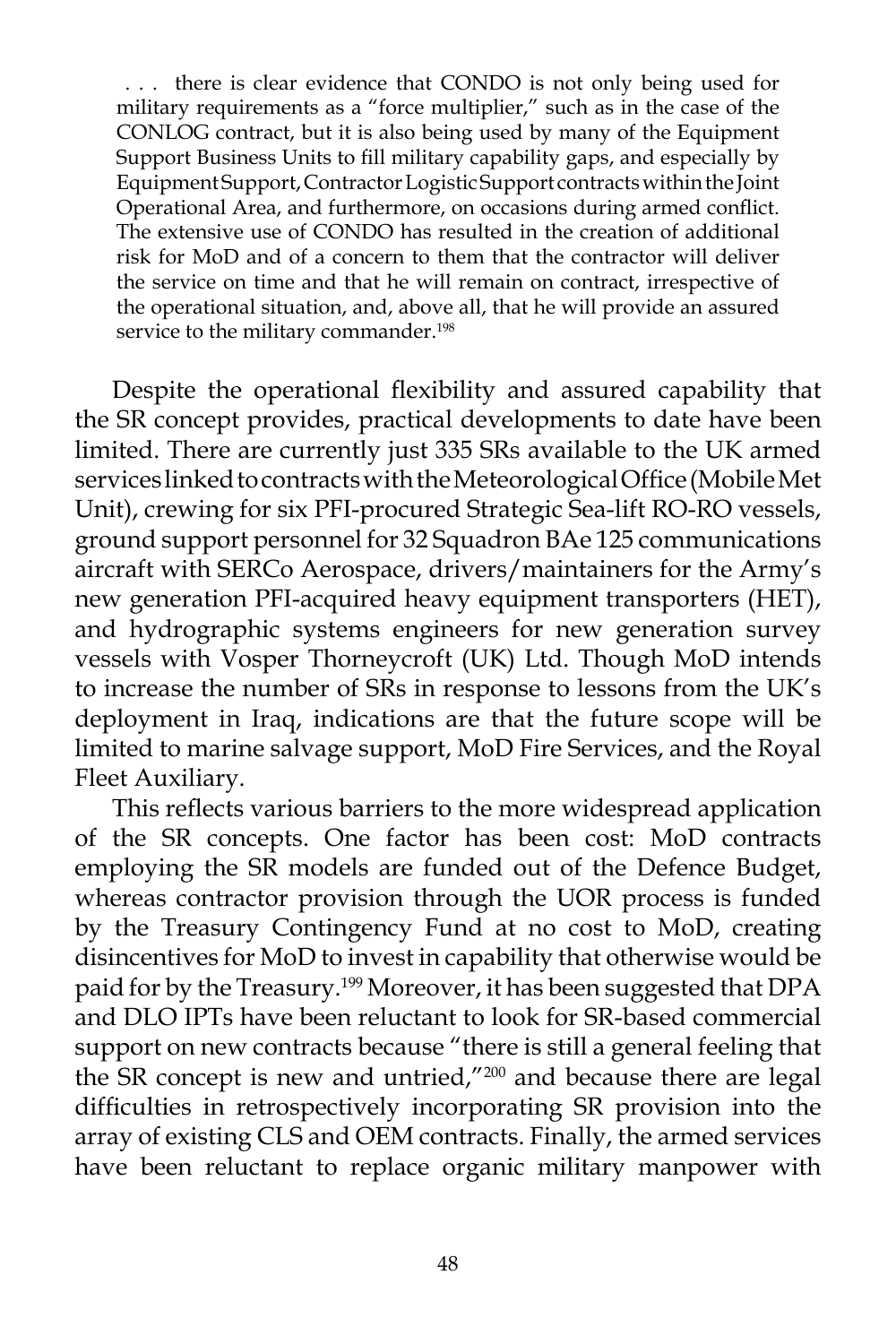SRs because of concerns that the latter are less flexible and reliable on deployments.<sup>201</sup> Consequently, despite the assured capability that the SR model offers, the bulk of MoD deployed support is provided through potentially less reliable CONDO and CONLOG arrangements.

 The MoD has responded to these concerns by claiming that the risk that contractors might fail to support deployed operations is remote, citing that of the 180 firms employed to support the UK armed services in Iraq during 2003, just two refused to deploy.<sup>202</sup> However, ongoing concern is that MoD currently lacks mechanisms to evaluate the "cumulative effects of the risks" involved in using contractors to fill capability gaps and "the impact this will have on military operational capability,"203 the limited number of SR contracts and evidence that contractors are being used to support gaps in military capability, suggests that the ability of commanders to rely on an assured contractor service remains questionable.

 It has been suggested that MoD has various potential courses of action to allay the residual "too far" concerns about contractor reliability.204 One is the appointment of a high-level "champion" for CONDO policy within MoD who is able to identify all the operational capability gaps currently met by contractors, and thereby manage the cumulative effects of the risks associated with deploying CONDO capability. Another is a detailed assessment of which battle-winning capabilities should be provided through the less risky SR model, rather than CONDO arrangements. Finally, there is a requirement for commercial capability to be integrated with ongoing work by the DLO into its longer-term logistic architecture and design, "in order to maximise the potential of CONDO and thereby reduce the risks to MoD and the contractor."205

*How effective are MoD procedures to evaluate the impact of defence PPPs on the morale, cohesion, ethos, and professionalism of the armed services?* The MoD has addressed aspects of the debate concerning the impact of outsourcing on the professionalism, ethos, and morale of the armed services. Current MoD policy dictates that the DPA, DLO, and FLCs should evaluate the potential effects on military personnel when the introduction of commercial support or SRs is under consideration. Moreover, acquisition officials are advised that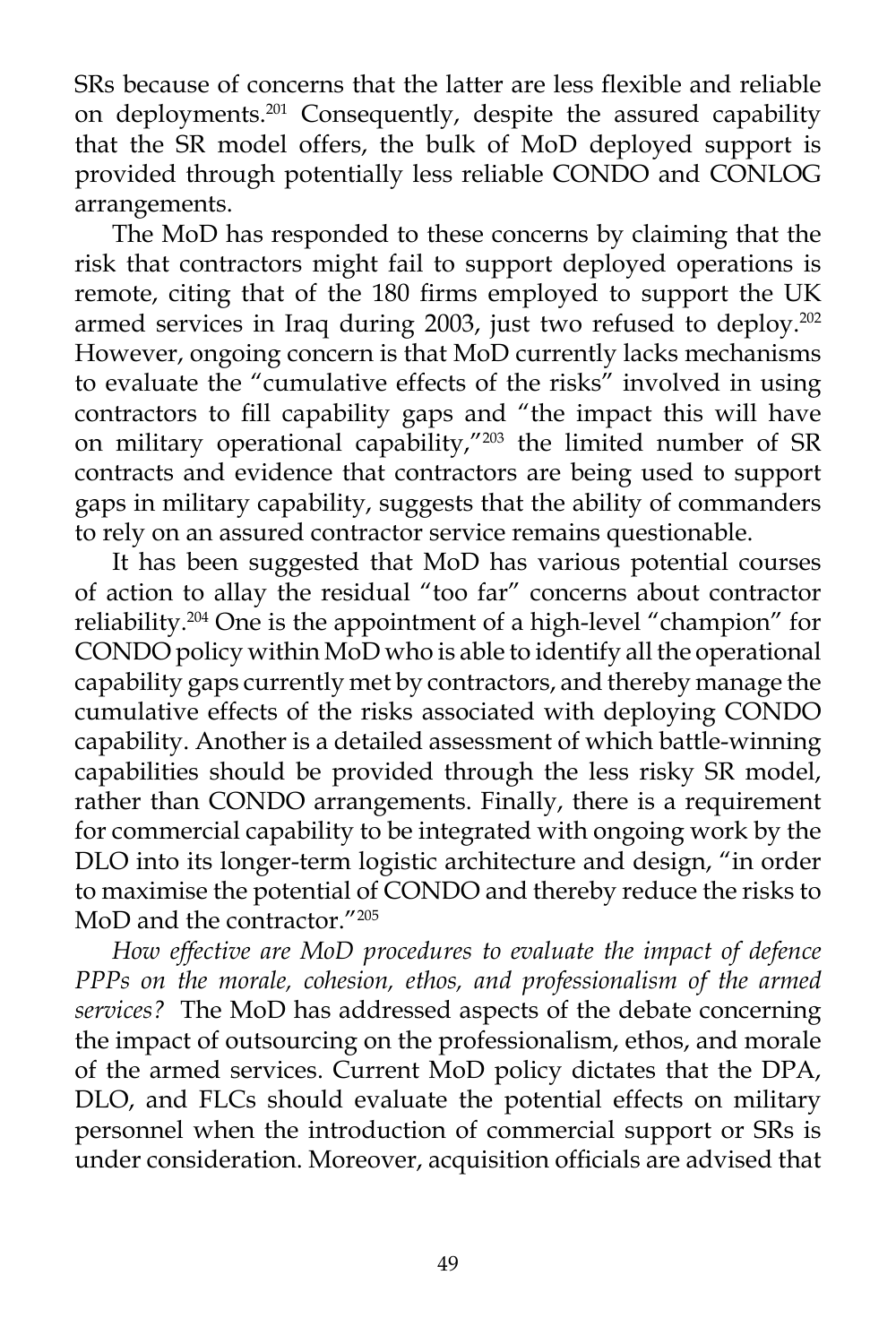military trade structures, promotion prospects, and intervals between roulement tours for military personnel should be "taken into account when putting together the detail of the [deployed support] proposal and in making the value for money decision."206

 However, information on the extent to which these "impact on personnel issues" are factored into individual outsourcing assessments and how MoD actually monitors the cumulative effects of outsourcing on the armed services have not entered the public domain. The ongoing controversy surrounding the cultural impact of contractors on deployed operations suggests a need for MoD to conduct more extensive analysis. This should include officer attitude surveys addressing perceptions about the cultural impact on the three armed services and specific branches and trades within them. Data also might be collected on the effects of outsourcing, if any, on the outflow of trained military personnel. Finally, given MoD's "partnering" philosophy, further research needs to be conducted into the perceptions of contractors and their personnel working with "military partners" on deployed operations. Studies into these aspects of civilianization would enable firmer conclusions to be drawn on whether battlefield outsourcing has beneficial or detrimental effects on military morale, ethos and professionalism.

#### **THE RELEVANCE OF MoD OUTSOURCING STRATEGY FOR THE U.S. ARMED SERVICES**

 There is close similarity between UK and U.S. military outsourcing philosophy. In contextual terms, both countries have transformed their post-Cold War defense policies, military doctrines, and force postures along similar lines. Moreover, MoD and DoD have both adopted NPM-style defense management reform trajectories. The MoD's "Executive Agency" program, for example, shares similarities with the DoD's development of "performance based organizations," of which the Defense Commissary Agency is representative. The DoD's "government-owned contractor-operated" approach affecting the U.S. Navy Military Sealift Command closely resembles MoD contracting for commercial management of UK government-owned dockyards. Similarly, DoD "public/private partnerships" and "joint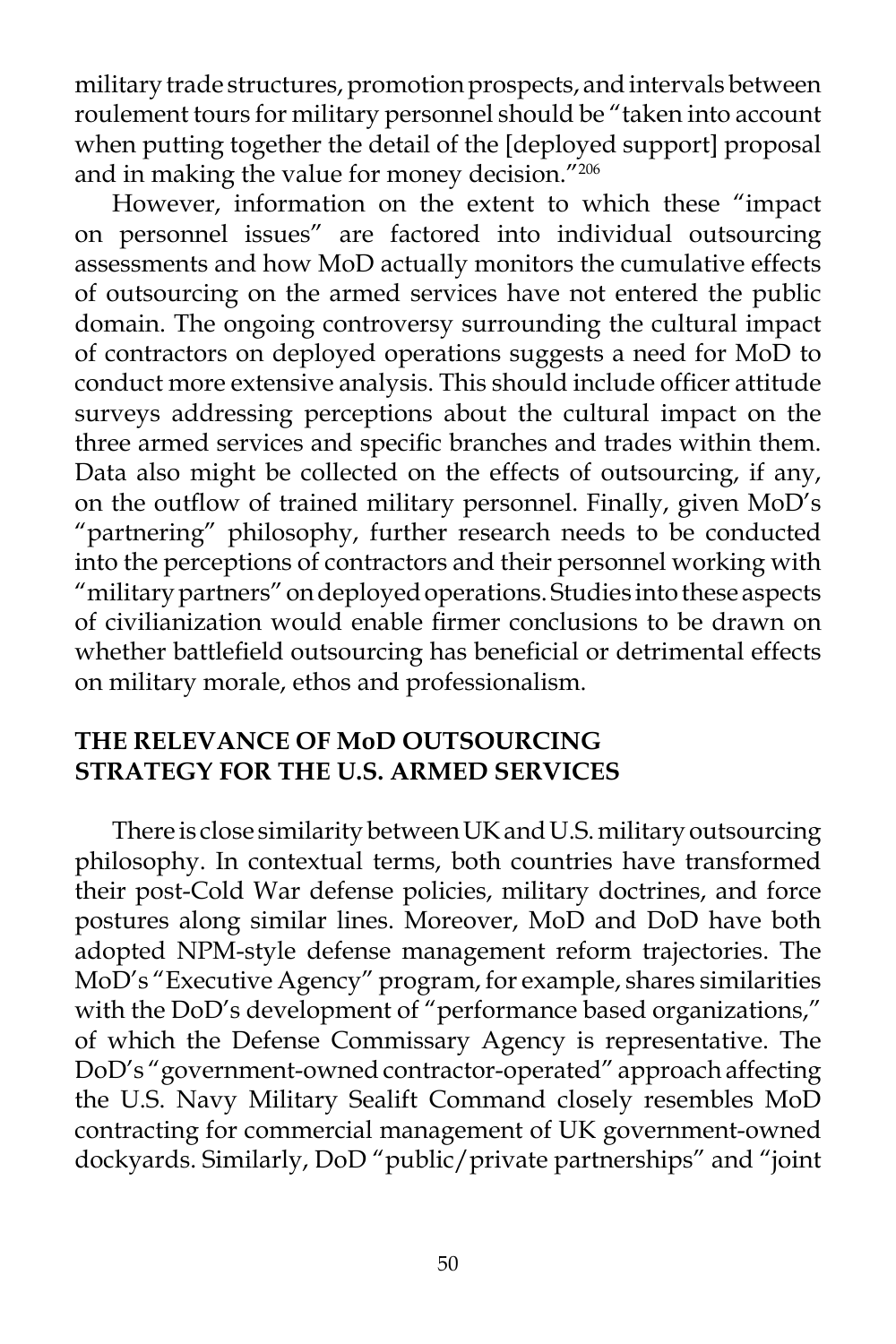ventures" for functions that include the Norfolk Port Facilities are a variant of MoD's PFI initiative.<sup>207</sup>

 Outsourcing has become a core defense management tool in both countries, and the trend has been for MoD and the DoD to pursue closely aligned policies and copy "best practice" from each other.<sup>208</sup> The 1966 Office of Management and Budget Circular A-76 required the U.S. armed services to subject support activity to private sector competition. In the 1980s and 1990s, MoD vigorously applied this approach in its "market testing," CFQ and BQS initiatives during a period where the "Nichols Amendment" meant that few U.S. competitions were completed. Since the 1997 *Quadrennial Defense Review*—which recommended that the U.S. armed services compete, outsource, or privatize functions—the U.S. Army "has outlined an aggressive program of public-private competition" that closely resembles MoD's post-1980 agenda.<sup>209</sup> Policies on contractor support for deployed operations have followed a similar pattern, reflected in MoD's decision to formulate its CONLOG contract with principles laid down in the early 1990s by the U.S. Army for its Logistics Civil Augmentation Program (LOGCAP).<sup>210</sup>

 Consequently, there are no fundamental differences in overarching MoD and DoD outsourcing philosophy. Both defense establishments share core assumptions about why contractor support is necessary in basic policy parameters. To the extent that variations do exist, this reflects different levels of practical experience in employing contractors on the battlefield, and the differing national military structures, contractual practices, and legal frameworks within which deployed contractor support has been engaged. It is at this level that DoD and MoD policymakers have scope to learn from each other.

 On the one hand, MoD has practical lessons to learn from the DoD and U.S. armed services' accrued experience with deployed support contracting. The MoD decided to formalize its policy for the employment of contractors on deployed operations in 2000. In contrast, the U.S. armed services have routinely employed both deployed service and equipment contracts since the 1960s. The U.S. Army has relied heavily on its LOGCAP contract and many "original equipment manufacturers" during all phases of operations, and the LOGCAP program alone is worth between \$3-10 billion per year.<sup>211</sup>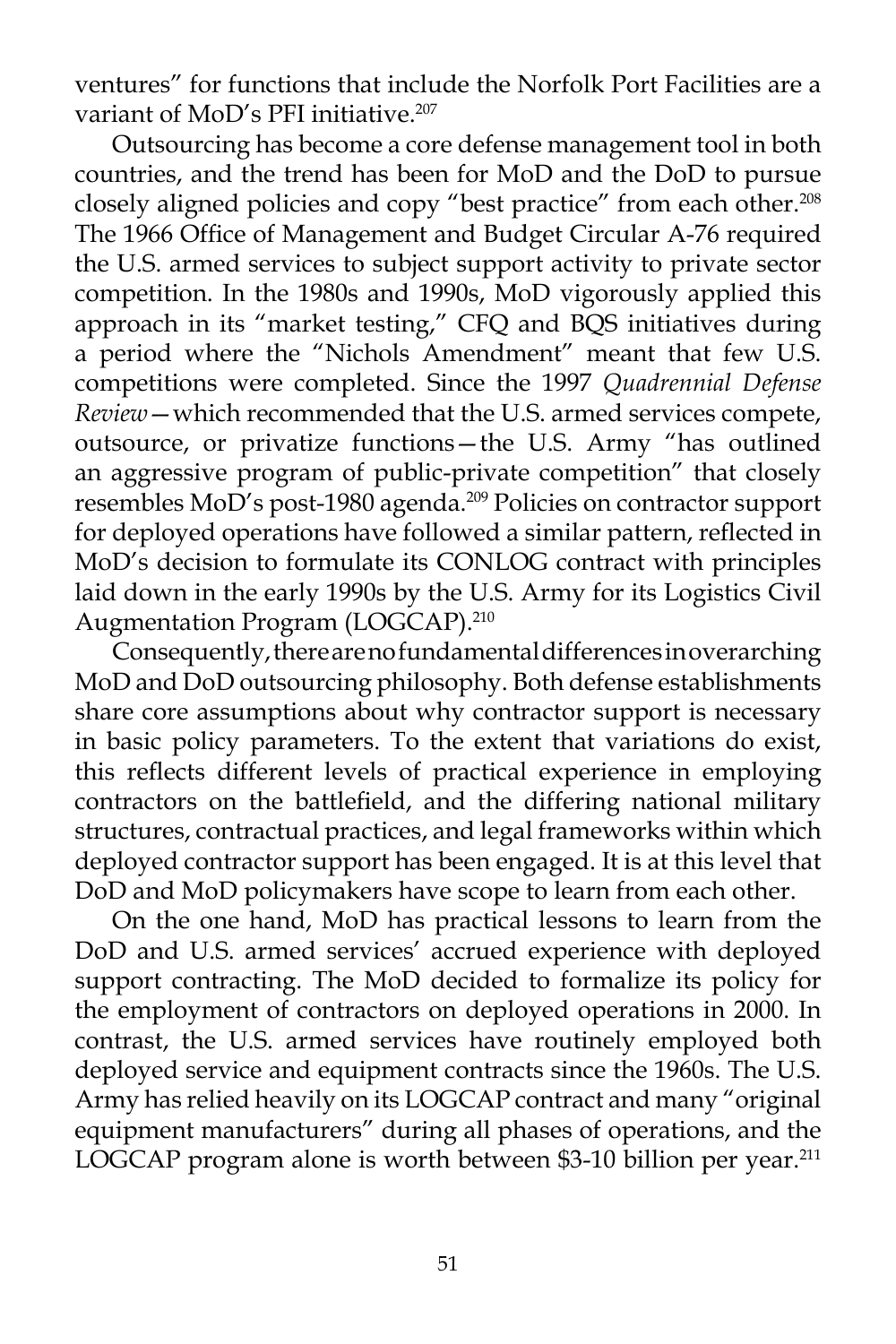Moreover, DoD officials and contractors have stated that "it has taken a decade or more to establish their relationship and the ability to deliver the precise capability with availability that guarantees the service while demonstrating value for money and significant savings."<sup>212</sup> This, coupled with the extensive array of operational risk analysis tools, contingent pricing regimes, contractor management techniques, and doctrine innovations developed by the DoD and U.S. armed services,<sup>213</sup> suggests that MoD has much to learn from detailed monitoring and analysis of U.S. procedures and experiences.

 On the other hand, MoD has made a series of conceptual, organizational, and procedural innovations that offer potentially useful lessons for the DoD and U.S. armed services. According to MoD officials, strengths of the UK's approach are that ownership and control of the CONLOG Contract resides with joint operational commanders at the PJHQ, and that this "reduces the supply chain and duplication of activity by contract."<sup>214</sup> Correspondingly, the U.S. approach is to maintain three single-service equivalents: the Army's LOGCAP, the Navy's Construction Capabilities Contract (CONCAP), and, the Air Forces' Air Force Contractor Augmentation Program (AFCAP) contract. In 1997, the U.S. General Accounting Office (GAO) concluded that "it might be more 'effective and efficient' if one service acted as the lead executive agent" or that "a joint civil augmentation program (JCAP) contract be established that will meet the needs of [each service] while eliminating duplication of effort."215 Similarly, the GAO reiterated its concerns in June 2003 that:

there are no DoD-wide policies on the use of contractors to support deployed forces. As a result, there is little understanding among the services as to the government's responsibility to contractors and contractor personnel in the event of hostilities. This lack of understanding can cause confusion at the deployed location and makes managing contractors more difficult because commanders often have contractors from several services at their location with different requirements, understandings, and obligations.<sup>216</sup>

These observations suggest that the  $DoD$  should analyse the  $C^2$  and other benefits the U.S. armed services might obtain from a single joint overarching contractor support policy based on MoD's CONLOG model.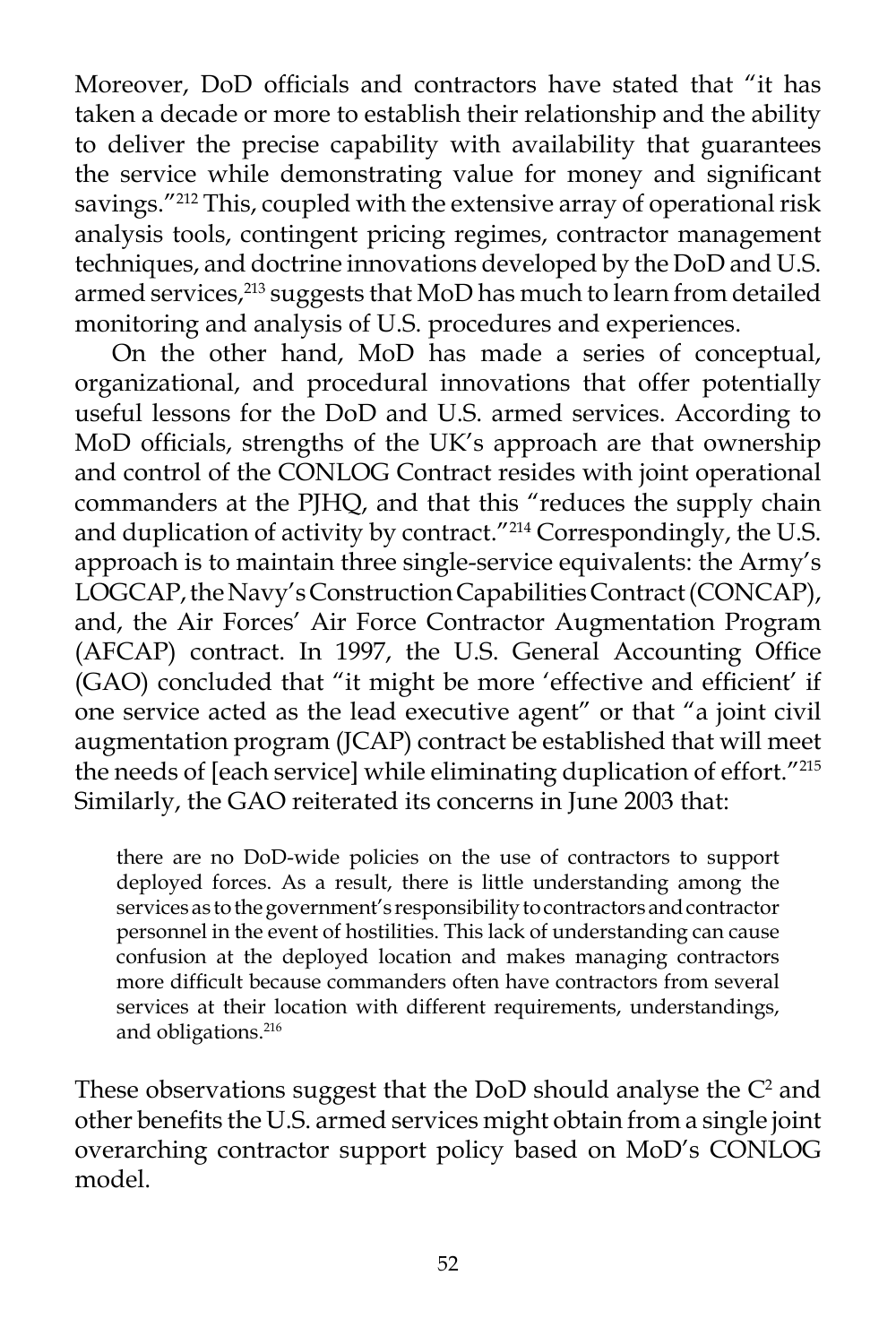Like MoD's DPA and DLO, the U.S. armed service program offices and material commands have delegated authority to write battlefield support contracts independently. However, MoD is unique in having an overarching CONDO policy that codifies and standardizes C<sup>2</sup> and other contractor-related procedures for all deployed commercial support. The GAO has recently expressed its concern that:

Broader oversight is lacking in key areas, making it difficult for commanders to manage contractors effectively . . . Guidance at the DOD, combatant-command, and service levels regarding the use of contractors to support deployed forces varies widely, and mechanisms for managing these contractors are inconsistent, creating challenges that may hinder the efficient use of contractors.<sup>217</sup>

This suggests the DoD should consider adopting a CONDO-type policy to enhance U.S. commanders' awareness of contractor assets at their disposal and to codify contractor support arrangements.

 A key element in MoD's approach to CONDO and CONLOG has been its emphasis on "partnership" as a mechanism to align military and private sector expertise and aspirations in policy formulation. This philosophy also has extended to policy implementation, reflected in the embedded KBR team located at the PJHQ. British officials have suggested that a key difference between U.S. and UK approaches is that implementation of "LOGCAP is left very much to the [U.S.] deployed commander, whereas in the UK, the PJHQ has control and the ability to plan and go for reach-back because KBR is embedded in the planning process."<sup>218</sup> Consequently, analysis of MoD's approach to establishing "partnerships" could offer valuable insights to DoD policymakers.

 Finally, an innovative aspect of MoD policy is the SR concept, which is intended to bridge contractor provision and organic military capability. Indications are that the U.S. Air Force became interested in the SR concept during the mid-1990s, and the U.S. armed services continue to monitor MoD policy through the British Defence Mission in Washington.219 Though the U.S. armed services currently lack dedicated legislation to develop this category of reserve forces, the SR concept may provide a useful template for the DoD to extend its relationships with the private sector in the future.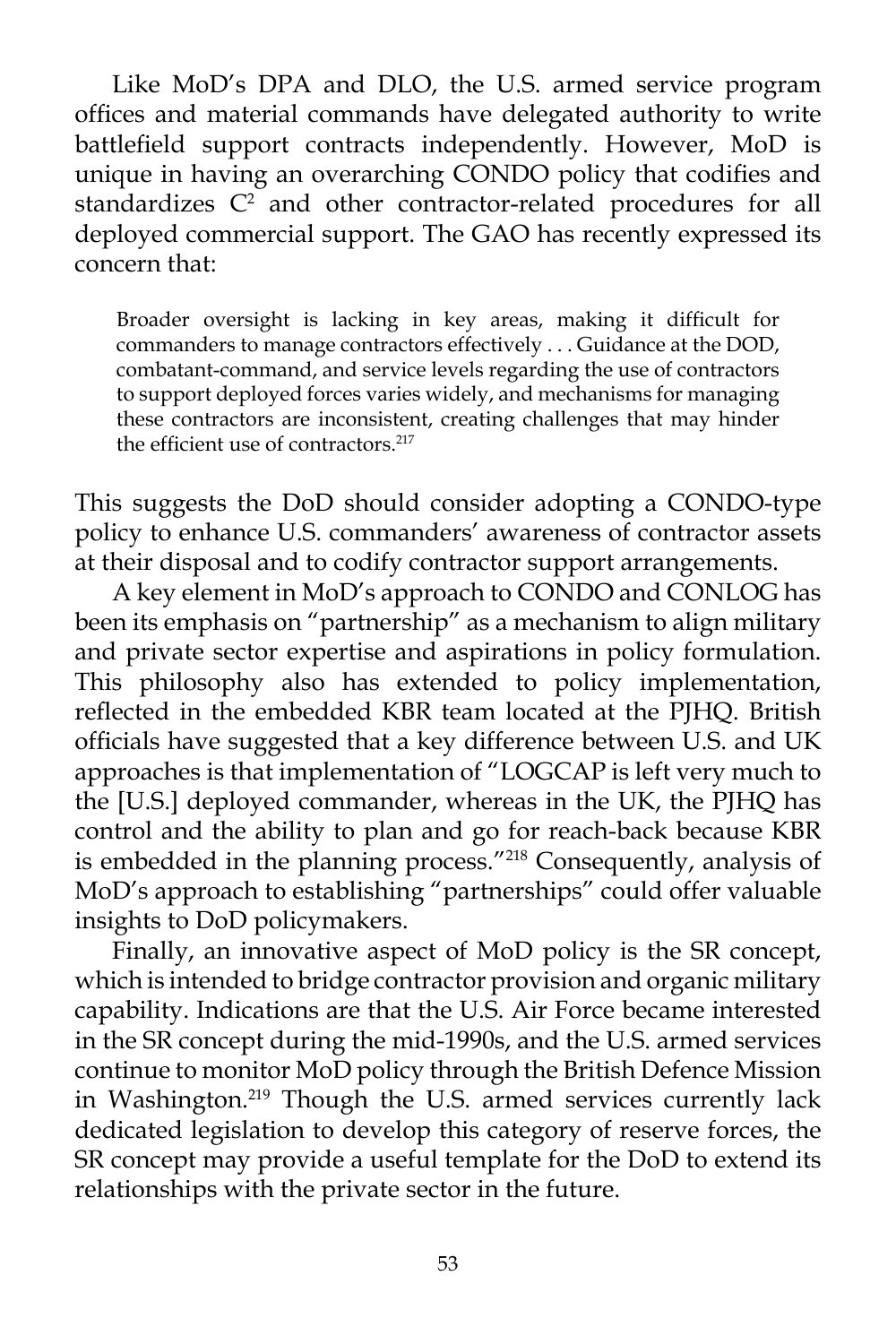## **CONCLUSIONS AND RECOMMENDATIONS**

 The author identifies three major conclusions and associated recommendations for consideration by MoD and DoD officials. The first is that the use of contractors on deployed operations is likely to remain a controversial aspect of UK and U.S. defense transformation unless steps are taken to address a range of unanswered questions. On the one hand, MoD and DoD officials claim that contractor support reduces defense costs and provides a crucial "force multiplier" to meet contemporary operational needs. They assert that the policy agenda has become one of refining procedures to engage private firms in the most cost-effective and operationally advantageous manner rather than any further questioning of the utility of contractors *per se*. On the other, "too far" critics continue to argue that MoD and DoD have a flawed ideological preference for outsourcing, and "too little" critics raise concerns about bureaucratic barriers to more extensive private sector solutions. This analysis suggests that controversies, myths, and emotions will remain unresolved until MoD and DoD release more data on the performance and impact of deployed operational outsourcing into the public domain. On this basis, the first recommendation is that MoD and DoD provide greater clarification by releasing more information, with accompanying assumptions, on:

- The detailed mechanisms employed to evaluate the relative financial and operational implications of in-house and outsourced provision of deployed operational support, including the treatment of transaction costs.
- The internal MoD and DoD policy guidance, organizational arrangements and institutional incentive structures under which officials evaluate the merits of in-house and private sector delivery.
- The precise mechanism employed to ensure that private contractors are precluded from extracting "excessive" profits on defense support contracts.
- The financial and personnel resource redistribution and reinvestment implications of deployed support outsourcing.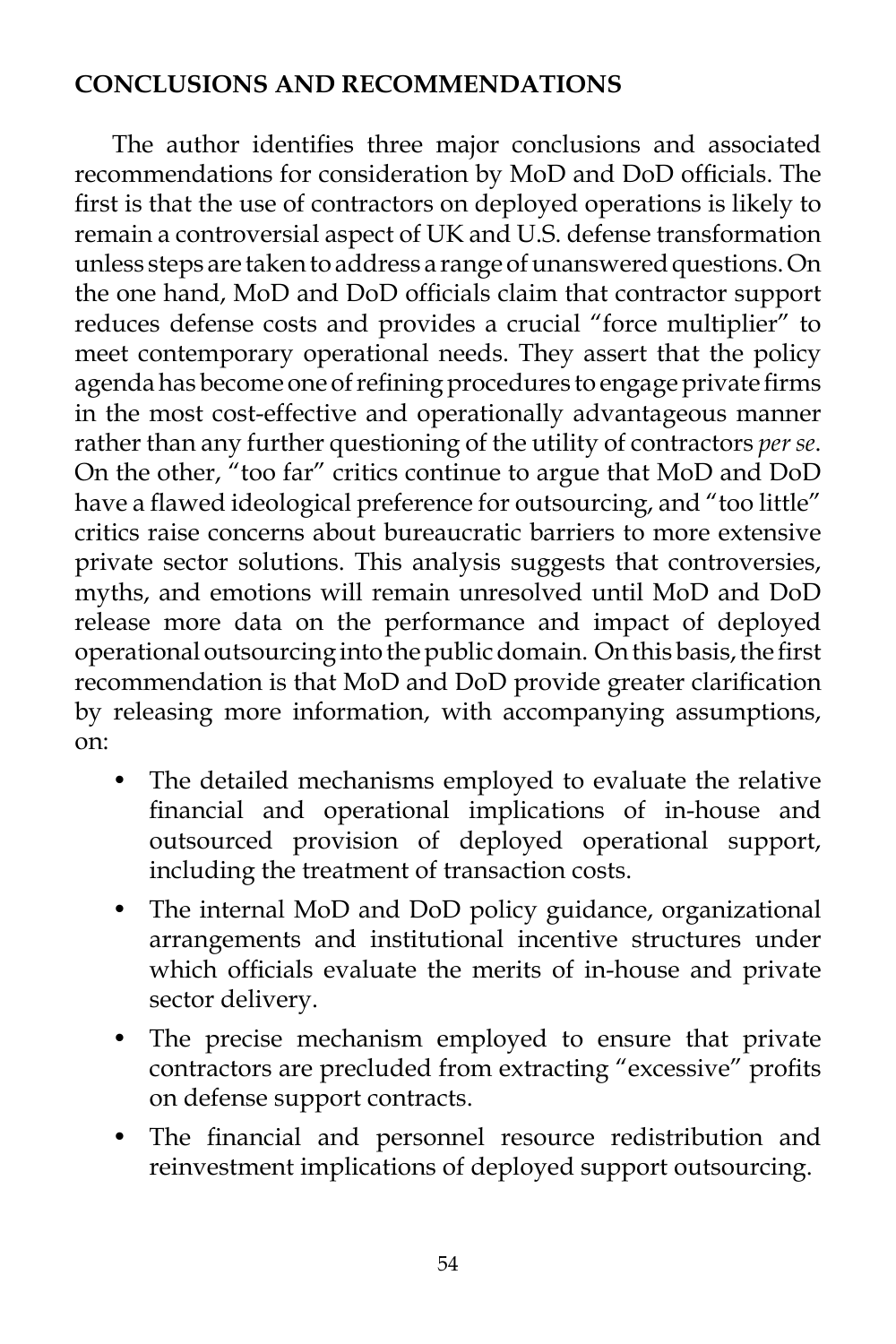- The detailed methodology adopted by MoD and DoD in differentiating between force "augmentation" and "replacement" resulting from outsourcing on a contractby-contract basis, and in terms of cumulative force posture impacts.
- The mechanisms in place to measure and evaluate the impact of defence outsourcing on the morale, cohesion, ethos, and professionalism of the armed services and the contractors' personnel supporting them.

Greater transparency on these issues will enable independent appraisal of the full range of benefits, limitations, and trade-offs associated with contractor support and a better-informed public policy debate.

 The survey of MoD policies and doctrines indicates that sophisticated mechanisms are in place to manage contracting for UK deployed operations. The CONDO policy codifies contractor support and deployed  $\mathrm{C}^\text{2}$  arrangements, the CONLOG Contract has rationalized contractor supply chain management, and the SR Concept provides commanders with an interim option between regular military and civilian contractor personnel. Despite these innovations, the second conclusion is that there are still implementation issues that MoD needs to address and that "much needs to be done to better exploit commercial capability."<sup>220</sup> These implementation issues are equally relevant to future DoD reviews of the coherence and effectiveness of U.S. policies and doctrines towards deployed contractor support. The recommendations that emerge are that MoD and DoD should:

- Review the coherence of current guidance provided to individual contracting authorities when entering into commercial deployed support arrangements to ensure consistent contractor support arrangements are in place for military commanders. This should include analysis of the robustness of frameworks intended to regulate the approaches adopted by individual contracting authorities and the "endto-end" effectiveness of existing contracts.<sup>221</sup>
- Review the states of "availability and readiness" for existing contractors and their sub-contractors to deploy, the extent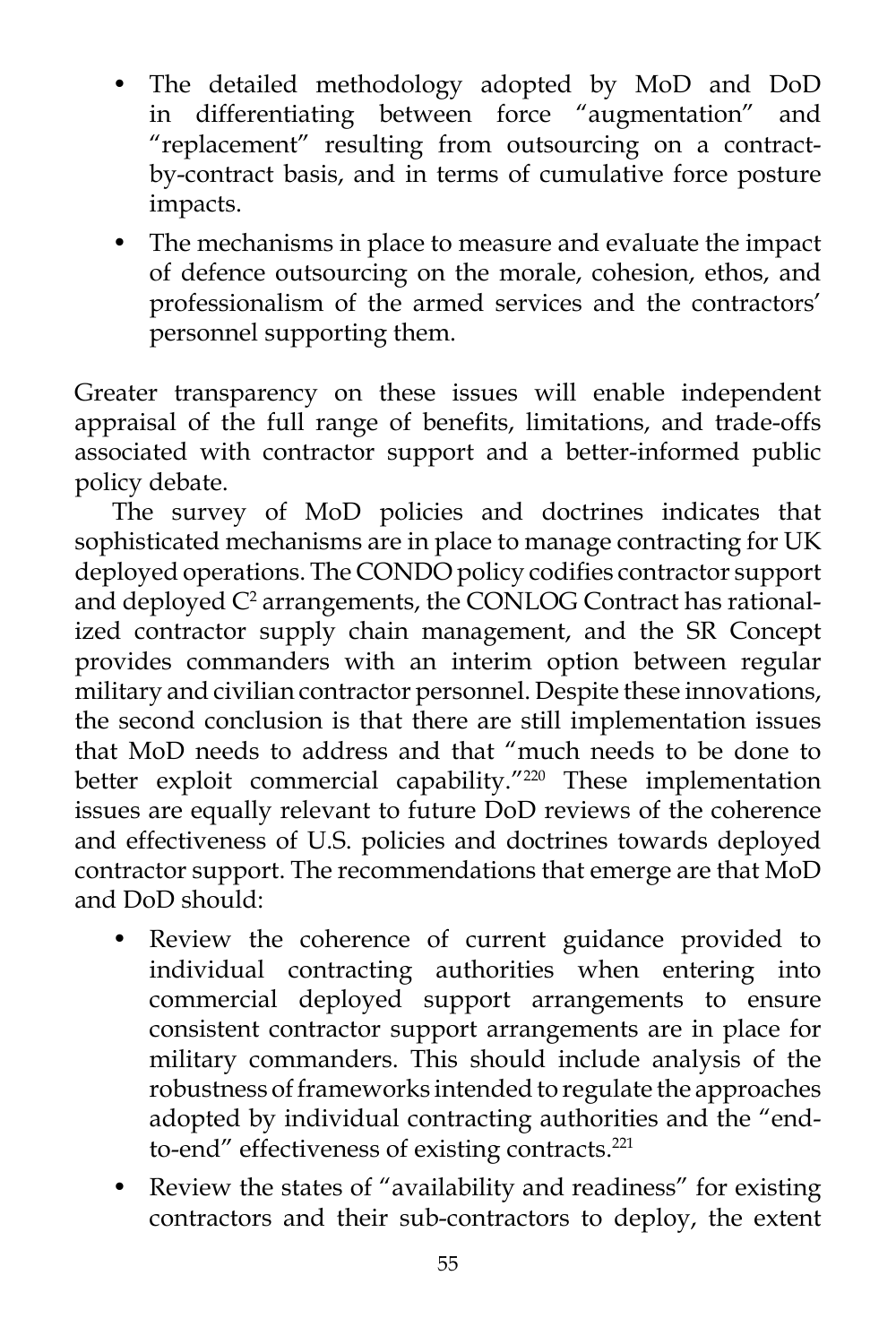of "planned and unplanned" contractor surge capacity, and the measures that contractors can expect MoD and DoD to provide to prepare them for deployed operations.

- Review key MoD/DoD and contractor risks on deployed operations in the areas of personnel security and safety and insurance and corporate reputation.
- Identify and review all operational capability gaps currently met by contractors as a basis for understanding and managing the cumulative risks associated with relying on commercial capability.
- Review the current and longer-term ability of MoD and DoD contracting authorities to act as "intelligent customers" when contracting for deployed support. At issue is whether commercial officers are receiving appropriate training for deployed support contracting, whether contracting authorities have the ability to determine where and how best to use contractors, and whether they understand the operational environment and have the skills to develop "imagination and flexibility in determining an appropriate contracting solution<sup>"222</sup>
- Review the current and potential longer-term ability of the U.S. and UK armed services to remain "intelligent managers" of contracted deployed support. This should include analysis, for example, of the extent to which current and future commanders are educated in contractor management issues during their command and staff courses and precommand training.
- Review the scope for joint risk assessments and greater "habitualization" with industry when planning long-term commercial support arrangements.
- Review and clarify the distinction between benign and nonbenign operational conditions where contractor support options are under consideration.
- Identify the relative strengths and weaknesses of CONDO and SR-type arrangements for foreseeable deployed operational contingencies through the use of cost-benefit analysis.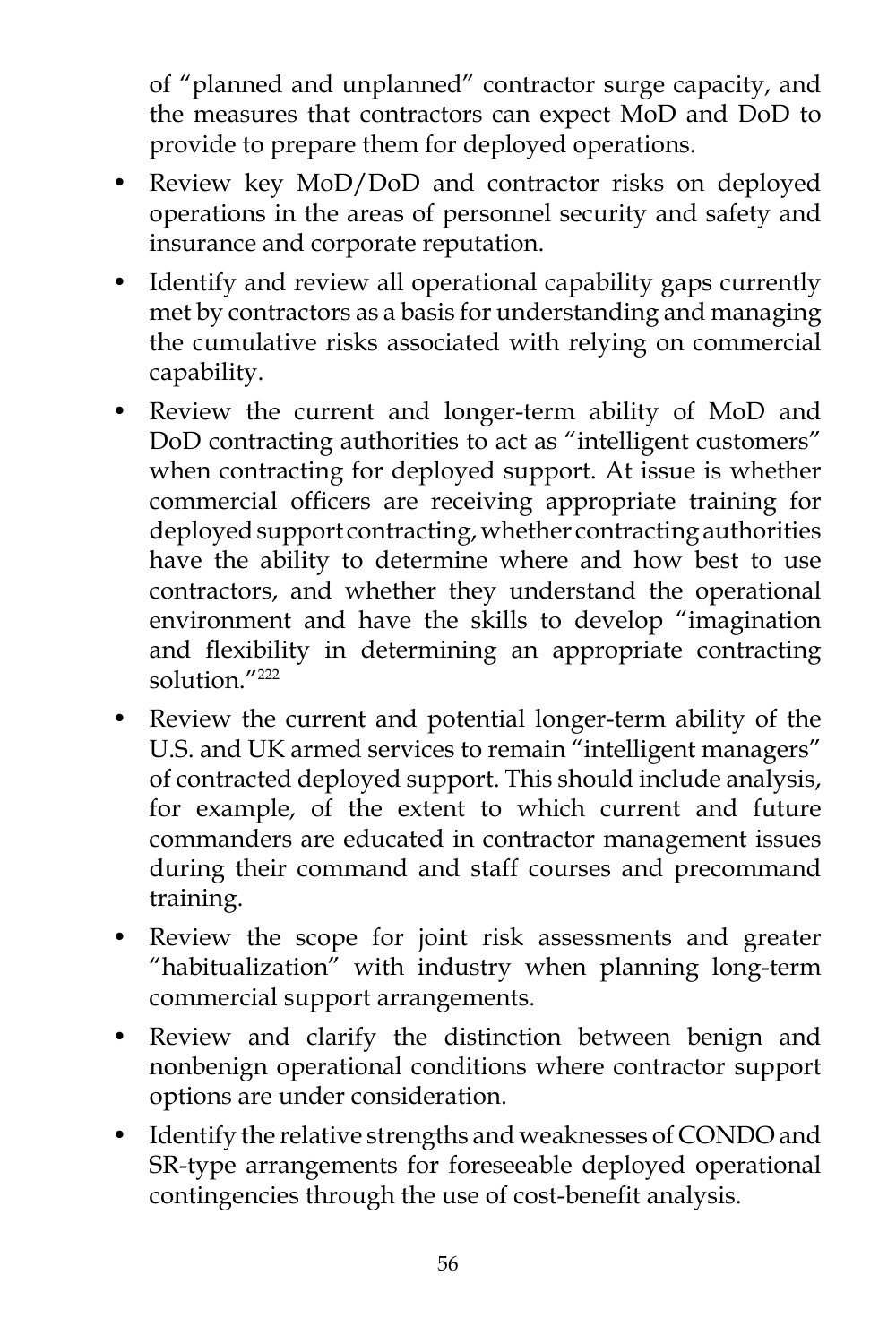• Review and quantify the likelihood and risk of contractor withdrawal on the armed services' ability to meet mission objectives.

 The third conclusion is that the DoD and MoD have developed innovative mechanisms to harness private sector capability for contemporary operations, and that both organizations have scope to learn from each other. On the one hand, the U.S. armed services' triedand-tested approaches to contracting for deployed operations over a number of decades suggest that MoD policymakers and practitioners have much to learn from DoD processes and procedures. On the other hand, though MoD's practical experience in employing contractors on deployed operations is more limited, it has developed coherent concepts that potentially have applicability with U.S. armed services. A final recommendation is that U.S. officials evaluate the content and performance of MoD's CONDO policy, CONLOG Contract, and SR Concept in terms of their potential utility for the U.S. armed services.

 Officials at the DoD and MoD claim it is inevitable that all future UK and U.S. military operations will rely on a degree of contractor support. From their perspectives, the debate is no longer about whether there will be private firms on deployed operations; rather, the issue is when and where contractor support offers the most costeffective solution in financial and operational terms. As this analysis shows, complex economic, operational, and policy implementation considerations are likely to dictate the future scale and scope of contractor involvement. This suggests the need for ongoing policy and doctrine refinement by defense officials, as well as greater independent scrutiny of developments, not least because the use of contractors on deployed operations has an important impact on government expenditure choices, public accountability, the efficiency and effectiveness of the military establishment, and the conduct and outcome of armed conflict.

#### **ENDNOTES**

 1. M. Dobbs, "Iraq: Halliburton Reaping Huge Profits," *Washington Post*, August 28, 2003.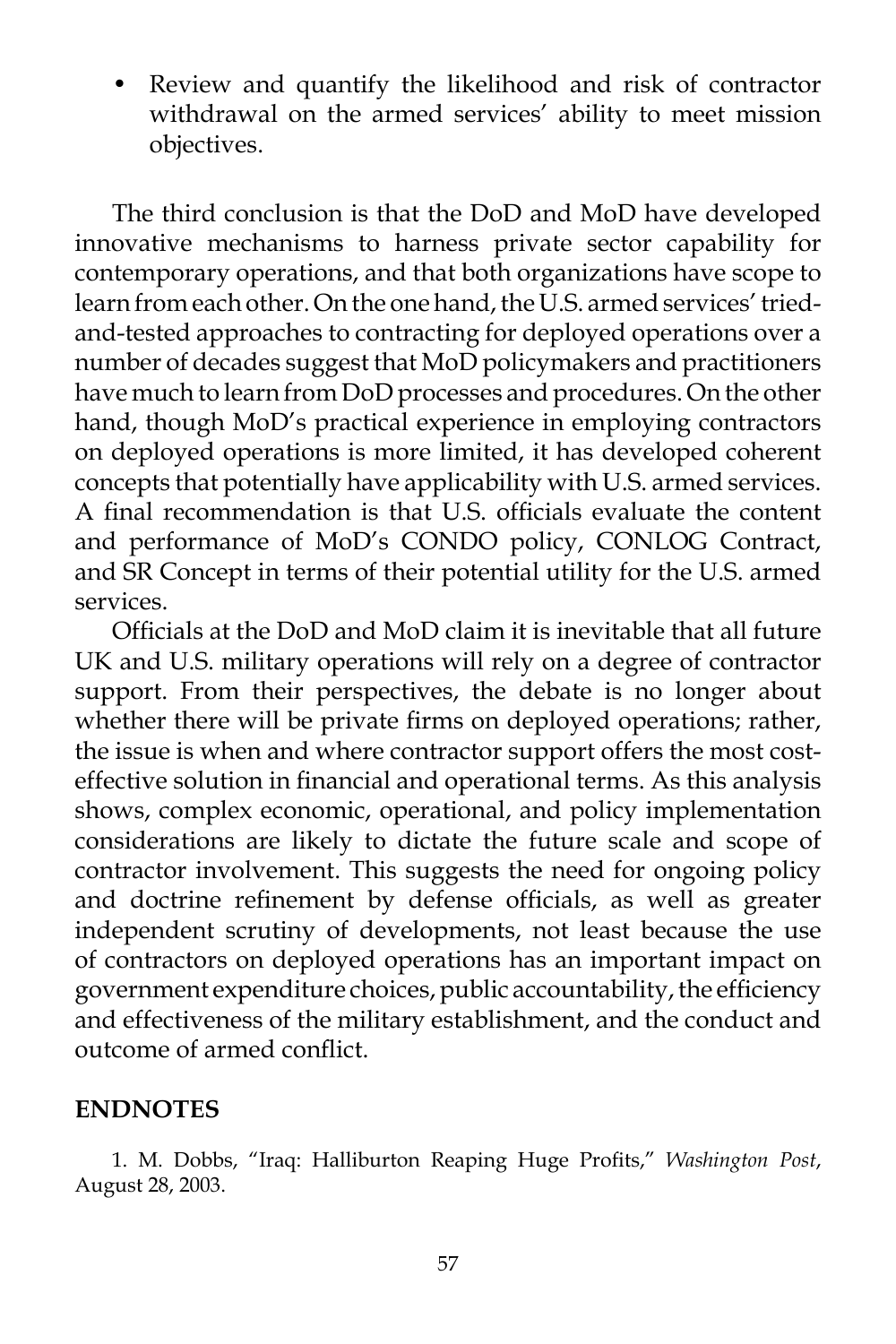2. See, for example, H. Keeter, "Army Launches \$12 Million Outsourcing Review," *Defense Daily*, February 11, 1999, pp. 1-2. For a discussion of the U.S. Army's recent decision to contract out as many as 214,000 military and civilian jobs, see C. Lee, "Army Outsourcing Plan Decried, Thousands of Jobs Could Be Affected," *Washington Post*, December 21, 2002; and *Military Operations: Contractors Provide Vital Services to Deployed Forces but Are Not Adequately Addressed in DOD Plans*, GAO-03-695, Washington, DC: U.S. General Accounting Office, June 2003, p. 4.

 3. G. L. Campbell, "Contractors on the Battlefield: The Ethics of Paying Civilians to Enter Harm's Way and Requiring Soldiers to Depend Upon Them," paper presented at the Joint Services Conference on Professional Ethics, Springfield, VA, January 2000, cited in C. Spearin, "American Hegemony Incorporated: The Importance and Implications of Military Contractors in Iraq," *Contemporary Security Policy*, Vol. 24, No. 3, December 2003, p. 32.

 4. See P. W. Singer, *Corporate Warriors: The Rise of the Privatized Military Industry*, New York: Cornell University Press, 2003.

 5. Speech by UK Minister of State for the Armed Forces John Spellar, Royal United Services Institute, February 8, 2000, *http://www.news.mod.uk/news/press*.

 6. For an extended discussion, see A. Dorman, *European Adaptation to Expeditionary Warfare: Implications for the U.S. Army*, Carlisle PA: U.S. Army War College, Strategic Studies Institute, November 2002.

 7. Ministry of Defence, *Defence White Paper: Delivering Defence in a Changing World*, Cm 6041-I, London: HMSO, December 2003, p. 7.

 8. G. Frost, "How to Destroy an Army: The Cultural Subversion of Britain's Armed Forces," in A. Alexandrou, R. Bartle, and R. Holmes, eds., *New People Strategies for the British Armed Forces*, London: Frank Cass, 2001, p. 41.

 9. E. Pint and R. Hart, *Public-Private Partnerships: Proceedings of the US-UK Conference on Military Installation Assets, Operations, and Services April 14-16, 2000*, Santa Monica, CA: RAND, 2001, p. 42.

 10. J. Stokoe, "A Fine Division," *Defence Management Journal*, Vol. 4, Issue 4, Autumn 2001, p. 11.

 11. M. Edmonds, "Defence Privatization: From State Enterprise to Commercialism, *Cambridge Review of International Affairs*, Vol. XIII, No. 1, Autumn-Winter 1999, p. 117.

 12. Ministry of Defence, Statement on the Defence Estimates 1981, *Cmnd. 8212*, London: HMSO, 1981, p. 68.

13. *Ibid*., p. 18.

 14. HM Treasury, *Competing for Quality: Buying Better Public Services*, *Cm. 1730*, London: HMSO, 1991.

 15. C.R. Pickard, "Competing for Quality in Defence," *Economic Affairs*, December 1997, p. 35.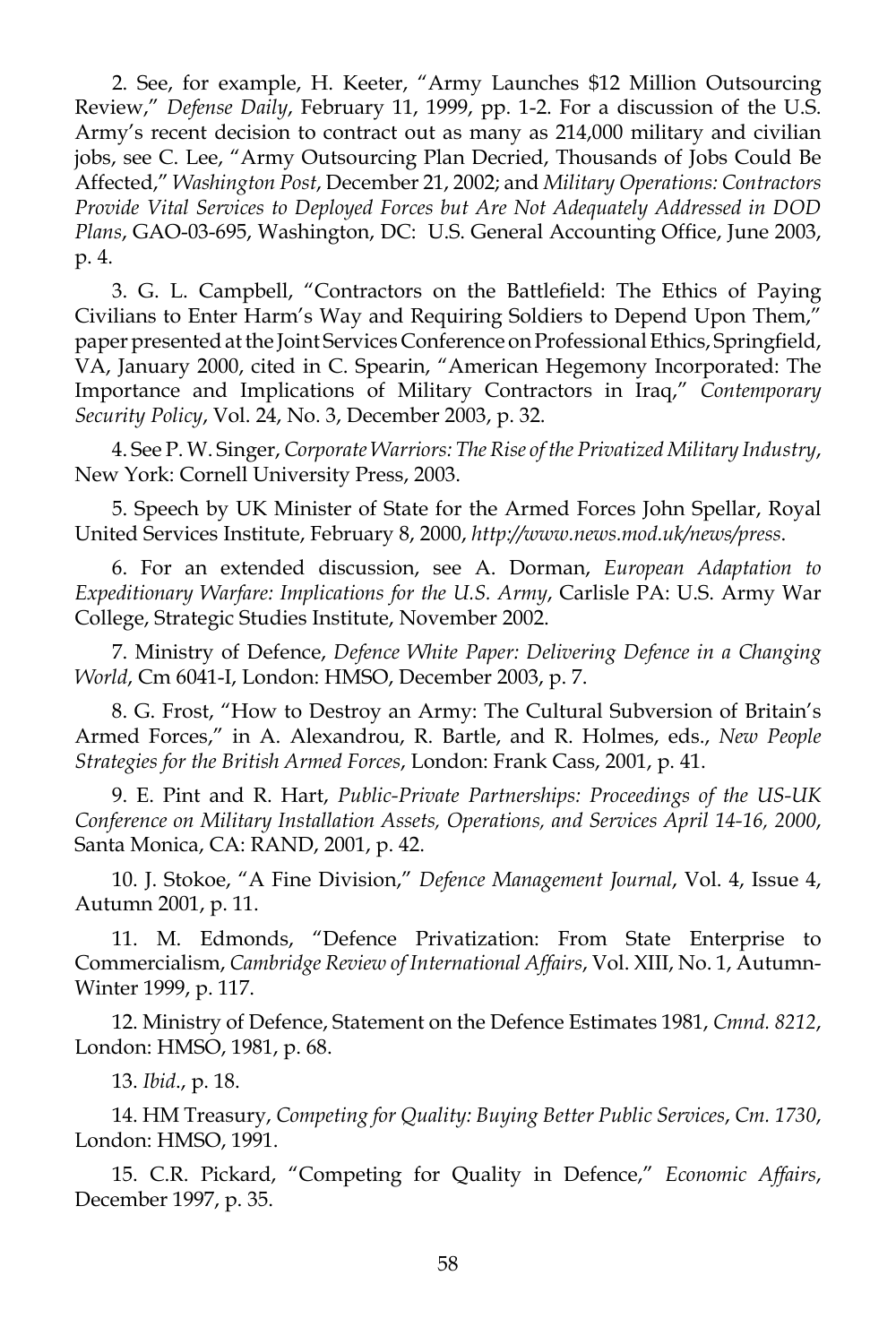16. Cabinet Office, *Competing for Quality Policy Review: An Efficiency Unit Scrutiny*, London: HMSO, 1996, p. 6.

 17. HM Treasury, *Public Private Partnerships: The Government's Approach*, London: HMSO, 2000, p. 25.

 18. Sir Roger Jackling, "Public Private Partnerships in MoD," *World Defence Systems*, July 2001, p. 93.

 19. Cabinet Office, *Better Quality Services: A Handbook on Creating Public/Private Partnerships Through Market Testing and Contracting Out*, London: HM Government, 1998, p. 9.

20. Jackling, p. 94.

 21. Ministry of Defence, *The Smart Acquisition Handbook*, Ed. 5, London: HMSO, 2004, p. 42.

 22. Editorial, "Partnerships in Progress," *Defence Management Journal*, Issue 22, April 2003, p. 16.

 23. See V. Doyle, "Fresh Private Sector Investment," *Defence Management Journal*, Vol. 3, Issue 2, Spring 2000, pp. 88-89.

 24. M. Harte, "A New Strategy for Investment," *Defence Management Journal*, Vol. 4, Issue 3, Summer 2001.

 25. For more details, see M. Emmerich, "Generating Enterprise in Government," *Defence Management Journal*, Vol. 3, Issue 2, Spring 2000, pp. 80-81; and J. Williams and N. Holland, "Developing Wider Market Opportunities Through Public Private Partnerships," *Defence Management Journal*, Issue 18, February 2002, pp. 62-63.

 26. See L. Peace, "A Public Private Partnership for DERA," *Defence Management Journal*, Vol. 4, Issue 3, Summer 2001, p. 13.

 27. Ministry of Defence, *Performance Report 2000/2001*, London: HMSO, *Cm 5290*, November 2001, Para. 105.

28. Stokoe, p. 11.

 29. R. Tripp, "Contractors on Deployed Operations CONDO," *World Defence Systems*, Vol. 3, Issue 3, p. 94.

 30. Ministry of Defence, *Strategic Defence Review*, *Cmnd. 3,999*, London: HMSO, 1998.

 31. For a detailed analysis of the "Smart Acquisition" initiative, see B. Kincaid, "Smart Procurement: Revolution or Regression?" in R. Matthews and J. Treddenick, eds., *Managing the Revolution in Military Affairs*, London: Palgrave, 2001, pp. 175- 190.

 32. Summarized from Ministry of Defence, *The Acquisition Handbook: A Guide to Smart Procurement*, London: Ministry of Defence, 1999.

33. P. Smart, "Support to the Front Line," *RUSI Journal*, February 2000, p. 67.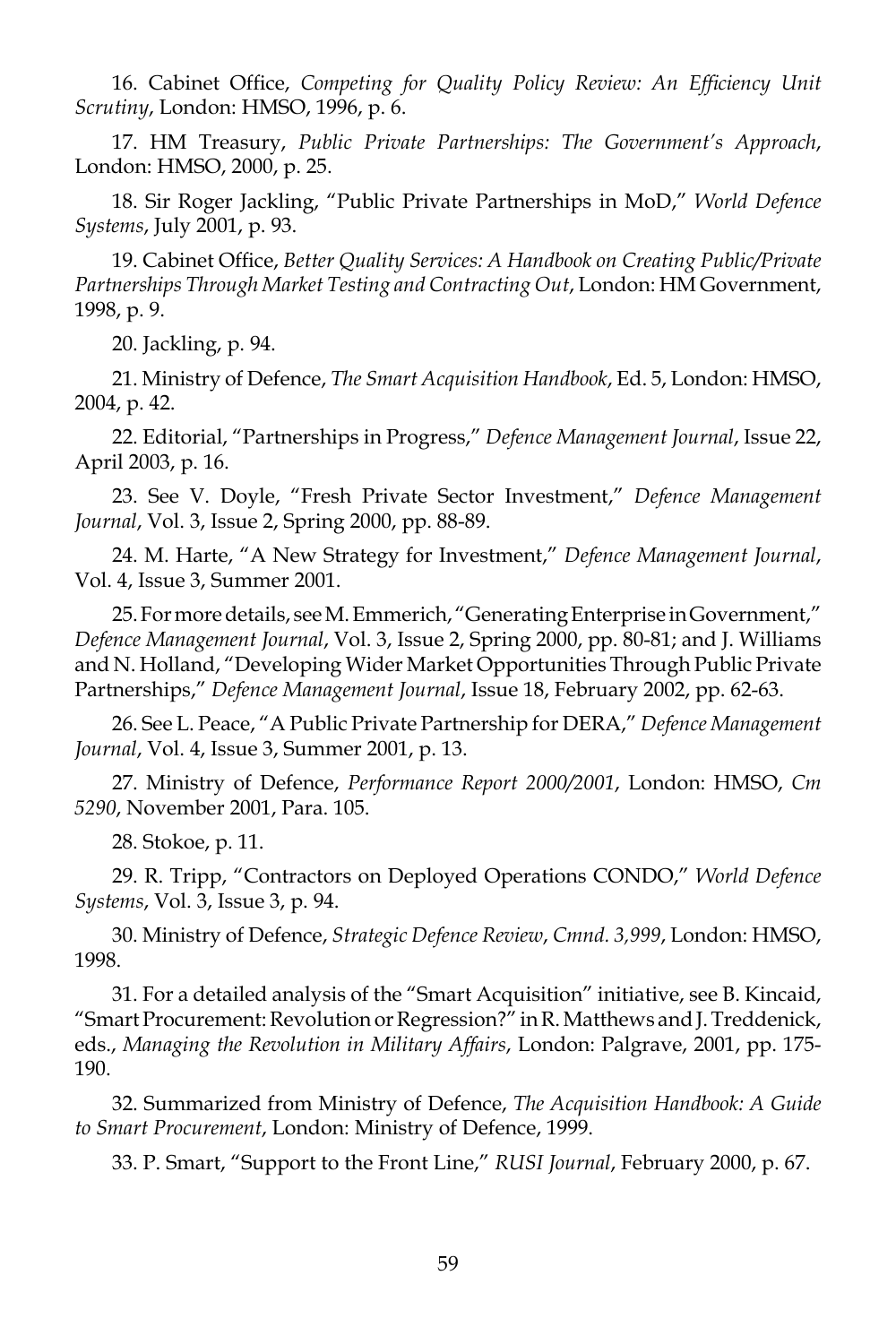34. B. Hedley and I. Busby, "The Impact on Industry," in *The Outcome of the Strategic Defence Review*, RUSI Whitehall Paper, Series 44, 1998, p. 37.

 35. A. Higginson, *MoD Contractors' Support to Deployed Operations: Industry Perceptions of Contracting for Availability on Deployed Operations*, Presentation at the DMA MoD Contractors' Support to Deployed Operations Seminar, London, March 15, 2005.

 36. Interview, SO1 J4 Contractor Logistics CONLOG, Permanent Joint Headquarters, January 28, 2004.

 37. Interview, Defence Manufacturers Association CONDO Representative, Joint Services Command and Staff College, January 20, 2004.

 38. See "Troops to Get Better Support in the Field," *Preview: The Journal of the Defence Procurement Agency*, September 2003, p. 10.

39. Interview, SO1 J4 Contractor Logistics CONLOG.

40. Interview, Defence Manufacturers Association CONDO Representative.

41. Higginson.

42. *Ibid*.

 43. Deputy Assistant Chief of Staff J4, Permanent Joint Headquarters UK, Presentation at the DMA MoD Contractors' Support to Deployed Operations Seminar, London, March 15, 2005.

 44. M. S. Levitt, "Need Defence Costs Keep Rising?" in F. Terry, ed., *Managing the Costs of Defence*, London: Public Finance Foundation, 1985, p. 40.

 45. S. Domberger, S. A. Meadowcroft, and D. J. Thompson, "Competitive Tendering and Efficiency: The Case of Refuse Collection," *Fiscal Studies*, Vol. 7, No. 4, November 1986, p. 69.

46. HM Treasury, *Public Private Partnerships*, p. 11.

47. *Ibid.*

 48. C. Kinsey, *The Rise of the Corporate Soldier: The Role of Private Military Companies in International Security*, unpublished Ph.D. thesis, University of Wales Aberystwyth, September 2003, p. 182.

 49. Ministry of Defence, Contractors on Deployed Operations CONDO Policy, *JSP 567*, November 20, 2003, para. 101.

 50. E-H. Klijn and G. R. Teisman, "Institutional and Strategic Barriers to Public-Private Partnerships: An Analysis of Dutch Cases," *Public Money and Management*, Vol. 23, No. 3, July 2003, p. 137.

 51. I. Chan, S. Galing, C. Wong, H. Yee, E. I. Axelband, M. Onesi, and K. P. Horn, *Use of Public-Private Partnerships to Meet Future Army Needs*, Santa Monica, CA: RAND, 1999, p. xiv.

52. Ministry of Defence, *The Strategic Defence Review*, *Cm 3999*, July 1998.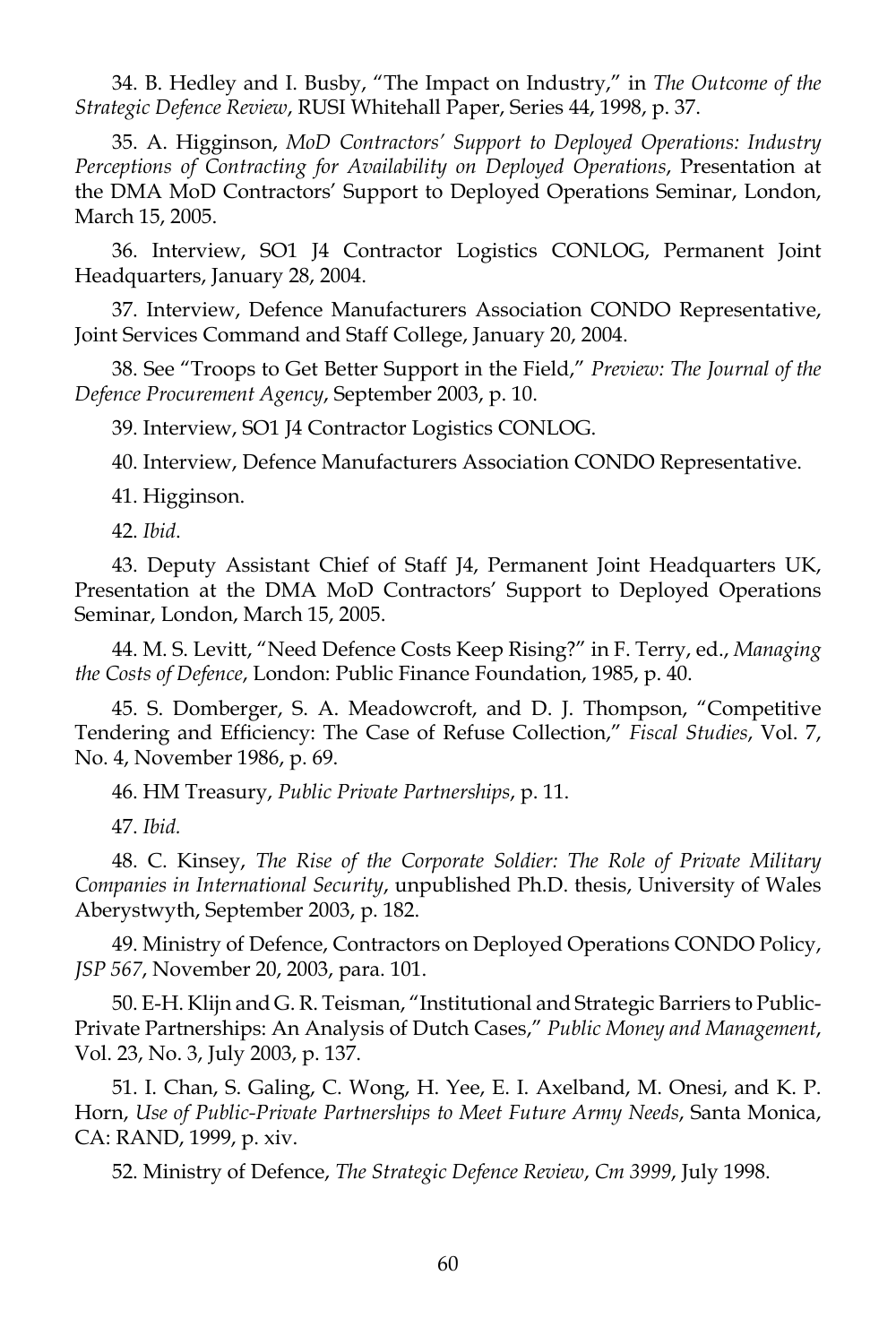53. A. Dorman, M. L. Smith and M. R. H. Uttley, "Joint and Combined Operations in an Expeditionary Era: Defining the Issues," *Defense Analysis*, Vol. 14, No. 1, 1998, p. 3.

54. Ministry of Defence, *The Strategic Defence Review*, Para 98-99.

55. Smart, p. 67.

 56. See D. W. Reeve, "Contractors in British Logistic Support," *Army Logistician*, May-June 2001, p. 3.

 57. MoD, "Public Private Partnerships: Changing the way we do business," *http://www.mod.uk/business/ppp/intro.htm*.

58. Tripp.

 59. Ministry of Defence, "Contractors on Deployed Operations CONDO," *Joint Doctrine Pamphlet 4/01*, December 2001, para. 107.

60. *Ibid.*

61. Ministry of Defence, *JSP 567*, para. 101.

 62. Ministry of Defence, "Defence Council Instructions Joint Service, Contractors on Deployed Operations," *DCI JS 62 2003*, April 11, 2003, para. 6.

 63. Ministry of Defence, "The Current MoD Policy for Using Contractors on Deployed Operations," *http://www.ams.mod.uk/ams/contents/docs/condo.htm*, October 1, 2003.

64. Ministry of Defence, *JSP 567*, para. 101.

65. Smart, p. 69.

66. *Ibid.*

 67. J. A. Fortner, "Institutionalising Contractor Support on the Battlefield," *Army Logistician*, July-August, 2000.

68. Kinsey, pp. 244, 273.

69. *Ibid.*, p. 166.

 70. For a discussion, see M. Brereton and M. Temple, "The New Public *Service* Ethos: An Ethical Environment for Governance," *Public Administration*, Vol. 7, No. 3, 1999, pp. 455-474.

 71. A. Gray and B. Jenkins, "From Public Administration to Public Management: Reassessing a Revolution?" *Public Administration*, Vol. 73, Spring 1995, p. 81.

 72. MoD, "Public Private Partnerships: Changing the way we do business," *http://www.mod.uk/business/ppp/intro.htm*.

73. HM Treasury, *Public Private Partnerships*, p. 9.

 74. C. Pollitt, "Convergence: The Useful Myth?" *Public Administration*, Vol. 79, No. 4, 2001, p. 935.

75. Speech by UK Minister of State for the Armed Forces, John Spellar.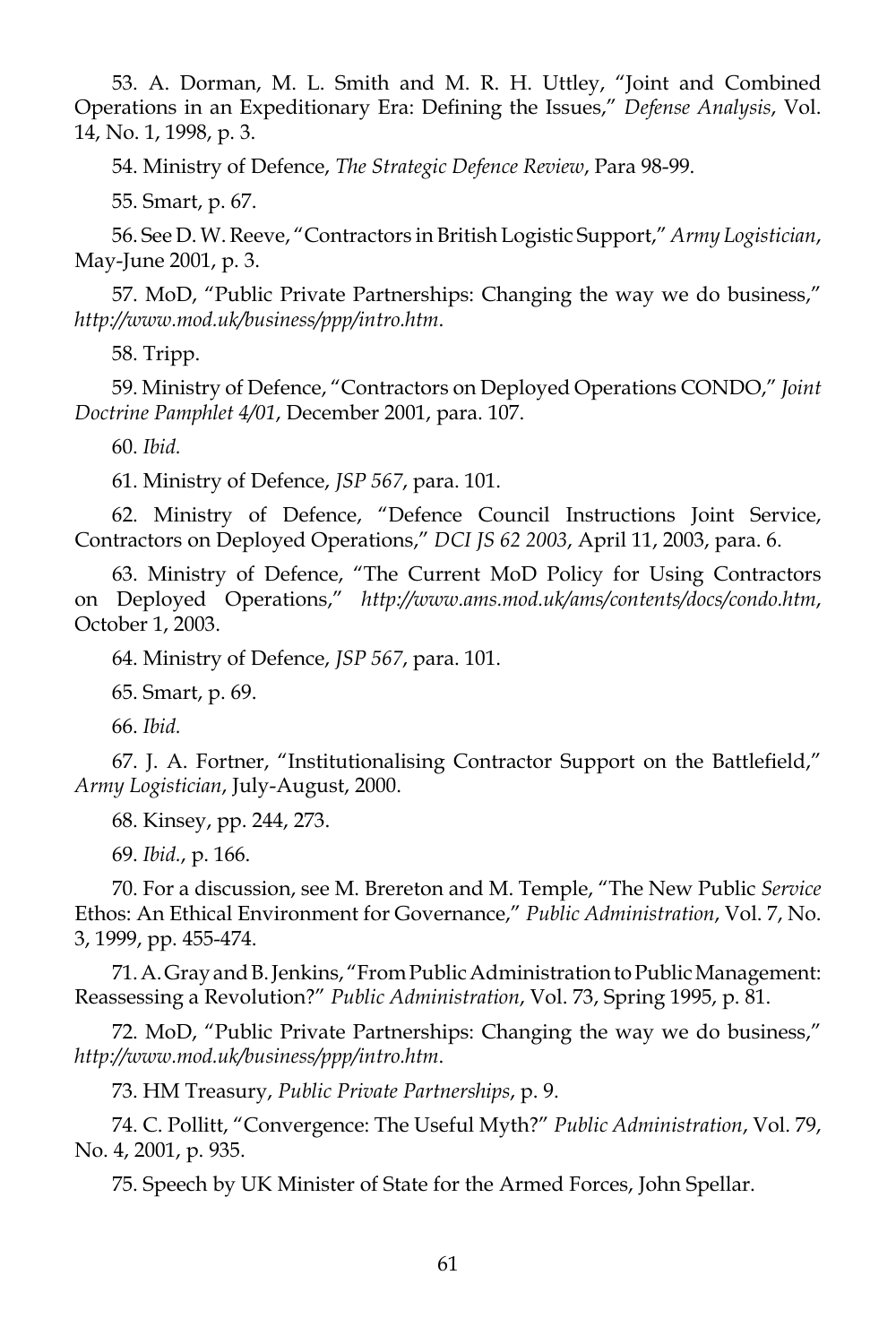76. Frost, p. 41.

77. Singer, p. 158.

 78. For an extended discussion, see Singer; E. Fredland and A. Kendry, "The Privatization of Military Force: Economic Virtues, Vices and Government Responsibilities," *Cambridge Review of International Affairs*, Autumn-Winter 1999, Vol. XIII, No. 1, pp. 147-164; and, D. Braddon, P. Dowdall and A. Kendry, "Organizational Reform, Market Testing and Defence," in D. Braddon and D. Foster, eds., *Privatization: Social Science Themes and Perspectives*, Aldershot: Dartmouth, 1996, pp. 95-127.

 79. On "public service ethos," see, for example, B. J. O'Toole, "The Loss of Purity: The Corruption of Public Service in Britain," *Public Policy and Administration*, Vol. 8, 1993, p. 3.

 80. G. Boyne, "Comparing the Performance of Local Authorities: An Evaluation of the Audit Commission Indicators," *Local Government Studies*, Vol. 23, No. 4, 1997, p. 701.

 81. E. Pint and R. Hart, *Public-Private Partnerships: Proceedings of the US-UK Conference on Military Installation Assets, Operations, and Services April 14-16, 2000*, Santa Monica, CA: RAND, 2001, p. 53.

 82. J. R. Withers, "Contracting for Depot-Level Maintenance," *Army Logistician*, January/February 2000, p. 5.

 83. On cost plus contracting and monitoring issues, see Singer, Ch 10. For a wider treatment of the difficulties in making rigorous connections between quantitative performance measures and the objectives of outsourcing, see Boyne.

 84. For an extended discussion, see Singer, pp. 155-157; and Fredland and Kendry, p. 156.

 85. M. F. Pausch, "Air Force Deployments and Support Services Contracts," *Air Force Journal of Logistics*, Vol. XXIV, No. 1, Spring 2000, p. 10.

 86. E. A. Orsini and G. T. Bublitz, "Contractors on the Battlefield: Risks on the Road Ahead," *Army Logistician*, January-February 1999, p. 1.

 87. T. Christensen, P. Laegreid, and L. Wise, "Transforming Administrative Policy," *Public Administration*, Vol. 80, No. 1, 2002, p. 154.

 88. D. Moore and P. Antill, "British Army Logistics and Contractors on the Battlefield," *RUSI Journal*, February 2000, p. 51.

 89. See D. Moore and P. Antill, "Focused Logistics: Holy Grail or Poisoned Chalice? *RUSI Journal*, October 1999, p. 30.

 90. See Reeve, p. 4. For example, it has been suggested that if contractors are required for deployments where a nuclear, biological, or chemical (NBC) threat emerges, then contractor protection is likely require additional money and force structure. See Lieutenant Colonel M. A. Brown, *Implications of Outsourcing on Network Centric Warfare*, USAWC Strategy Research Project, Carlisle PA: U.S. Army War College, 2002, p. 14.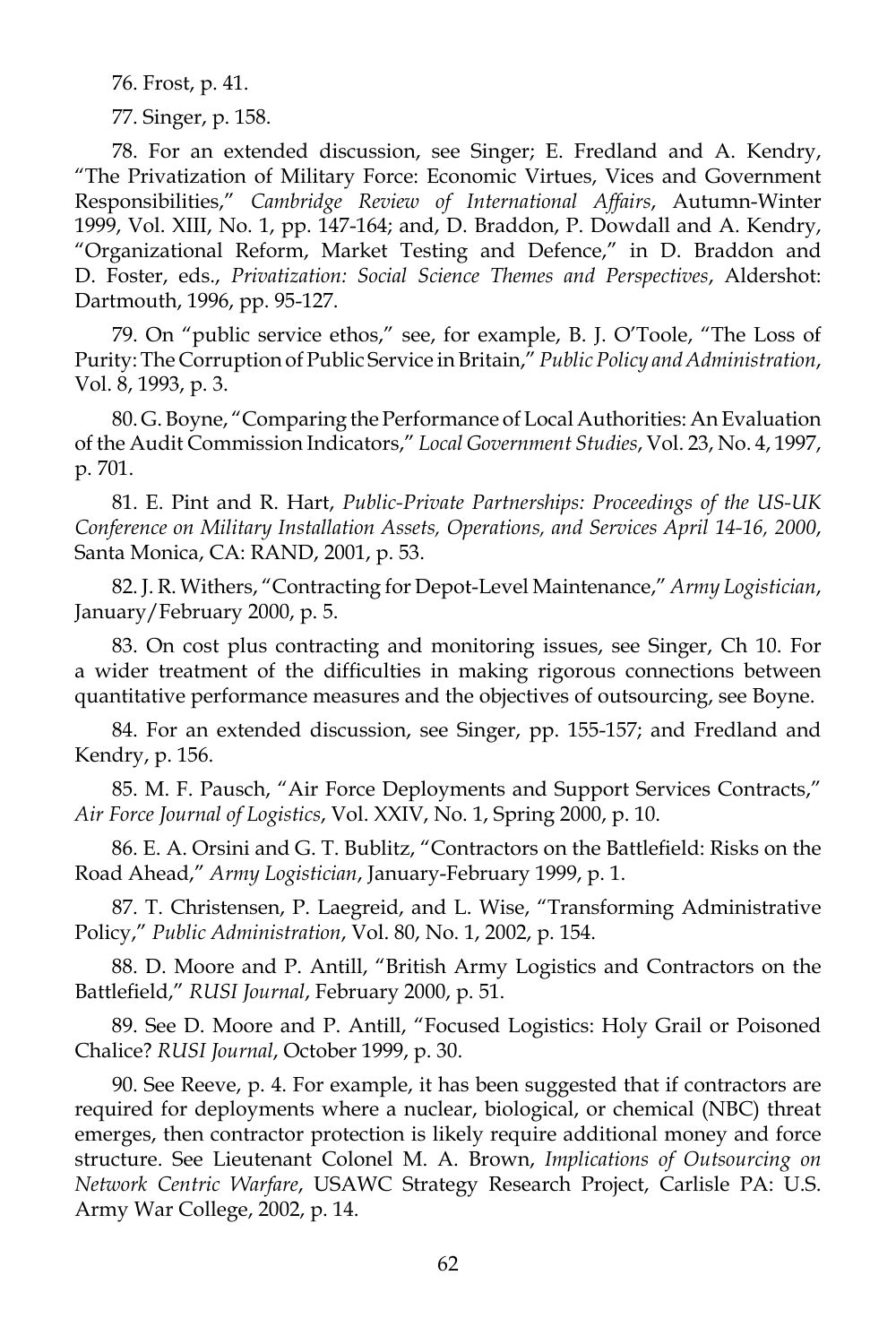91. S. Deakin, *British Civil-Military Relations: An Introduction*, June 1997, p. 13.

92. *Ibid.*, p. 12.

93. Orsini and Bublitz, p. 1.

 94. J. A. Fortner, "Managing, Deploying, Sustaining, and Protecting Contractors on the Battlefield," *Army Logistician*, September-October 2000, p. 1.

95. Orsini and Bublitz, p. 2.

 96. L. A. Castillo, "Waging War with Civilians: Asking the Unanswered Questions," *Aerospace Power Journal*, Fall 2000, p. 3.

97. Withers, p. 5.

98. Orsini and Bublitz, p. 2.

99. Moore and Antill, 1999, p. 32.

 100. Under the Laws of the Hague and the Laws of Geneva, contractors on deployed operations are not categorized as "combatants" because they are not subject to the armed service's internal disciplinary system, are not trained to conduct operations in compliance with the laws of armed conflict, and are not subordinate to the field commanders. Instead, they are accorded a special interim status between combatants and noncombatants categorized as "civilians authorised to accompany the force." Like noncombatants, contractors cannot be deliberately targeted for military action, but the functions they are supporting can, which means that if they are killed or wounded, this is regarded legally as legitimate collateral damage. For an extended discussion, see S. J. Zamparelli, "Competitive Sourcing and Privatization: Contractors on the Battlefield: What have we Signed up for?" *Air Force Journal of Logistics*, Fall 1999, Vol. 23, Issue 3, p. 8.

101. *Ibid.*, p. 9.

102. Fortner, p. 5.

103. *Ibid.*

 104. Zamparelli, p. 9. For a more detailed discussion, see A. Faite, "Involvement of Private Contractors in Armed Conflict: Implications under International Humanitarian Law," *Defence Studies*, Vol. 2, No. 4, pp. 166-183.

105. See Withers, p. 2; and Zamparelli, p. 11.

106. Zamparelli, p. 4.

107. *Ibid.*, p. 5.

108. Orsini and Bublitz, p. 2.

109. Brown, p. 15.

110. Pausch, p. 10.

111. *Ibid.*, p. 9.

112. Castillo, p. 5.

113. *Ibid.*, p. 3.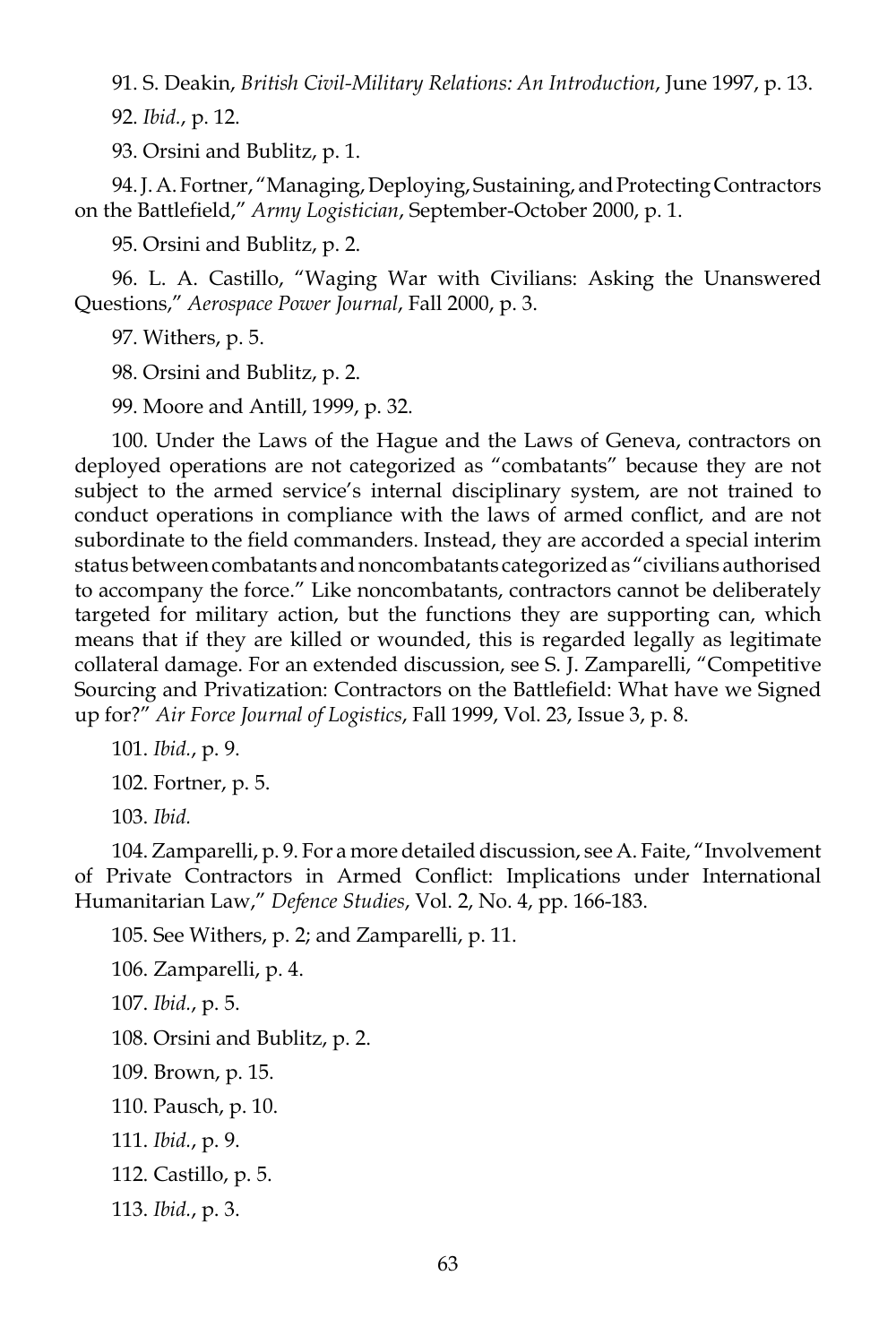114. D. Detomasi, "The New Public Management and Defense Departments: The Case of Canada, *Defense and Security Analysis*, Vol. 18, No. 1, p. 66.

 115. C. Coker, 'Selling the Regimental Silver: The Dangers of Privatization," in G. Frost, ed., *Not Fit to Fight: The Cultural Subversion of the Armed Services in Britain and America*, London: Social Affairs Unit, 1999, p. 19.

116. Detomasi, p. 65.

 117. For a discussion, see C. C. Moskos and F. R. Wood, *The Military: More than Just a Job?* Pergamon-Brassey's: London, 1988.

118. Moore and Antill, 2000*,* p. 50.

119. Castillo, p. 5.

120. Pausch, p. 11.

 121. See Orsini and Bublitz, p. 3; and U.S. General Accounting Office, *Military Operations: Contractors Provide Vital Services to Deployed Forces but Are Not Adequately Addressed in DOD Plans*, p. 9.

122. Reeve, p. 4.

 123. See, for example, N. Brunsson and J. P. Olson, *The Reforming Organization*, London and New York: Routledge, 1993; C. Pollitt and G. Bouckaert, eds., *Public Management Reform: A Comparative Analysis*, Oxford: OUP, 2000; C. Hood, "Exploring variations in public management reform of the 1980s," in H. Bekke, J. Perry, and T. Toonen, *Civil Service Systems in Comparative Perspective*, Bloomington: Indiana University Press, 1996; B. Peters and D. Savoie, eds., *Taking Stock: Assessing Public Sector Reforms*, Montreal: McGill-Queens University Press, 1998; P. Keraudern and H. Van Mierlo, "Theories of Public Management Reform and their Practical Implications," in T. Verheijen and D. Coombes, eds., *Innovation in Public Management*, Cheltenham: Edward Elgar, 1998; C. Pollitt, "Justification by work or by faith," *Evaluation*, 1995, Vol. 1, No. 2, pp. 133-54; C. Pollitt, "Is the Emperor in his Underwear? An Analysis of the Impact of Public Management Reform," *Public Management: An International Journal of Theory and Research*, 2000, Vol. 2, No. 2, pp. 181-99; G. Boyne, "Bureaucratic Theory Meets Reality: Public Choice and Service Contracting in U.S. Government," *Public Administration Review*, Vol. 58, November/December 1998, pp. 474-84; D. Kettl, *The Global Public Management Revolution: A Report on the Transformation of Governance*, Washington DC: Brookings, 2000; and J. Kelsey, *The New Zealand Experiment*, Auckland: Auckland University Press, 1997.

124. Frost, pp. 38-39.

 125. *Inside the Air Force* 1997, cited in J. M. Brower, "Outland: The Vogue of DOD Outsourcing and Privatization," *Acquisition Review Quarterly*, Fall 1997, p. 390.

 126. Pollitt, pp. 933-947. 127. *Ibid.* 128. Stokoe, p. 11.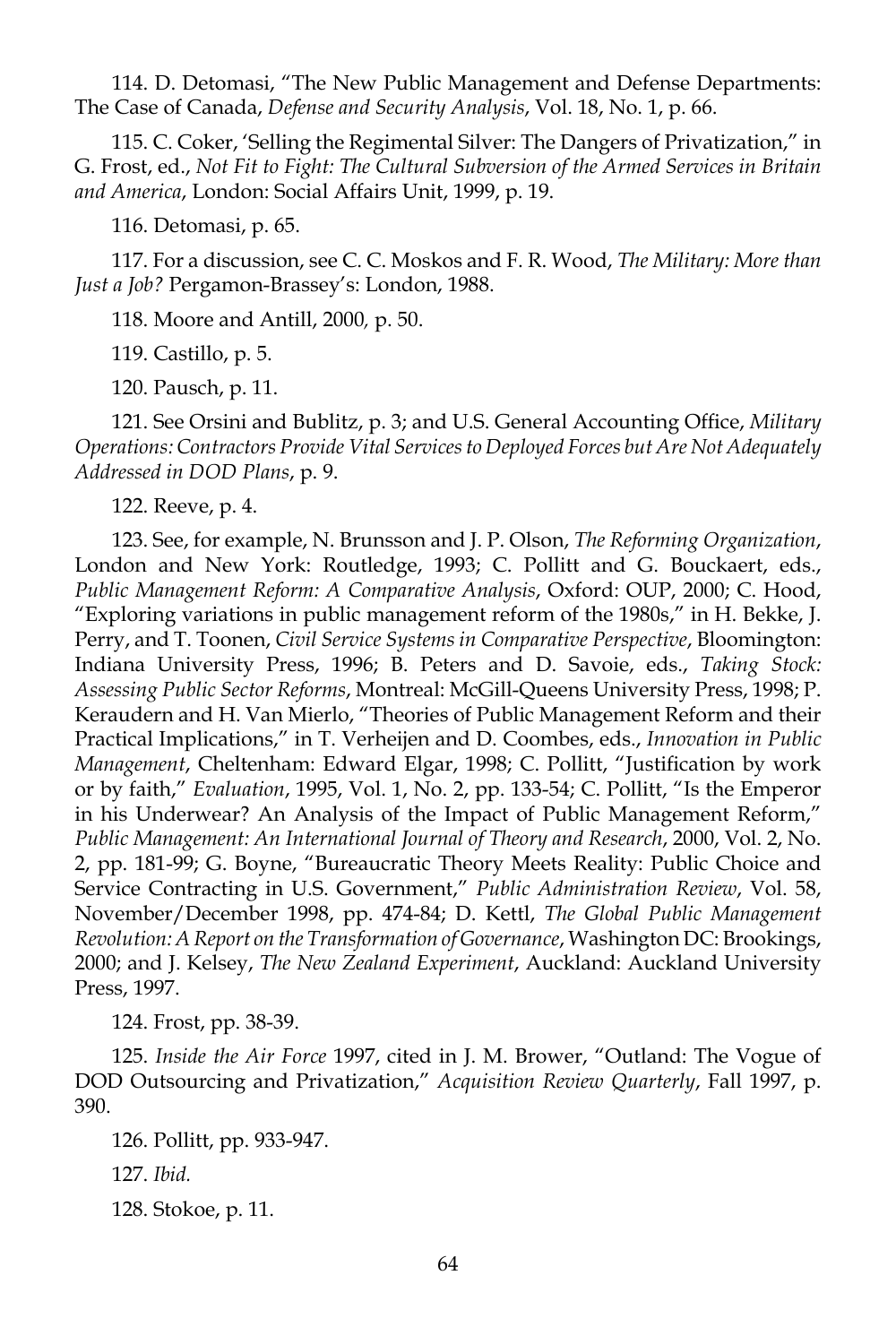129. The summary of "Public Choice" economics in this section draws extensively from P. Dunleavy, *Democracy, Bureaucracy and Public Choice*, London: Harvester Wheatsheaf, 1991.

130. *Ibid.*, p. 155.

 131. M. Edmonds, *Armed Services and Society*, Boulder, CO: Westview Press, 1990, p. 81.

 132. M. Zafirovski, "Administration and Society: Beyond Public Choice," *Public Administration*, Vol. 79, No. 3, p. 666.

133. Dunleavy, p. 159.

134. *Ibid.*, p. 231.

135. Pickard, pp. 37-38.

 136. K. Hartley, "Defense Markets," *Economic Affairs*, Vol. 17, No. 4, December 1997, p. 26.

 137. See, for example, E. Mellon, "Executive Agencies: Leading Change from the Outside-in," *Public Money and Management*, Vol. 13, No. 2, April-June 1993, pp. 5-11.

138. Withers.

 139. House of Commons Defence Select Committee, Fourth Report, Session 2001-02, July 3, 2002, Para. 54.

 140. This section draws from interviews with PJHQ and Defence Manufacturers Association personnel.

141. M. Rifkind, "Front Line First," *RUSI Journal*, December 1994, p. 3.

 142. For a discussion, see K. Hartley, *The Economics of Defence Policy*, London: Brassey's, 1991, Ch. 1; and D. Greenwood, "Expenditure and Management," in P. Byrd, ed., *British Defence Policy: Thatcher and Beyond*, London: Philip Allan, 1991, pp. 36-66.

 143. See T. Bovaird, "The Changing Context of Public Policy," in T. Bovaird and E. Loffler, eds., *Public Management and Governance*, London: Routledge, 2003, p. 17.

 144. I. Andrews, "Managing Change," *Defence Management Journal*, Issue 22, April 2003, p. 26. Ian Andrew is MoD's Second Permanent Under Secretary.

 145. M. Stewart, "Future Resource Management in Defence," *RUSI Journal*, April 1993, p. 75.

 146. K. Tebbit, "Delivering a Coherent Defence Policy," *Defence Management Journal*, Vol. 2, No. 4, 1999, p. 10.

 147. Rifkind, p. 3. See also J. Williams and N. Holland "Developing Wider Market Opportunities Through Public Private Partnerships," *Defence Management Journal*, Issue 18, February 2002, pp. 62-63.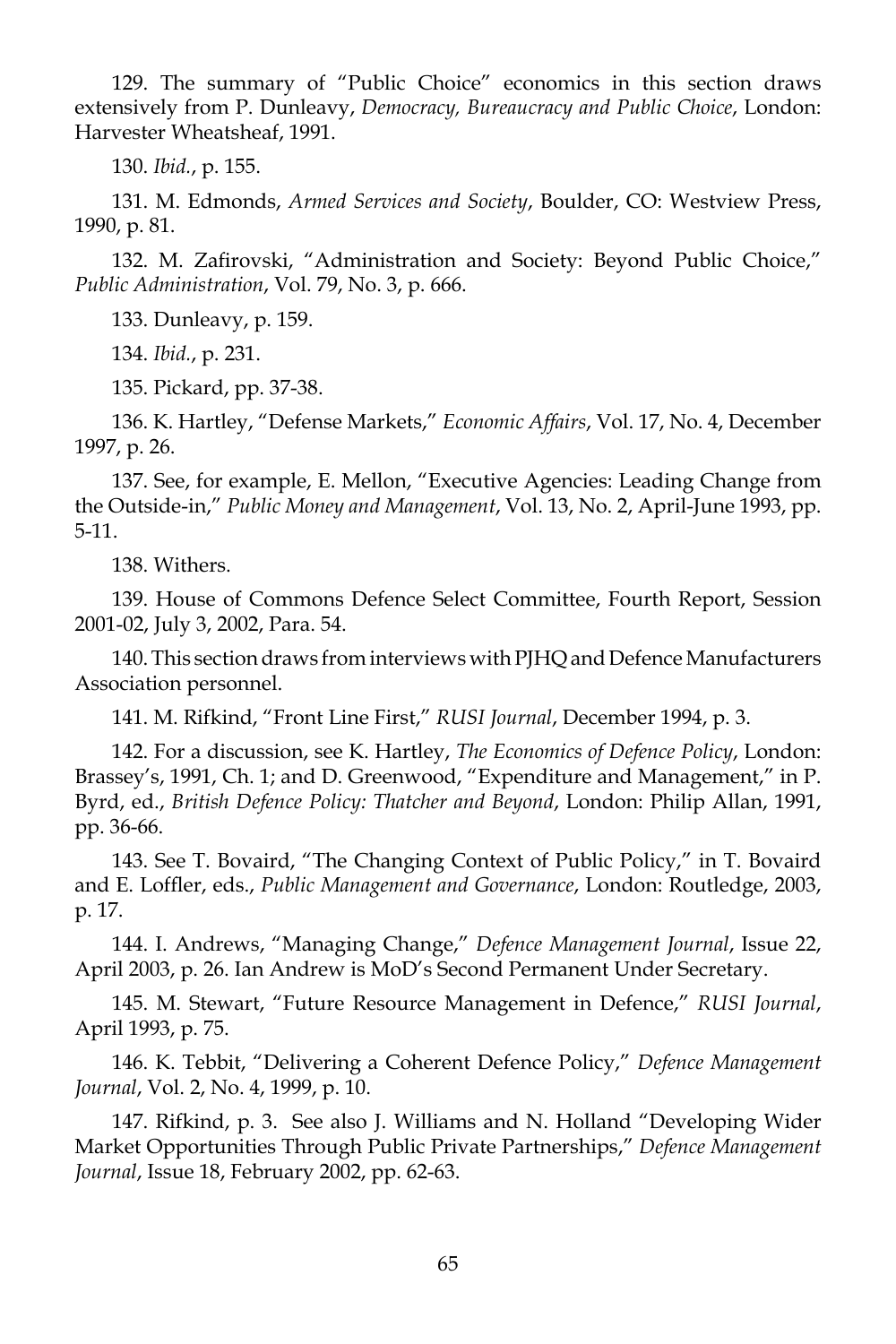148. M. Edmonds, "Defence Privatization: From State Enterprise to Commercialism, *Cambridge Review of International Affairs*, Autumn-Winter 1999, Vol. XIII, No. 1, p. 123.

 149. Efficiency Unit, *Improving Management in Government: The Next Steps*, London: HMSO, 1988.

 150. See P. Kemp, "Can the Civil Service Adapt to Managing by Contract?" *Public Money and Management*, Vol. 10, No. 3, Autumn 1990.

151. Ministry of Defence, Performance Report 2000/2001.

 152. M. Stewart, "Future Resource Management in Defence," *RUSI Journal*, April 1993, p. 74.

 153. E. Mellon, "Executive Agencies: Leading Change from the Outside-in," *Public Money and Management*, Vol. 13, No. 2, April-June 1993.

 154. Chief Executive Rear Admiral Rees Ward, quoted in M. Harte, "Information Anytime, Anywhere," *Defence Management Journal*, Issue 21, December 2002, p. 18.

 155. Chief Executive S. Hill, "DARA Spearheads a Radical Change," *Defence Management Journal*, Vol. 4, Issue 2, Spring 2001, p. 6.

 156. P. Cunliffe, "A Driving Force for Transport," *Defence Management Journal*, Vol. 3, Issue 2, Spring 2000, p. 27.

 157. Chief Executive Rear Admiral J. Chadwick, "Pioneers of Partnering: NRTA Flagship," *Defence Management Journal*, Vol. 2, Issue 4, Autumn 1999, p. 92.

 158. Following the 1998 Strategic Defence Review, single-service Land Maritime and Air acquisition and logistics organizations were amalgamated into the joint Defence Procurement Agency and Defence Logistic Organization.

159. Ministry of Defence, *The Smart Acquisition Handbook*, p. 16.

 160. See J. Oughton, "The Defence Logistics Organization—Transforming Logistic Support to the Armed Forces," *World Defence Systems*, Vol. 3, No. 2, July 2001, pp. 97-99.

161. Hedley and Busby, p. 40.

162. M. Robinson, "Contract Budgeting."

163. Jackling, p. 93.

 164. Cabinet Office, *Competing for Quality Policy Review: An Efficiency Unit Scrutiny*, London: HMSO, 1996, p. 6.

165. Withers.

166. Cabinet Office, *Competing for Quality Policy Review*, p. 6.

 167. Interview, SO1 J4 Contractor Logistics CONLOG. Open book accounting procedures allow MoD to scrutinize contractors' receipts for expenditures incurred in meeting additional MoD requirements not specified when the contract was originally awarded.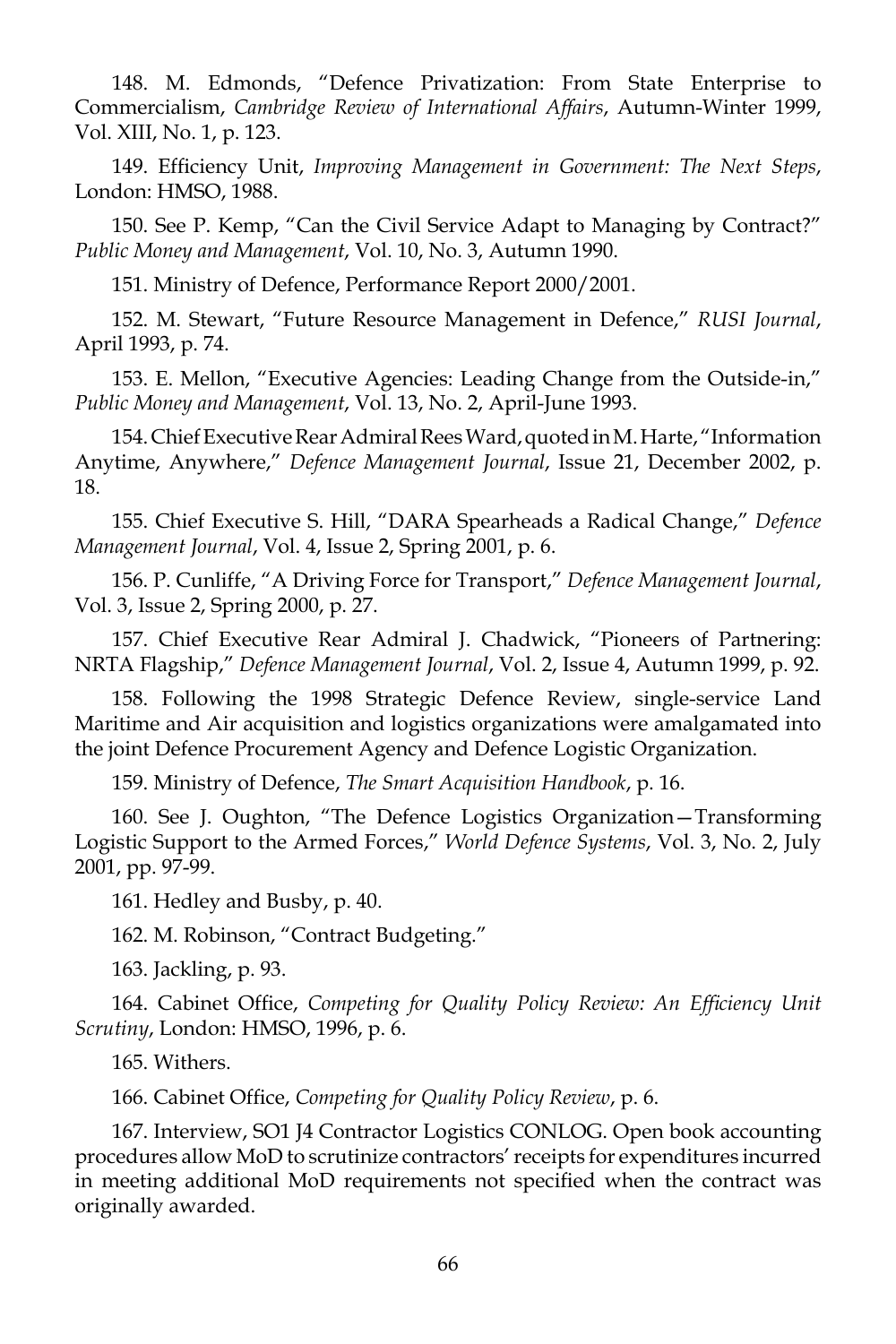168. S. W. Davies, *Private Finance Supporting the Trigger: An Examination of the Private Finance Initiative to Deliver Operational Capability*, unpublished Master of Defence Administration thesis, Cranfield University, 2003-04, p. 2-7.

169. Interview, Defence Manufacturers Association CONDO Representative.

170. See J. Oughton, "The Sinews of War," *Defence Review*, Spring 2002, p. 62.

 171. Brigadier T. Cross, "Logistic Support for UK Expeditionary Operations," *RUSI Journal*, February 2000, p. 74.

 172. Joint Doctrine and Concepts Centre, Joint Doctrine Pamphlet 4/01, *Contractors on Deployed Operations*, December 2001, p. 1-4.

 173. General Sir Sam Cowans, "Perspectives on Current MoD Policy," *RUSI Journal*, February 2000, p. 65.

174. Smart, p. 70.

175. Ministry of Defence, *JSP 567*.

 176. *http://www.mod.uk/business/ppp/reserves.htm*, October 1, 2003. The Sponsored Reserve concept originated from the 1992 "Regular/Reserve Forces Mix Study," and legislation was put in place in the 1996 Reserve Forces Act, Part V.

177. Ministry of Defence, *JSP 567*, p. 6.

178. *Ibid*., p.12.

 179. The J1/J4 Logistics and Personnel staff are responsible for all logistic aspects of the planning, deployment, and sustainment of UK-led operations.

180. Ministry of Defence, *JSP 567*, p. 14.

181. *Ibid.*, p. 21.

182. The PJHQ "contract owner" is the Assistant Chief of Staff ACOS J1/J4.

183. Ministry of Defence, *JSP 567*, p. 21.

 184. Ministry of Defence, Defence Council Instructions Joint Service, Contractors on Deployed Operations, *DCI JS 62 2003*, April 11, 2003, p. 41.

185. Interview, SO1 J4 Contractor Logistics CONLOG.

 186. Interview, Directorate of Broadening and Deepening Smart Acquisition— Sponsored Reserves, Joint Services Command and Staff College, December 19, 2003.

 187. Higginson Associates, *CONDO Risk Assessment: Final Report*, March 2004.

 188. Ministry of Defence, "The Current MoD Policy for Using Contractors on Deployed Operations," *http://www.ams.mod.uk/ams/contents/docs/condo.htm*, October 1, 2003.

 189. Interview, Directorate of Broadening and Deepening Smart Acquisition— Sponsored Reserves.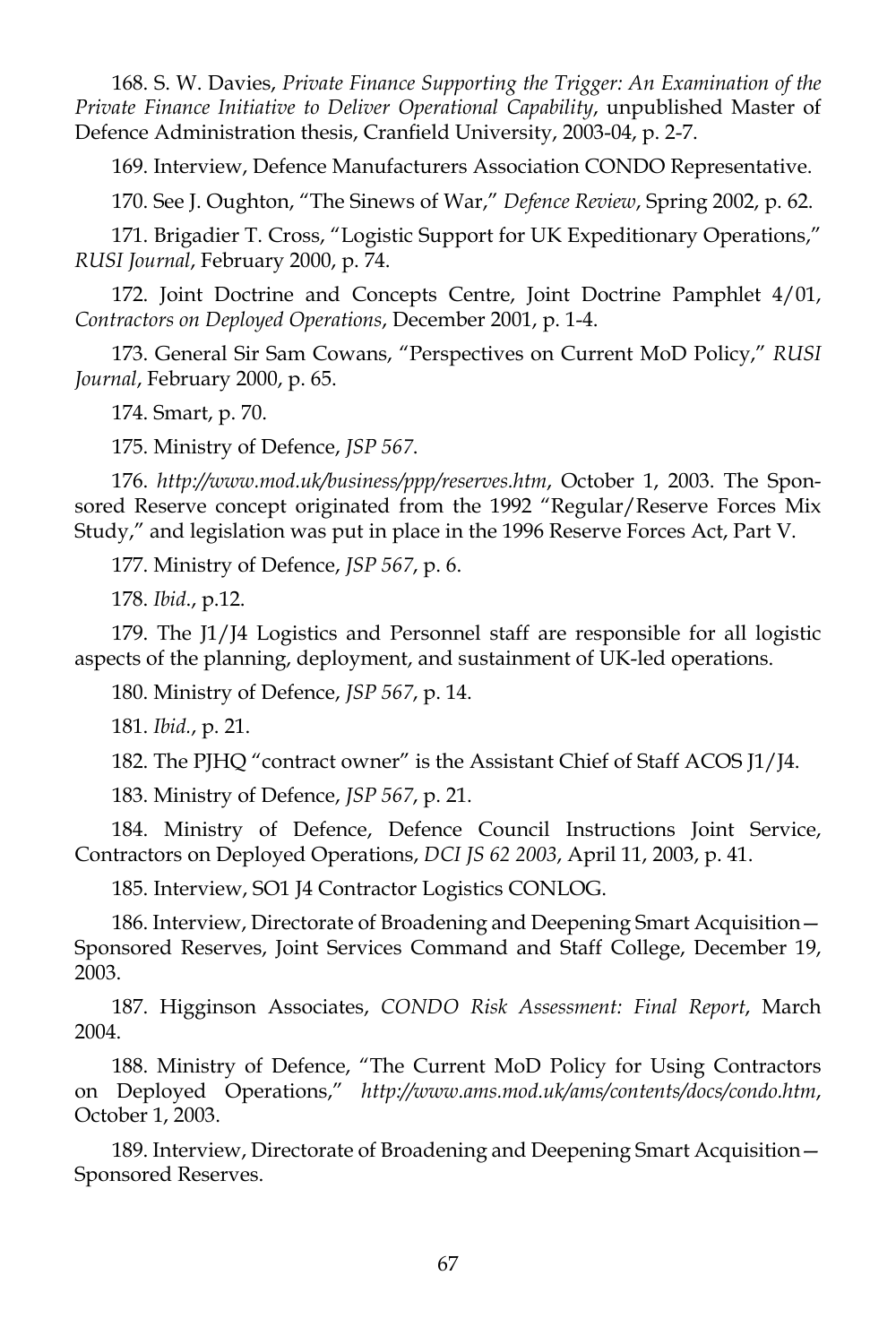190. MoD, Public Private Partnerships, *Changing the Way We Do Business: Sponsored Reserves*, *http://www.mod.uk/business/ppp/reserves.htm*.

 191. ACDSRP, *Defence Policy on Contracting for Sponsored Reserves*, July 27, 2000, p. 2. According to MoD, the SR model provides the additional benefits of enabling commanders to focus regular Service manpower resources on tasks or skills that can only be undertaken or maintained by regular servicemen and women both in peace and on operations, and the ability to transfer of the risks of equipment ownership to the civilian sector.

 192. House of Commons Defence Select Committee, Fourth Report, Session 2001-02, July 3, 2002, Para. 58.

 193. House of Commons Defence Select Committee, Ministry of Defence Memorandum in Response to the House of Commons Defence Committee's Report on Major Procurement Projects, Sixth Special Report, October 16, 2002, Para. 29.

194. House of Commons Defence Select Committee, Fourth Report, Para. 55.

195. Interview, SO1 J4 Contractor Logistics CONLOG.

196. Interview, Defence Manufacturers Association CONDO Representative.

197. *Ibid*.

198. Higginson Associates.

 199. Interview, Directorate of Broadening and Deepening Smart Acquisition— Sponsored Reserves.

200. *Ibid*.

201. Interview, SO1 J4 Contractor Logistics CONLOG.

202. Higginson Associates.

203. *Ibid*.

204. *Ibid*.

 205. ACDSRP, *Defence Policy on Contracting for Sponsored Reserves*, July 27, 2000, p. 3.

 206. For detailed discussion of these initiatives, see M. Hynes, S. N. Kirby, and J. Sloan, *A Casebook of Alternative Governance Structures and Organizational Forms*, Santa Monica CA: RAND, 2000, pp. 1-10.

 207. For recent surveys of U.S. defense outsourcing initiatives, see, for example, A. Markusen, *The Case Against Privatizing National Security*, paper presented at the 2001 Meeting of the International Political Science Association, University of Oklahoma, Norman, OK, March 2001; and Spearing.

208. See Pint and Hart, pp. 2-3.

209. Interview, SO1 J4 Contractor Logistics CONLOG.

210. Data derived from Higginson Associates.

211. *Ibid*.